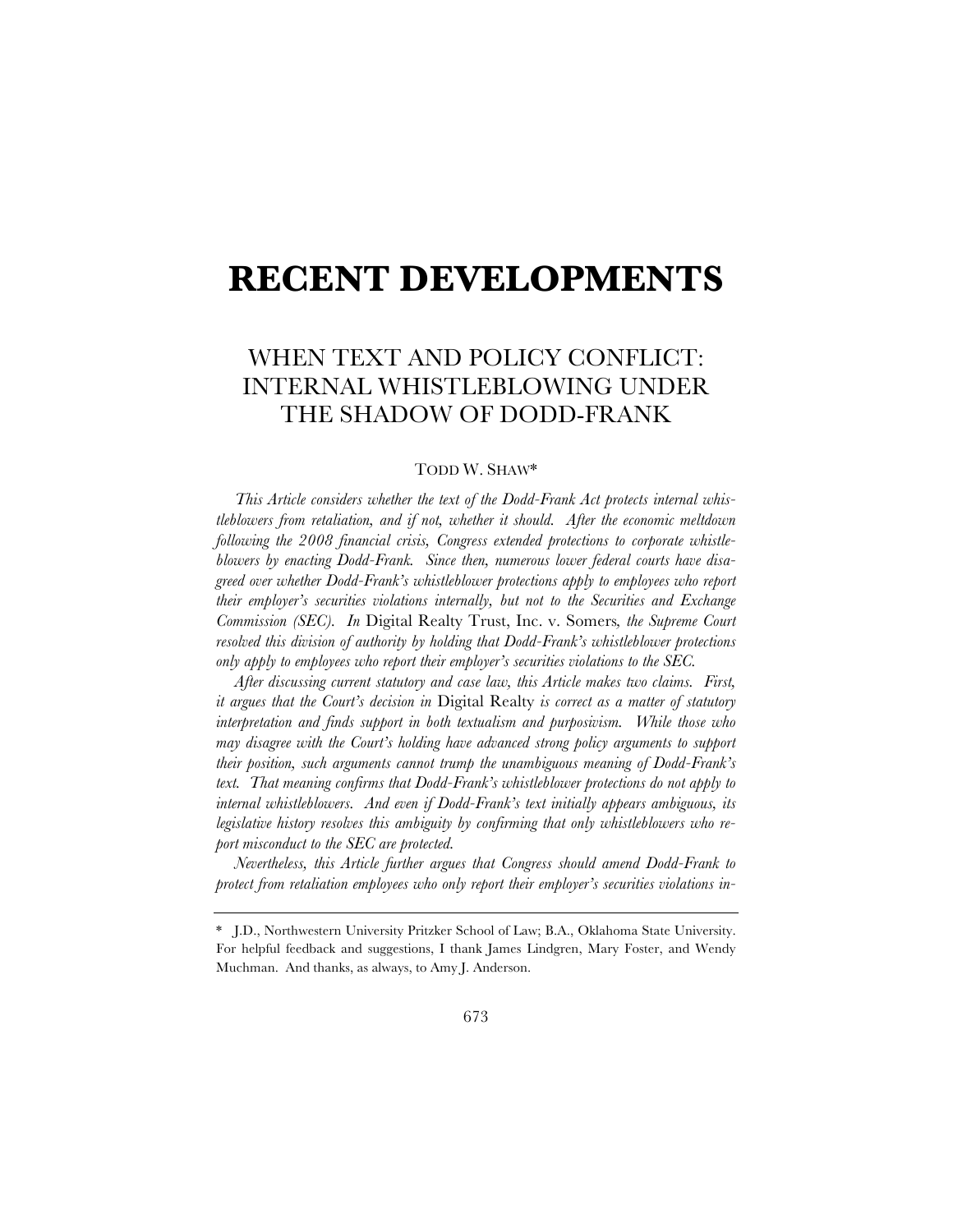*ternally. The novel and easily-adoptable amendment that this Article proposes has the potential to reduce the vulnerability of certain classes of employees to employer retaliation,*  incentivize employees to make internal disclosures of securities violations, and reduce the *costs of investigations by channeling them internally. Most importantly, the proposed amendment would align Dodd-Frank with the doctrinal foundation of whistleblower programs in the United States—the idea that regulatory compliance requires robust external and internal whistleblower protections.*

## TABLE OF CONTENTS

| I. The Statutory and Regulatory Background of Modern Corporate   |                                                             |  |
|------------------------------------------------------------------|-------------------------------------------------------------|--|
|                                                                  |                                                             |  |
|                                                                  |                                                             |  |
| B.                                                               | The Dodd-Frank Wall Street Reform and Consumer Protection   |  |
|                                                                  |                                                             |  |
| C.                                                               | The SEC's Interpretation of Dodd-Frank's Anti-Retaliation   |  |
|                                                                  |                                                             |  |
| II. Recent Case Law Regarding Dodd-Frank's Anti-Retaliation      |                                                             |  |
|                                                                  |                                                             |  |
|                                                                  |                                                             |  |
| <b>B</b> .                                                       |                                                             |  |
| $C_{\cdot}$                                                      | Somers v. Digital Realty Trust, Inc. (9th Cir. 2017)686     |  |
| D.                                                               |                                                             |  |
| III. The Supreme Court's Holding in Digital Realty is Correct689 |                                                             |  |
| А.                                                               |                                                             |  |
| B.                                                               |                                                             |  |
|                                                                  |                                                             |  |
| IV. Congress Should Amend Dodd-Frank to Protect Internal         |                                                             |  |
|                                                                  |                                                             |  |
| A.                                                               |                                                             |  |
| В.                                                               | The History and Evolution of Whistleblower Programs Support |  |
|                                                                  |                                                             |  |
| C.                                                               |                                                             |  |
|                                                                  |                                                             |  |

#### **INTRODUCTION**

After the economic meltdown following the 2008 financial crisis, Congress enacted the Dodd-Frank Wall Street Reform and Consumer Protection Act (Dodd-Frank) on July 21, 2010.<sup>1</sup> Congress enacted Dodd-Frank

<sup>1.</sup> Dodd-Frank Wall Street Reform and Consumer Protection (Dodd-Frank) Act of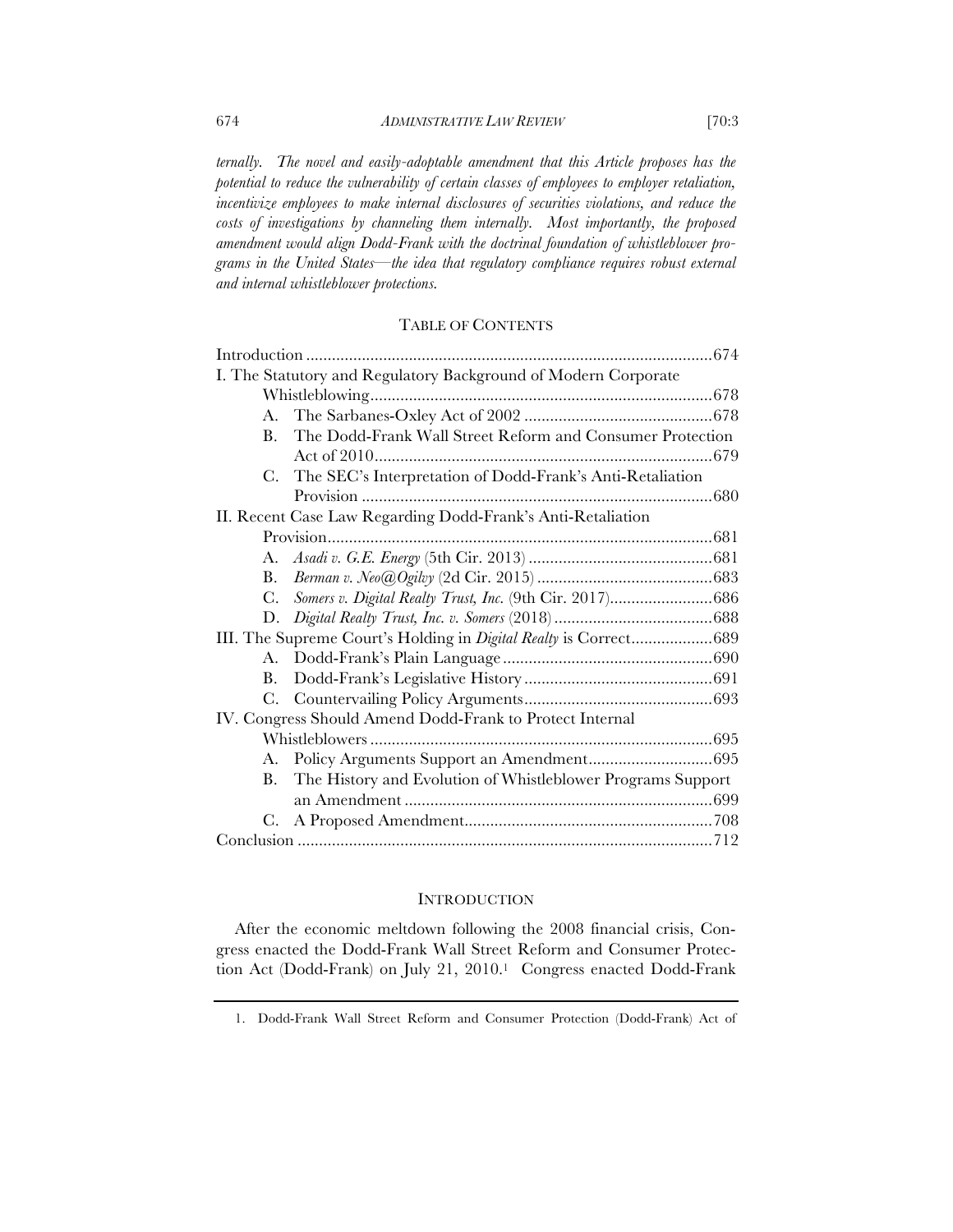to, among other things, "promote the financial stability of the United States by improving accountability and transparency in the financial system."2 A critical measure to ensure such accountability and transparency is Dodd-Frank's various whistleblower incentives and protections.3 Section 21F of Dodd-Frank extends protections to whistleblowers by prohibiting employers from retaliating against employees who report their employer's securities violations.4 Many have noted that Congress crafted this anti-retaliation provision to enhance the protections that previous remedial legislation—in particular, the Sarbanes-Oxley Act (SOX) of 20025—granted to whistleblowers.6 Congress did so to "build on existing legislation to remedy the aftermath of the 2008 financial crisis and provide strong compliance and reporting incentive structures to prevent future market failures."7

While many have found the mischief Congress sought to remedy in enacting Dodd-Frank's whistleblower protections perfectly clear, courts have found the language of those protections unclear. Such was the confusion that a circuit split developed over whether employees who report their employer's securities violations internally, but not to the Securities and Exchange Commission (SEC), may claim Dodd-Frank's whistleblower protections. On June 26, 2017, the Supreme Court agreed to resolve these conflicting interpretations of Dodd-Frank by granting a petition for a writ

3. Under Dodd-Frank's bounty program, the Securities and Exchange Commission (SEC) is required to "pay an award or awards to 1 or more whistleblowers who voluntarily provided original information to the Commission." 15 U.S.C. § 78u-6(b)(1) (2012).

4. *Id.* § 78u–6(h). This anti-retaliation provision amended the Securities and Exchange Act of 1934 by adding whistleblower protections. *See* Somers v. Dig. Realty Tr., Inc., 850 F.3d 1045, 1046 (9th Cir. 2017), *rev'd and remanded sub nom.* 138 S. Ct. 767 (2018).

5. Sarbanes-Oxley (SOX) Act of 2002, Pub. L. No. 107-204, 116 Stat. 745 (codified as amended in scattered sections of 15, 18, 28 and 29 U.S.C.).

7. *See* Zizi Petkova, Note, *Interpreting the Anti-Retaliation Provision of the Dodd-Frank Act,* 18 U. PA. J. BUS. L. 573, 574 (2016).

<sup>2010,</sup> Pub. L. No. 111-203, 124 Stat. 1376 (codified as amended in scattered sections of 7 and 15 U.S.C.).

<sup>2.</sup> *Id.* at 1376. Dodd-Frank's preamble also states that its purpose is "to end 'too big to fail,' to protect the American taxpayer by ending bailouts," and "to protect consumers from abusive financial services practices." *Id.*

<sup>6.</sup> *See, e.g.*, Brent T. Murphy, Note, *A Textual Analysis of Whistleblower Protections Under the Dodd-Frank Act*, 92 NOTRE DAME L. REV. 2259, 2259 (2017) (explaining that "Dodd-Frank's whistleblower program followed in the footsteps of" SOX); *see also* Samuel C. Leifer, Note, *Protecting Whistleblower Protections in the Dodd-Frank Act*, 113 MICH. L. REV. 121, 123 (2014) (explaining that Congress's "introduction of stronger and more expansive whistleblower measures in Dodd-Frank reiterated [its] belief that whistleblowers play an important role in financial regulation").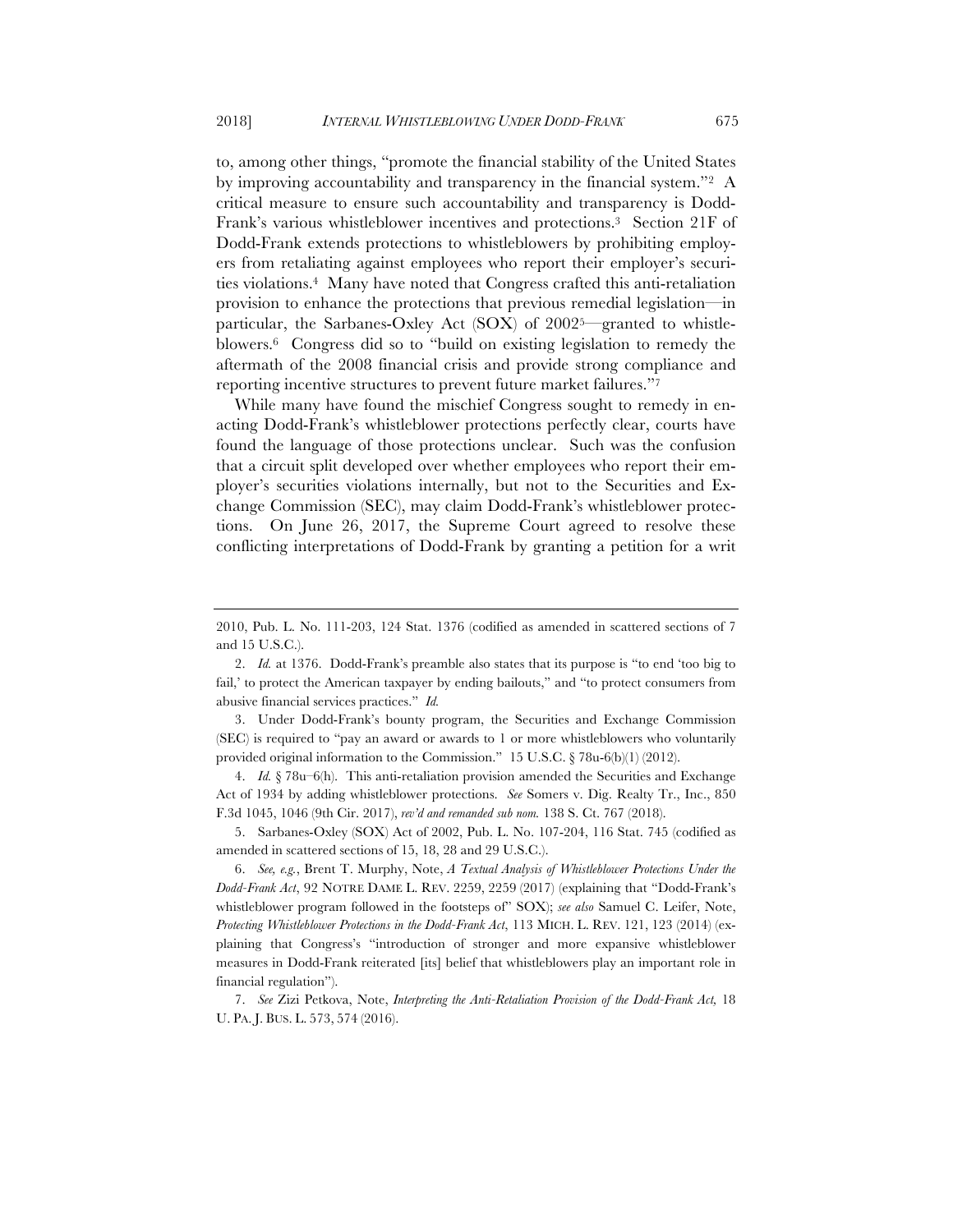of certiorari in *Digital Realty Trust, Inc. v. Somers*.8 And on February 21, 2018, the Court resolved this split by holding that Dodd-Frank's whistleblower protections are only available to employees who report their employer's securities violations to the SEC.9

The division of authority that led to the Supreme Court's decision in *Digital Realty* centered on the interplay between two subsections in § 21F of Dodd-Frank that appear to result in an "internal inconsistency."10 Dodd-Frank amended the Securities and Exchange Act of 1934 by adding  $\S 21F$ , which outlines incentives and protections available to securities whistleblowers.<sup>11</sup> One subsection of  $\S 21F$ , subsection (a), explicitly defines the term "whistleblower" to mean "any individual who provides . . . information relating to a violation of the securities laws *to the Commission*."<sup>12</sup> However, another subsection of  $\S 21$ F, subsection (h)(iii), provides individuals a cause of action against their employers if they make disclosures required or protected under SOX, which includes internal disclosures.13

Prior to the Supreme Court's decision in *Digital Realty*, three federal courts of appeals were divided over whether subsection (a)'s definition of "whistleblower" applies to subsection (h)(iii)'s anti-retaliation provision.<sup>14</sup> In *Asadi v. G.E. Energy (USA), LLC*,15 the U.S. Court of Appeals for the Fifth Circuit held that subsection (a) applies to subsection  $(h)(iii)$ .<sup>16</sup> Given the plain language of subsection (a), the Fifth Circuit concluded that Dodd-Frank protects only "those individuals who provide 'information relating to a violation of the securities laws' to the SEC."17 Two courts of appeals subsequently disagreed with the Fifth Circuit, however. In *Berman v*.

<sup>8.</sup> *See* Petition for Writ of Certiorari, Digital Realty, Dig. Realty Tr., Inc. v. Somers, 137 S. Ct. 2300 (2017) (No. 16-1276).

<sup>9.</sup> Dig. Realty Tr., Inc. v. Somers, 138 S. Ct. 767, 772–73 (2018).

<sup>10.</sup> *See* Leifer, *supra* note 6, at 123.

<sup>11.</sup> 15 U.S.C. § 78u-6 (2012); *see also* Berman v. Neo@Ogilvy LLC, 801 F.3d 145, 146 (2d Cir. 2015).

<sup>12.</sup> 15 U.S.C. § 78u-6(a)(6) (emphasis added).

<sup>13.</sup> *See id.* § 78u-6(h)(1)(A) (providing that an employer may not "discharge, demote, suspend, threaten, harass, directly or indirectly, or in any other manner discriminate against, a whistleblower in the terms and conditions of employment because of any lawful act done by the whistleblower . . . in making disclosures that are required or protected under" SOX).

<sup>14.</sup> As the U.S. Court of Appeals for the Ninth Circuit put it, if subsection (a) applies to subsection (h), "it would exclude those . . . who were fired after making internal disclosures of alleged unlawful activity." Somers v. Dig. Realty Tr., Inc., 850 F.3d 1045, 1046 (9th Cir. 2017), *rev'd and remanded sub nom.* 138 S. Ct. 767 (2018).

<sup>15.</sup> 720 F.3d 620 (5th Cir. 2013).

<sup>16.</sup> *Id.* at 627.

<sup>17.</sup> *Id.* at 629.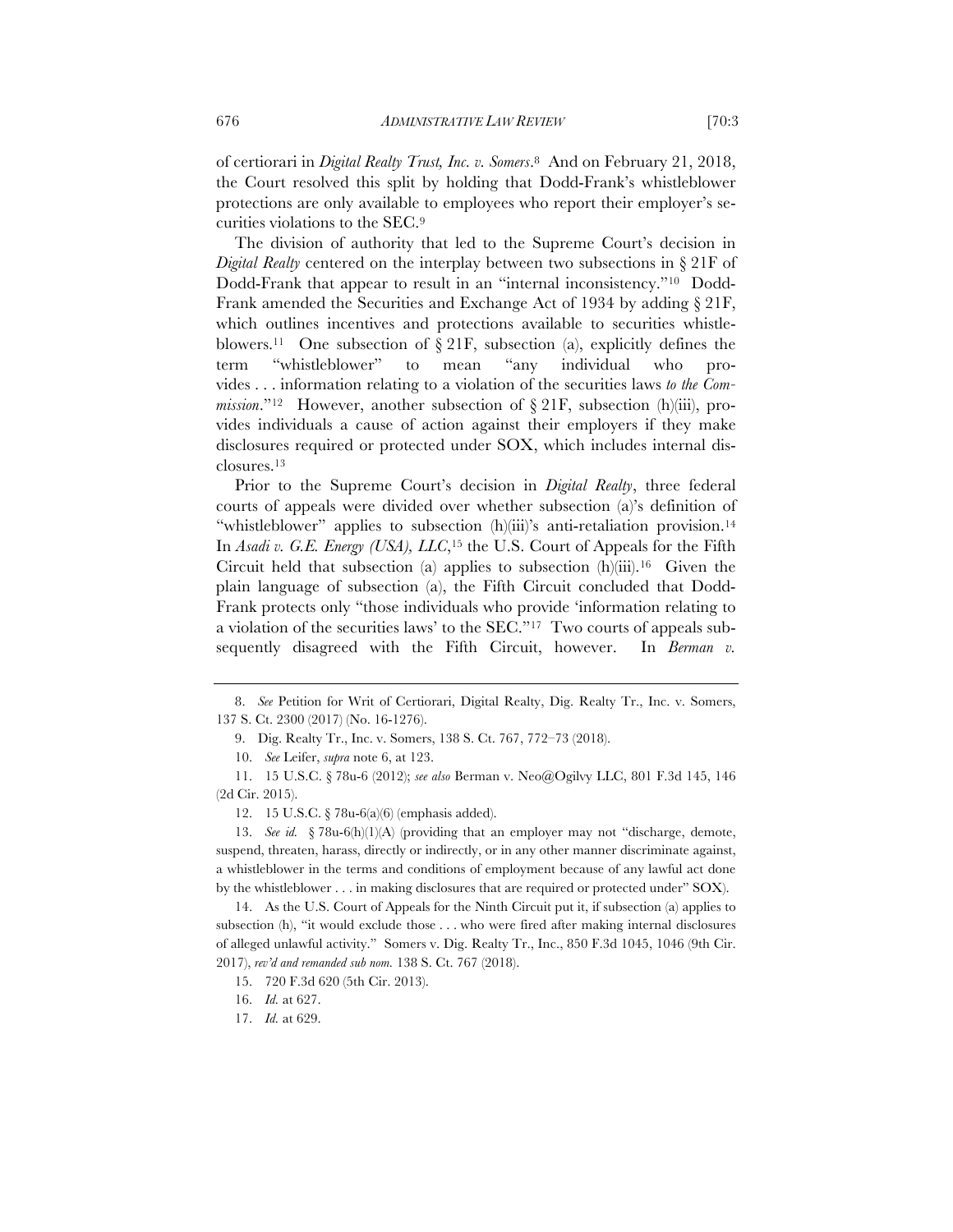*Neo@Ogilvy LLC*,18 the U.S. Court of Appeals for the Second Circuit held that the tension between subsections (a) and (h)(iii) "warrant[s] *Chevron* deference to the [SEC's] regulation" that subsection (a) does not apply to subsection (h)(iii).<sup>19</sup> And most recently, the U.S. Court of Appeals for the Ninth Circuit in *Somers v. Digital Realty Trust, Inc.*<sup>20</sup> agreed that subsection (h)(iii) "extend[s] protections to all those who make disclosures of suspected violations, whether the disclosures are made internally or to the SEC."21 On appeal, however, the Supreme Court reversed the Ninth Circuit and held that subsection (a) applies to subsection (h)(iii).<sup>22</sup> To the Court, Dodd-Frank's whistleblower protections extend only to employees who report their employer's securities violations to the SEC.23

This Article makes two claims. First, it argues that the Supreme Court's holding in *Digital Realty* is correct as a matter of statutory interpretation and finds support in both textualism and purposivism. The plain language of Dodd-Frank's definition of "whistleblower" confirms that it only applies to whistleblowers who report securities violations to the SEC. And while certain policy arguments to the contrary are compelling, they do not supersede the plain language of, and legislative history behind, Dodd-Frank's clear definition of "whistleblower."

Nevertheless, this Article further argues that Congress should amend this definition to include employees who report their employer's securities violations internally, but not to the SEC. The novel and easily-adoptable amendment that this Article proposes could, among other things, reduce the vulnerability of certain classes of employees to retaliatory discharge, incentivize employees to make internal disclosures of securities violations, and reduce the costs of investigations. The amendment would also align Dodd-Frank with the key insight of the history and evolution of whistleblower programs in the United States, which is the idea that regulatory compliance requires robust external *and* internal whistleblower incentives and protec-

<sup>18.</sup> 801 F.3d 145 (2d Cir. 2015).

<sup>19.</sup> *Id.* at 150. *Chevron* deference refers to the deference regime the Supreme Court articulated in *Chevron U.S.A., Inc. v. Natural Resources Defense Council, Inc.*, 467 U.S. 837 (1984). *Chevron* instructs that when a court reviews an agency's interpretation of a statute, the court must engage in two steps. *Id.* at 842. First, the court must determine whether "the statute is silent or ambiguous with respect to the specific issue." *Id.* at 843. If the court determines that the statute is silent or ambiguous, it must defer to the agency's interpretation if it is "reasonable." *Id.* at 844.

<sup>20.</sup> 850 F.3d 1045 (9th Cir. 2017).

<sup>21.</sup> *Id.* at 1047.

<sup>22.</sup> Dig. Realty Tr., Inc. v. Somers, 138 S. Ct. 767, 781–82 (2018).

<sup>23.</sup> *Id.* ("To sue under Dodd-Frank's anti-retaliation provision, a person must first provide . . . information relating to a violation of the securities laws to the Commission.") (internal quotations and citation omitted).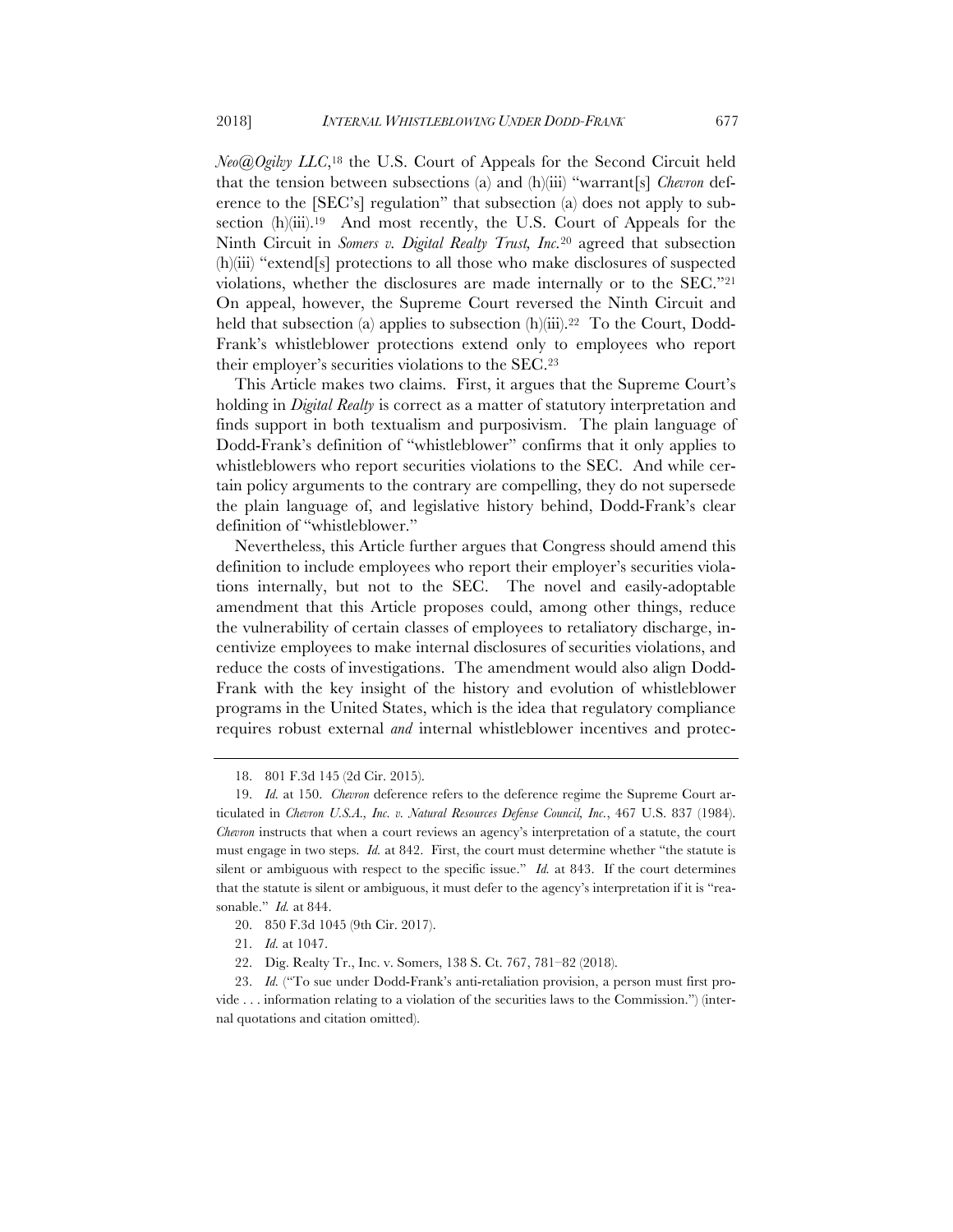tions.

This Article proceeds in four parts. Part I briefly discusses the statutory background and text of SOX and Dodd-Frank, the centerpieces of modern corporate whistleblowing protections. Part II outlines the circuit split that existed between the Fifth, Ninth, and Second Circuits regarding whether Dodd-Frank's definition of "whistleblower" applies to the subsection that creates a private cause of action for employees who make internal disclosures under SOX. Part II concludes by briefly discussing the Supreme Court's resolution of this split in *Digital Realty*. Part III argues that the Court's decision in *Digital Realty* was correct as a matter of statutory interpretation. Finally, Part IV asserts that, notwithstanding the Court's correct decision in *Digital Realty*, Congress should amend Dodd-Frank to protect employees who are retaliated against for making internal disclosures. It concludes by proposing such an amendment.

# I. THE STATUTORY AND REGULATORY BACKGROUND OF MODERN CORPORATE WHISTLEBLOWING

#### *A. The Sarbanes-Oxley Act of 2002*

Prompted by the accounting fraud and other corrupt business practices that large corporations such as Enron and WorldCom engaged in during the late 1990s and early 2000s, Congress enacted SOX in 2002.24 In passing SOX, Congress sought to "safeguard investors in public companies and restore trust in the financial markets" following "a series of celebrated accounting debacles."25 A primary purpose behind SOX was to create internal and external mechanisms that could both identify and correct potential securities violations.<sup>26</sup> To do so, SOX established a comprehensive whistleblower incentives and protections program.

The most significant of SOX's three whistleblowing sections is  $\S 806$ , which outlines SOX's anti-retaliation provisions. This section provides that publicly traded companies may not "discharge, demote, suspend, threaten, harass, or in any other manner discriminate against an employee" for engaging in legal whistleblowing.27 This protection extends not only to federal regulatory and law enforcement agencies, but also to "person[s] with supervisory authority over the employee."28

Section 806 is most significant for purposes of this Article because it, un-

<sup>24.</sup> *See* Yates v. United States, 135 S. Ct. 1074, 1081 (2015).

<sup>25.</sup> *Dig. Realty*, 138 S. Ct. at 733; Free Enter. Fund v. Pub. Co. Accounting Oversight Bd., 561 U.S. 477, 484 (2010).

<sup>26.</sup> *See* Leifer, *supra* note 6, at 126.

<sup>27.</sup> Sarbanes-Oxley Act of 2002 § 806(a), 18 U.S.C. § 1514A(a) (2012).

<sup>28.</sup> *Id.* §§ 1514A(a)(1)(A), (C).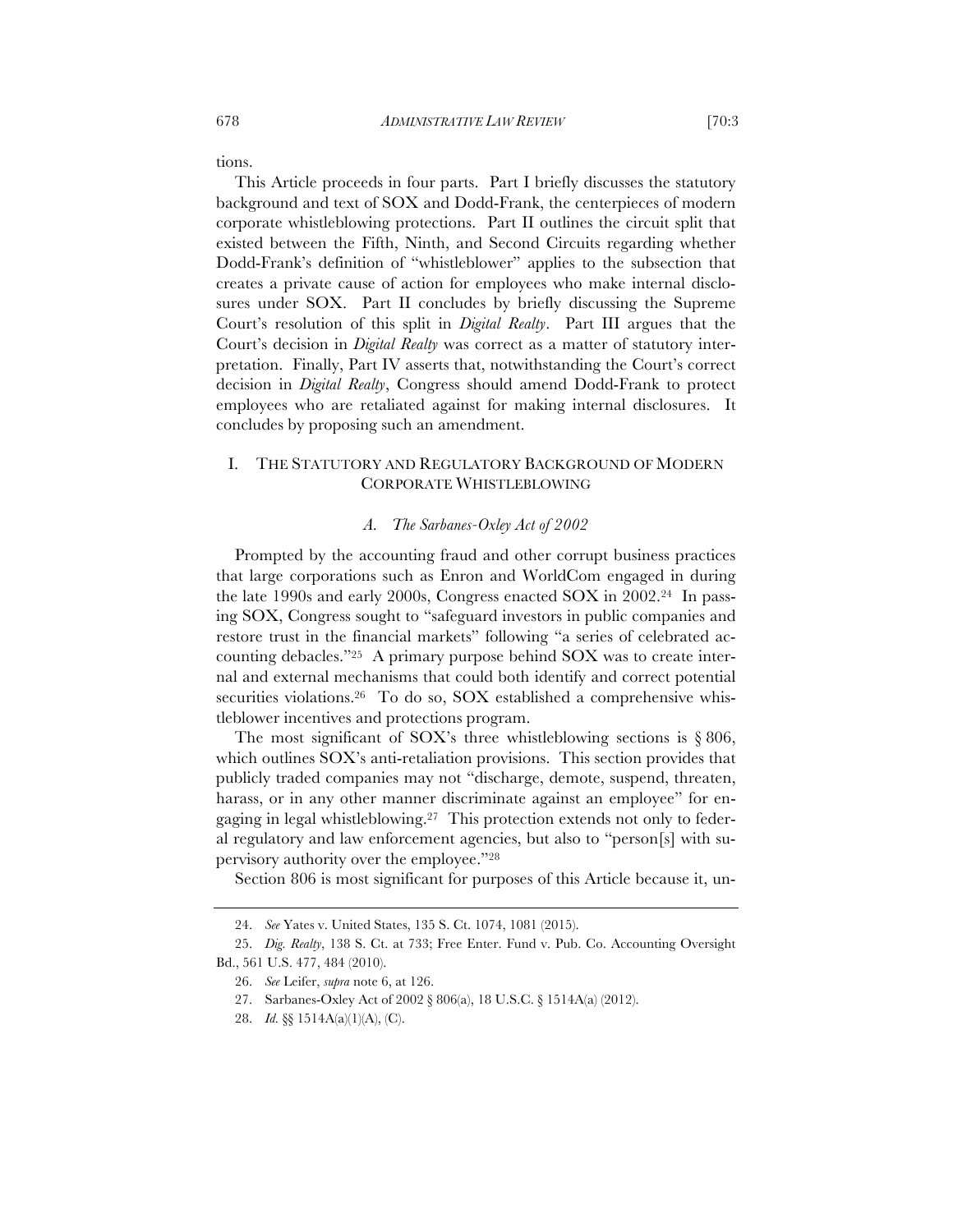like its statutory forbears,<sup>29</sup> extends whistleblowing protections to individuals who report internally. As one commentator has noted, "Section 806 is unusual in specifying internal whistleblowing as an appropriate channel."30 Prior to its passage, "[m]ost state and federal statutes designate[d] only an external recipient."31

#### *B. The Dodd-Frank Wall Street Reform and Consumer Protection Act of 2010*

Similar to the events leading to SOX's passage, Congress enacted Dodd-Frank in 2010 following the recognition that "financial institutions cannot be left to regulate themselves."32 Dodd-Frank sought to avoid further economic meltdown resulting from the 2008 market collapse by establishing "clear rules, transparency, and accountability."33 A key component of this strategy was Dodd-Frank's inclusion of significant whistleblower incentives and protections.

Subsection (a) of Dodd-Frank defines the term "whistleblower" to mean "any individual who provides . . . information relating to a violation of the securities laws *to the Commission*."<sup>34</sup> And subsection (h), Dodd-Frank's antiretaliation provision, extends the following protections to whistleblowers:

No employer may discharge, demote, suspend, threaten, harass, directly or indirectly, or in any other manner discriminate against, a whistleblower in the terms and conditions of employment because of any lawful act done by the whistleblower—

(i) in providing information to the Commission in accordance with this section;

(ii) in initiating, testifying in, or assisting in any investigation or judicial or administrative action of the Commission based upon or related to such information; or

(iii) *in making disclosures that are required or protected under the Sarbanes-Oxley Act of 2002* (15 U.S.C. 7201 et seq.), this chapter . . . and any other law, rule, or regulation subject to the jurisdiction of the Commission. 35

The italicized text of Dodd-Frank's anti-retaliation provision, subsection (h)(iii), appears to conflict with Dodd-Frank's definition of "whistleblower" found in subsection (a). That is because subsection (h)(iii) seems to forbid employers from retaliating against individuals that make disclosures under

<sup>29.</sup> *See* Leifer, *supra* note 6, at 127.

<sup>30.</sup> Terry Morehead Dworkin, *SOX and Whistleblowing*, 105 MICH. L. REV. 1757, 1760 (2007).

<sup>31.</sup> *Id.*

<sup>32.</sup> Michael S. Barr, *The Financial Crisis and the Path of Reform*, 29 YALE J. REG. 91, 92 (2012).

<sup>33.</sup> *Id.*

<sup>34.</sup> 18 U.S.C. § 78u-6(a)(6) (2012) (emphasis added).

<sup>35.</sup> *Id.* § 78u-6(h)(1)(A) (emphasis added).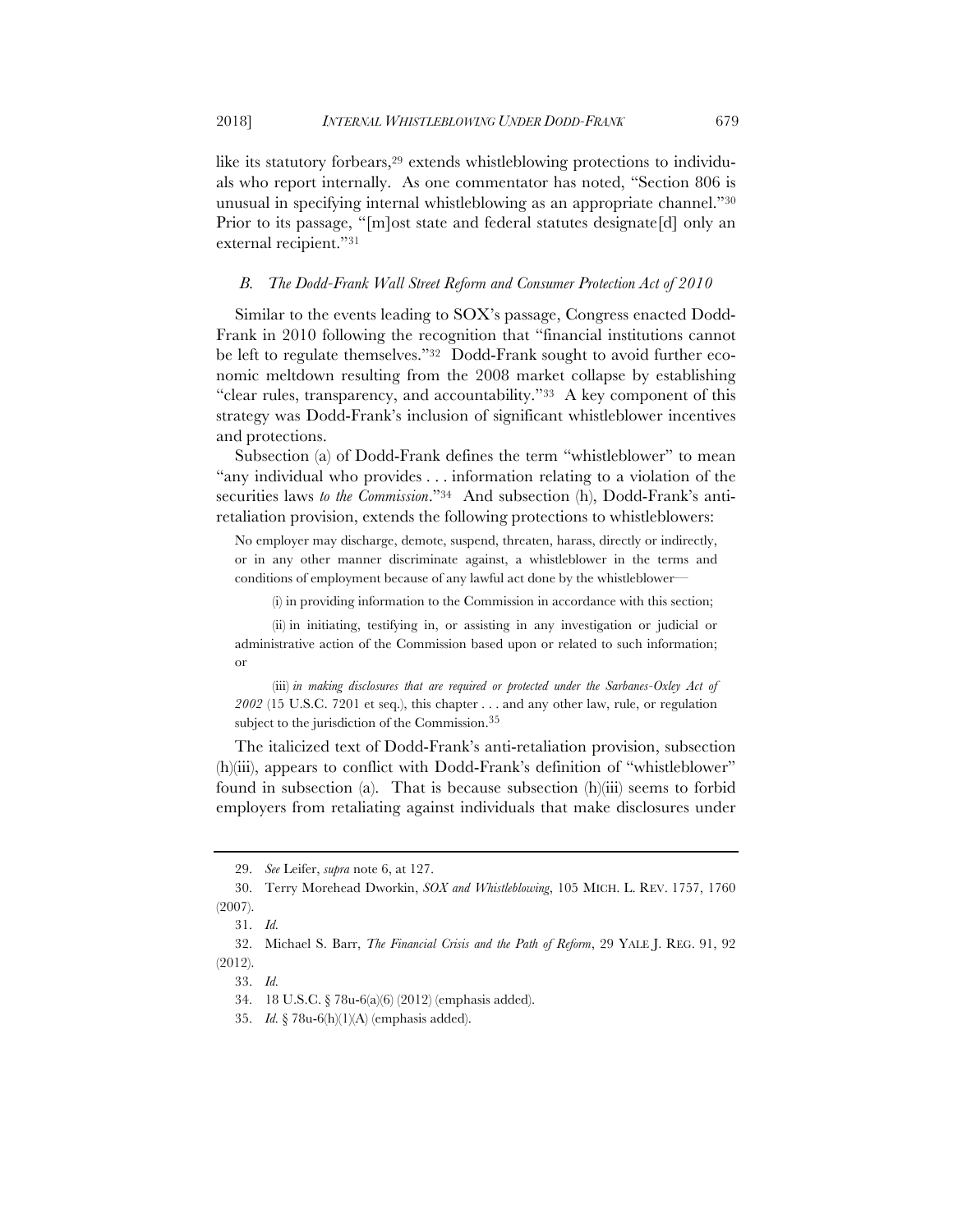SOX, which, under that provision, may be done internally. Yet subsection (a) clearly states that a whistleblower is an individual who reports securities violations directly to the SEC. This apparent textual conflict is what led to the circuit split regarding whether subsection (a)'s definition of "whistleblower" applies to subsection (h)(iii). If subsection (a) so applies, then subsection (h)(iii) does not protect employees who only report their employer's securities violations internally, and not to the SEC.

#### *C. The SEC's Interpretation of Dodd-Frank's Anti-Retaliation Provision*

Before much of the confusion arose in the lower courts regarding whether subsection (a)'s definition of "whistleblower" applies to subsection (h)(iii)'s anti-retaliation provision,<sup>36</sup> the SEC promulgated a rule in 2011 providing that an individual is a "whistleblower" if she provides "information in a manner described in" any of subsection (h)'s three subdivisions, which of course, includes subsection (h)(iii).37 The SEC took the position that Dodd-Frank's "anti-retaliation protections apply whether or not" an individual satisfies "the requirements, procedures and conditions to qualify for an award" under Dodd-Frank's bounty program.38 In doing so, the SEC stated its belief that subsections (a) and (h)(iii) are ambiguous.39 To the SEC, subsection (a)'s "limited" definition of "whistleblower" conflicts with subsection (h)(iii)'s "broad catchall provision."40 Thus, under the SEC's interpre-

37. Securities Whistleblower Incentives and Protections, 76 Fed. Reg. 34,300, 34,363 (June 13, 2011) (to be codified at 17 C.F.R. pts. 240, 249).

<sup>36.</sup> More than five district courts have held that subsection (a)'s definition of "whistleblower" does not apply to subsection (h)(iii)'s anti-retaliation provision. *See, e.g.*, Yang v. Navigators Grp., Inc., 18 F. Supp. 3d 519, 533–34 (S.D.N.Y. 2014); Khazin v. TD Ameritrade Holding Corp., No. 13-4149, 2014 WL 940703, at \*3–6 (D.N.J. Mar. 11, 2014); Azim v. Tortoise Capital Advisors, LLC, No. 13-2267-KHV, 2014 WL 707235, at \*2–3 (D. Kan. Feb. 24, 2014); Ellington v. Giacoumakis, 977 F. Supp. 2d 42, 44–46 (D. Mass. 2013); Genberg v. Porter, 935 F. Supp. 2d 1094, 1106–07 (D. Colo. 2013); Nollner v. S. Baptist Convention, Inc., 852 F. Supp. 2d 986, 995 (M.D. Tenn. 2012); Kramer v. Trans–Lux Corp., No. 3:11CV1724 SRU, 2012 WL 4444820, at \*4 (D. Conn. Sept. 25, 2012).

But at least five district courts have held to the contrary. *See, e.g.*, Verble v. Morgan Stanley Smith Barney, LLC, 148 F. Supp. 3d 644, 656 (E.D. Tenn. 2015); Wiggins v. ING U.S., Inc., 2015 WL 3771646, at \*9–11 (D. Conn. June 17, 2015); Verfuerth v. Orion Energy Sys., Inc., 65 F. Supp. 3d 640, 642–46 (E.D. Wis. 2014); Banko v. Apple Inc., 20 F. Supp. 3d 749, 756–57 (N.D. Cal. 2013); Wagner v. Bank of Am. Corp., No. 12-cv-00381-RBJ, 2013 WL 3786643, at \*4–6 (D. Colo. July 19, 2013).

<sup>38.</sup> *Id.*

<sup>39.</sup> Interpretation of the SEC's Whistleblower Rules Under Section 21F of the Securities Exchange Act of 1934, 80 Fed. Reg. 47,829, 47,829 (Aug. 10, 2015) (to be codified at 17 C.F.R. pt. 241).

<sup>40.</sup> *Id.*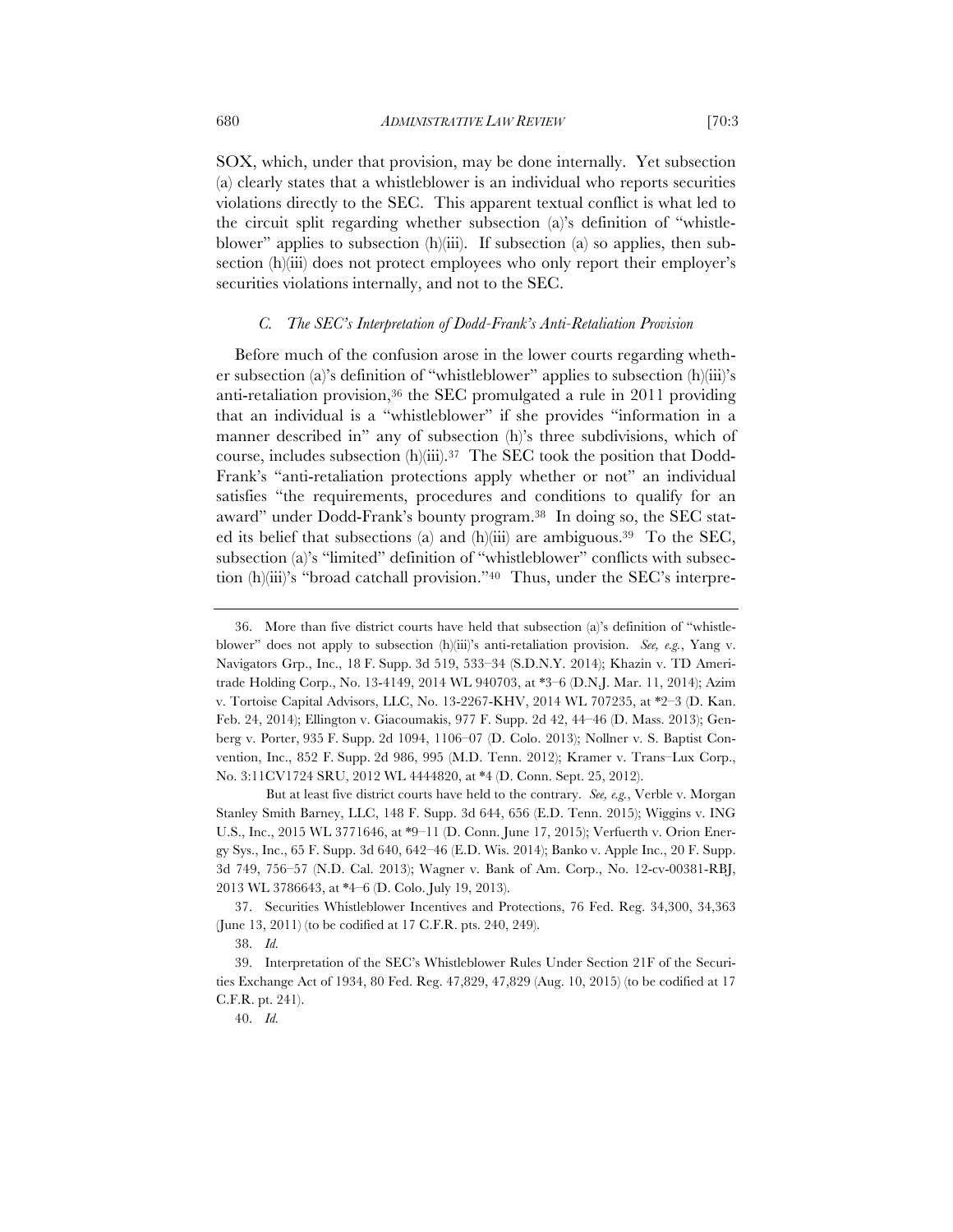tation of Dodd-Frank—and prior to the Supreme Court's decision in *Digital Realty*—an employee could claim that statute's whistleblower protections even if the employee only reported her employer's securities violations internally, and not to the SEC.

# II. RECENT CASE LAW REGARDING DODD-FRANK'S ANTI-RETALIATION PROVISION

Given the apparent tension between subsections (a) and (h)(iii) of Dodd-Frank—and the SEC's interpretation of those provisions—conflict soon arose regarding whether subsection (a)'s definition of "whistleblower" applies to subsection (h)(iii). Prior to the Supreme Court's recent decision in *Digital Realty*, three courts of appeals weighed in on the issue and produced a 2–1 circuit split.41 While the Second and Ninth Circuits held that subsection (a) does not apply to subsection (h)(iii), the Fifth Circuit held to the contrary.42 In *Digital Realty*, the Supreme Court found the Fifth Circuit's reasoning persuasive and held that subsection (a) applies to subsection  $(h)(iii)$ .<sup>43</sup>

# *A.* Asadi v. G.E. Energy *(5th Cir. 2013)*

Khaled Asadi worked for G.E. Energy as a G.E.–Iraq Country Executive from 2006 to 2011.44 In that role, he was responsible for securing and managing energy contracts for G.E. Energy by coordinating with Iraq's government.45 While on assignment in Amman, Jordan in 2010, Asadi alleged that he became aware of behavior by G.E. Energy officials that could violate the Foreign Corrupt Practices Act (FCPA).<sup>46</sup> In particular, Asadi alleged that an Iraqi official told him that G.E. Energy hired a person connected to Iraq's Senior Deputy Minister of Electricity "in order to curry favor in an upcoming negotiation."47 Shortly after reporting this information to a supervisor and the G.E. Energy ombudsman, he received a negative performance review for the first time.<sup>48</sup> Asadi did not, however, report the

<sup>41.</sup> Asadi v. G.E. Energy (USA), LLC, No. CIV.A. 4:12-345, 2012 WL 2522599 (S.D. Tex. June 28, 2012), *aff'd sub nom.* 720 F.3d 620 (5th Cir. 2013); Berman v. Neo@Ogilvy LLC, No. 14-CV-00523 GHW SN, 2014 WL 6865718 (S.D.N.Y. Aug. 15, 2014), *adopted in part by* 72 F. Supp. 3d 404 (S.D.N.Y. 2014), *rev'd and remanded*, 801 F.3d 145 (2d Cir. 2015).

<sup>42.</sup> *Asadi*, 2012 WL 2522599, at \*1-2; *Berman*, 2014 WL 6865718, at \*7-10.

<sup>43.</sup> Somers v. Dig. Realty Tr., Inc., 850 F.3d 1045, 1051 (9th Cir.), *rev'd and remanded sub nom.* 138 S. Ct. 767 (2018).

<sup>44.</sup> Asadi v. G.E. Energy (USA), LLC, 2012 WL 2522599, at \*1.

<sup>45.</sup> *Id.*

<sup>46.</sup> *Id.*

<sup>47.</sup> *Id.* (internal quotation marks omitted).

<sup>48.</sup> *See id.* at \*2.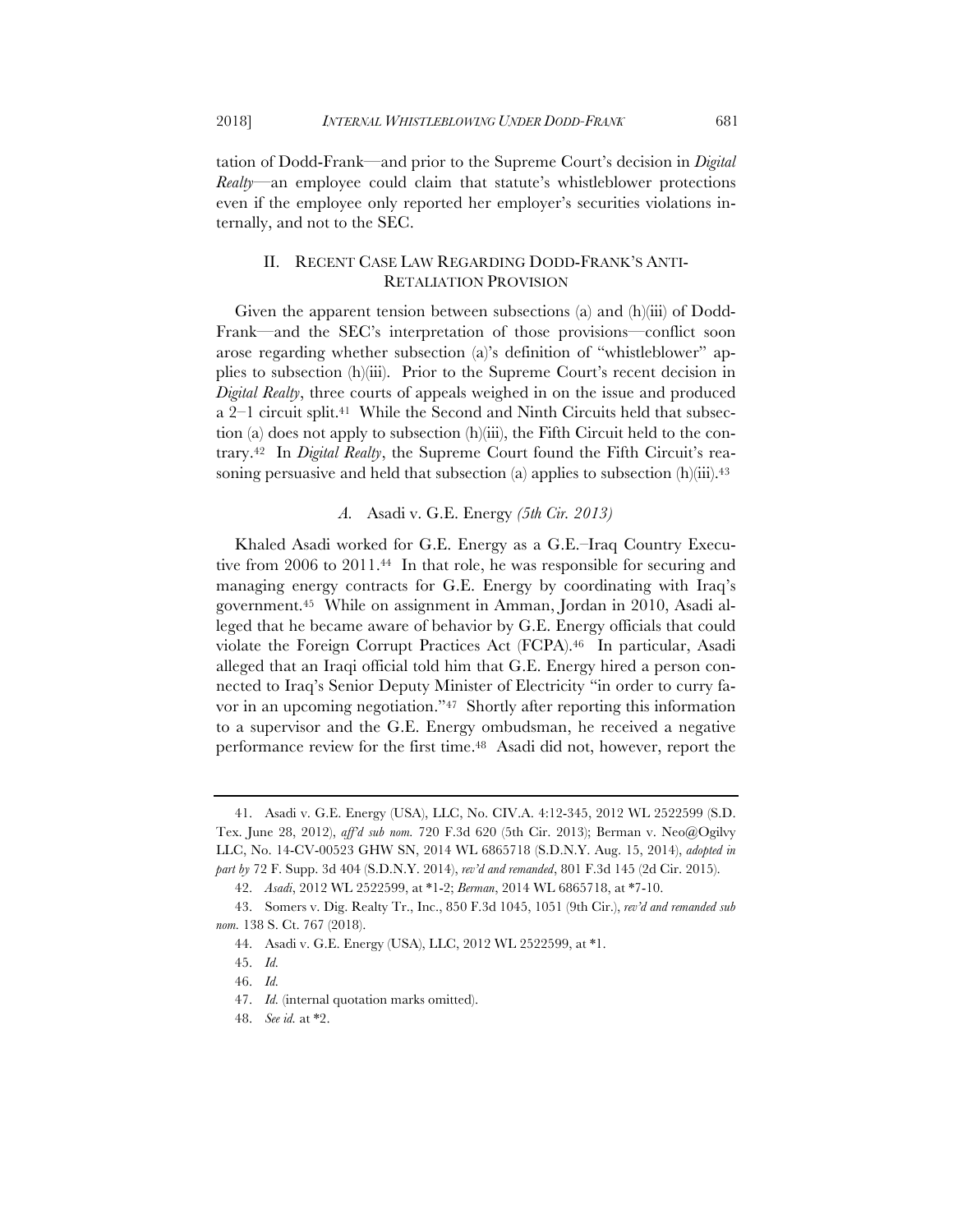alleged FCPA violation to the SEC.<sup>49</sup> About one year after his initial report, G.E. Energy fired him.50

Asadi brought a whistleblower suit against G.E. Energy under Dodd-Frank.51 He asserted that G.E. Energy illegally fired him in retaliation for reporting internally the company's alleged FCPA violation.52 The district court granted G.E. Energy's motion to dismiss, holding that Asadi "does not fit within Dodd-Frank's definition of a whistleblower" because he failed to report G.E. Energy's alleged FCPA violation to the SEC.53 In doing so, the court expressly declined to consider Asadi's argument that an internal whistleblower nevertheless qualifies for Dodd-Frank protection "because his disclosures were 'required' or 'protected' under" SOX.54 To the court, resolving that argument was unnecessary because Dodd-Frank does not apply extraterritorially.55 Asadi appealed.56

The Fifth Circuit—the first court of appeals to consider Dodd-Frank's whistleblower protections<sup>57—</sup>affirmed the district court in a  $3-0$  opinion.<sup>58</sup> In doing so, the Fifth Circuit dispensed with the district court's extraterritoriality holding. Unlike the district court, it directly considered and rejected Asadi's argument that internal whistleblowers are protected under Dodd-Frank's category of protected behavior, found in subsection (h)(iii).<sup>59</sup> Because Asadi did not report G.E. Energy's alleged FCPA violation to the SEC, Dodd-Frank did not protect him from G.E. Energy's alleged retaliation.<sup>60</sup>

The court first noted that if "the statutory text is plain and unambiguous," it "must apply the statute according to its terms."61 The court thus sought to "start and end [its] analysis with the text of the relevant statute."<sup>62</sup> Because subsection (a) plainly defines "whistleblower" as "any individual who provides . . . information relating to a violation of the securities laws *to the Commission*,"63 that subsection "expressly and unambiguously requires

59. *See id.* at 625.

- 61. *Id.* at 622 (internal quotation marks and citations omitted).
- 62. *Id.* at 623.
- 63. 15 U.S.C. § 78u–6(a)(6) (2012) (emphasis added).

<sup>49.</sup> *Id.* at \*3.

<sup>50.</sup> *See id.* at \*2.

<sup>51.</sup> *Id.* at \*3.

<sup>52.</sup> *Id.* at \*2.

<sup>53.</sup> *Id.* at \*3.

<sup>54.</sup> *Id.* (quoting 15 U.S.C. § 78u–6(h)(1)(A) (2012)).

<sup>55.</sup> *Id.* at \*4.

<sup>56.</sup> *See* Asadi v. G.E. Energy (USA), L.L.C., 720 F.3d 620, 621 (5th Cir. 2013).

<sup>57.</sup> *See* Murphy, *supra* note 6, at 2263.

<sup>58.</sup> *See Asadi*, 720 F.3d at 621.

<sup>60.</sup> *Id.* at 623.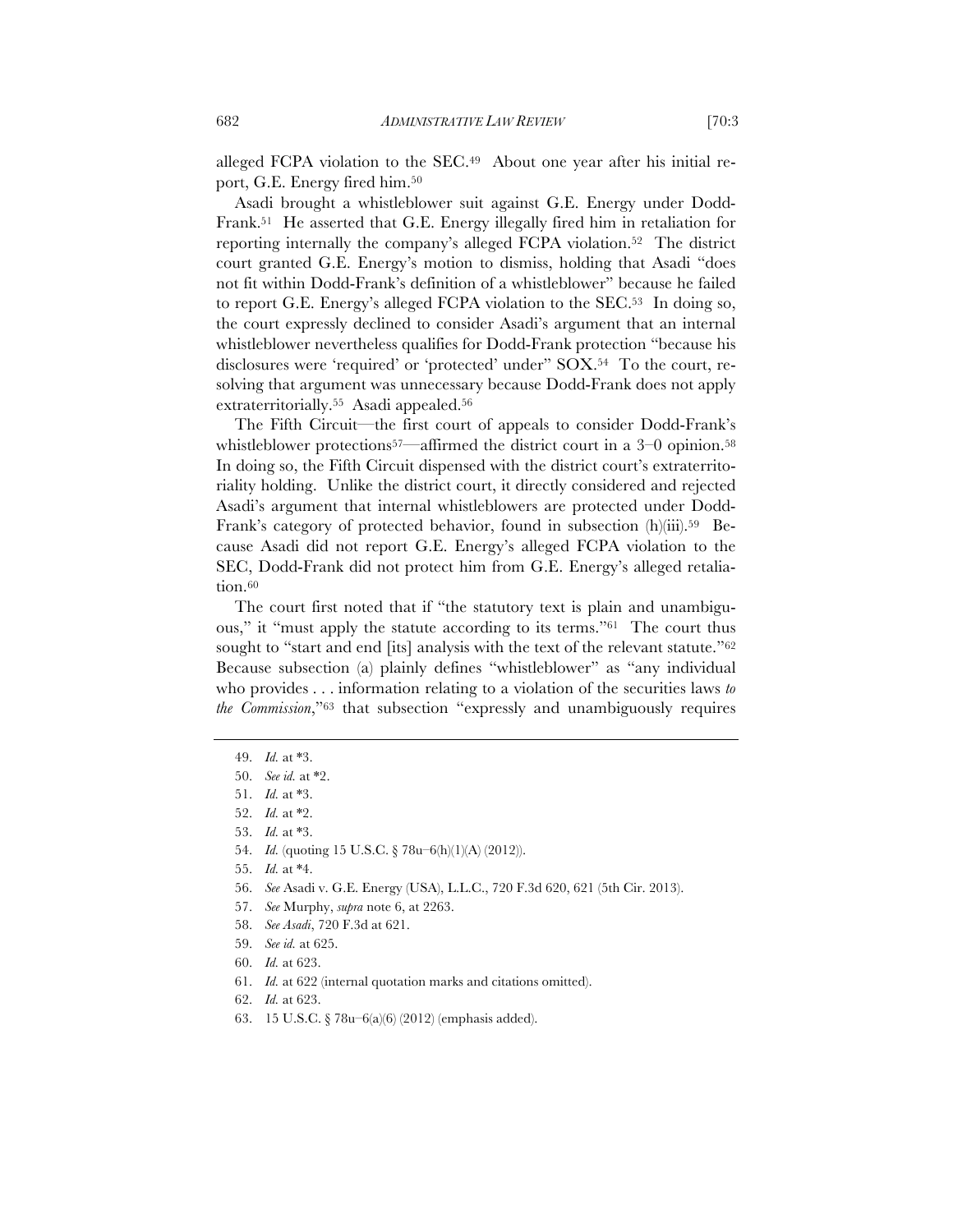that an individual provide information to the SEC to qualify as a 'whistleblower.'"64

The court next found unpersuasive Asadi's argument that subsection (a)'s definition of whistleblower conflicted with, or rendered superfluous, the third category of protected behavior as outlined in subsection  $(h)$ .<sup>65</sup> To the court, the two subsections could only conflict if one were to read subsection (h)'s "three categories of protected activity as additional definitions of three types of whistleblowers."66 And the textual reading of subsection (a) did not render the third category of protected behavior in subsection (h) superfluous because "this category protects whistleblowers from retaliation, based not on the individual's disclosure of information to the SEC but, instead, on that individual's other possible required or protected disclosure(s)."67

The court finally addressed Asadi's argument that it should defer to the SEC's interpretation of subsections (a) and (h)(iii). It rejected this argument on two grounds. First, because the language of subsection (a) was unambiguous, Congress "directly addressed the precise question at issue."68 As such, it found that Asadi could not pass step one of the test the Supreme Court articulated in *Chevron U.S.A. Inc. v. Natural Resources Defense Council, Inc.*69 Second, even assuming that subsection (a) was ambiguous, the court held that the SEC's regulations interpreting that subsection were inconsistent.<sup>70</sup> Deference, then, was inappropriate.

# *B.* Berman v. Neo@Ogilvy *(2d Cir. 2015)*

Daniel Berman worked for Neo@Ogilvy (Neo), a media company,<sup>71</sup> from 2010 to 2013.72 Serving as Neo's finance director, Berman was responsible for ensuring the company's compliance with Generally Acceptable Accounting Principles (GAAP) and its parent company's accounting

<sup>64.</sup> *Asadi*, 720 F.3d at 623 (internal quotation marks omitted).

<sup>65.</sup> *See id.* at 626–28.

<sup>66.</sup> *Id.* at 626.

<sup>67.</sup> *Id.* at 627.

<sup>68.</sup> *Id.* at 630.

<sup>69.</sup> *See id.* Under *Chevron*'s first step, the court must determine whether Congress, in enacting the relevant statute, "has directly spoken to the precise question at issue." Chevron U.S.A., Inc. v. Nat. Res. Def. Council, Inc., 467 U.S. 837, 842 (1984).

<sup>70.</sup> *Id.*

<sup>71.</sup> *See We Make What's New Work Now*, NEO@OGILVY, https://www.neoogilvy.com/ (last visited July 28, 2018).

<sup>72.</sup> Berman v. Neo@Ogilvy LLC, No. 14-CV-00523 GHW SN, 2014 WL 6865718, at \*1 (S.D.N.Y. Aug. 15, 2014), *adopted in part by* 72 F. Supp. 3d 404 (S.D.N.Y. 2014), *rev'd and remanded*, 801 F.3d 145 (2d Cir. 2015).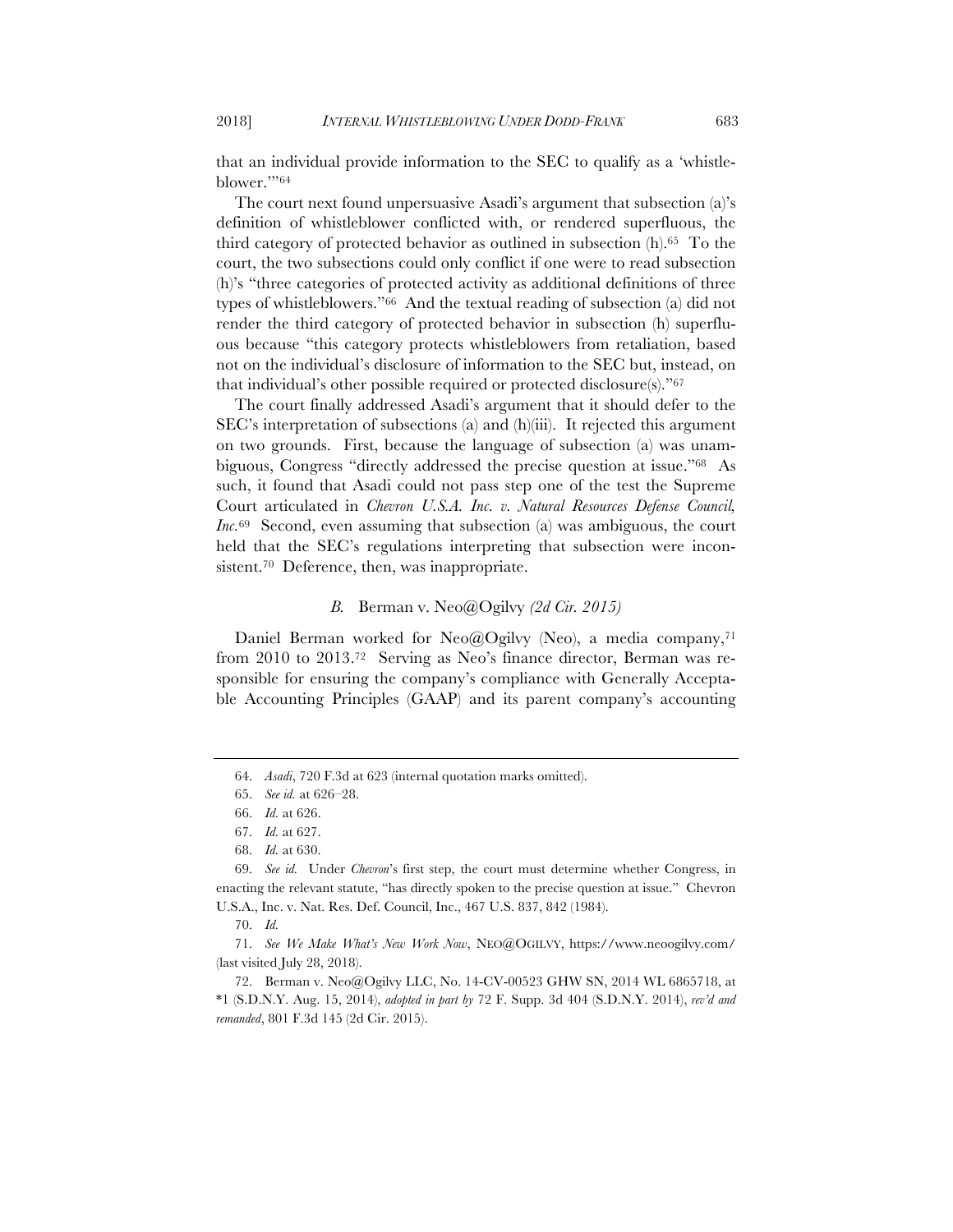policies.73 Berman alleged that he identified compliance failures, account-

ing fraud, and accounting irregularities he thought violated GAAP, SOX, Dodd-Frank, and other laws.74 Several months after reporting this alleged misconduct to his supervisors, Neo fired him.75 Berman also reported Neo's alleged conduct to the SEC, but not until six months after Neo fired him.<sup>76</sup>

Berman brought a whistleblower suit against Neo under Dodd-Frank, alleging that Neo retaliated against his internal disclosures by firing him.77 The district court relied on the Fifth Circuit's decision in *Asadi* to grant Neo's motion to dismiss.78 Its decision rested on "fundamentals of statutory construction," one such fundamental being the statutory canon that "the provisions of a statute should be read in a way that renders them compatible, not contradictory."79 The district court explained that the two provisions at issue—subsections (a) and (h)(iii) of Dodd-Frank—could be read in such a way. In particular, the court noted that subsection (a) "describes who is protected," while subsection (h)(iii) "describes what actions by such an individual are protected."80 Berman appealed.81

The Second Circuit reversed the district court in a  $2-1$  opinion.<sup>82</sup> It did so because of the "arguable tension" between subsections (a) and  $(h)(iii)$ .<sup>83</sup> That tension, which the court said would leave subsection (h)(iii) "with an extremely limited scope," led it to reject the Fifth Circuit's textualist reasoning in *Asadi*.84 Finding sufficient statutory ambiguity to defer under *Chevron* to the SEC's interpretation of Dodd-Frank, the court concluded that Berman was allowed to pursue remedies under Dodd-Frank "despite not having reported to the Commission before his termination."85

Central to the Second Circuit's interpretation of subsections (a) and (h)(iii) was the Supreme Court's 2015 decision in *King v. Burwell*.86 Similar to the issue in *King*, the Second Circuit explained that the issue in the case

<sup>73.</sup> *Id.*

<sup>74.</sup> *Id.*

<sup>75.</sup> *See id.* at \*2–3.

<sup>76</sup>*.* Berman v. Neo@Ogilvy LLC, 801 F.3d 145, 149 (2d Cir. 2015).

<sup>77.</sup> *See* Berman v. Neo@Ogilvy LLC, 72 F. Supp. 3d 404, 406 (S.D.N.Y. 2014), *rev'd and remanded*, 801 F.3d 145 (2d Cir. 2015).

<sup>78.</sup> *See id.* at 409.

<sup>79.</sup> *Id.* at 408 (internal quotation marks and citations omitted).

<sup>80.</sup> *Id.* at 409 (internal quotation marks and citations omitted).

<sup>81.</sup> *See Berman*, 801 F.3d at 146.

<sup>82.</sup> *Id.*

<sup>83.</sup> *See id.* at 146–47.

<sup>84.</sup> *Id.* at 151.

<sup>85.</sup> *Id.* at 155.

<sup>86.</sup> *See id.* at 146.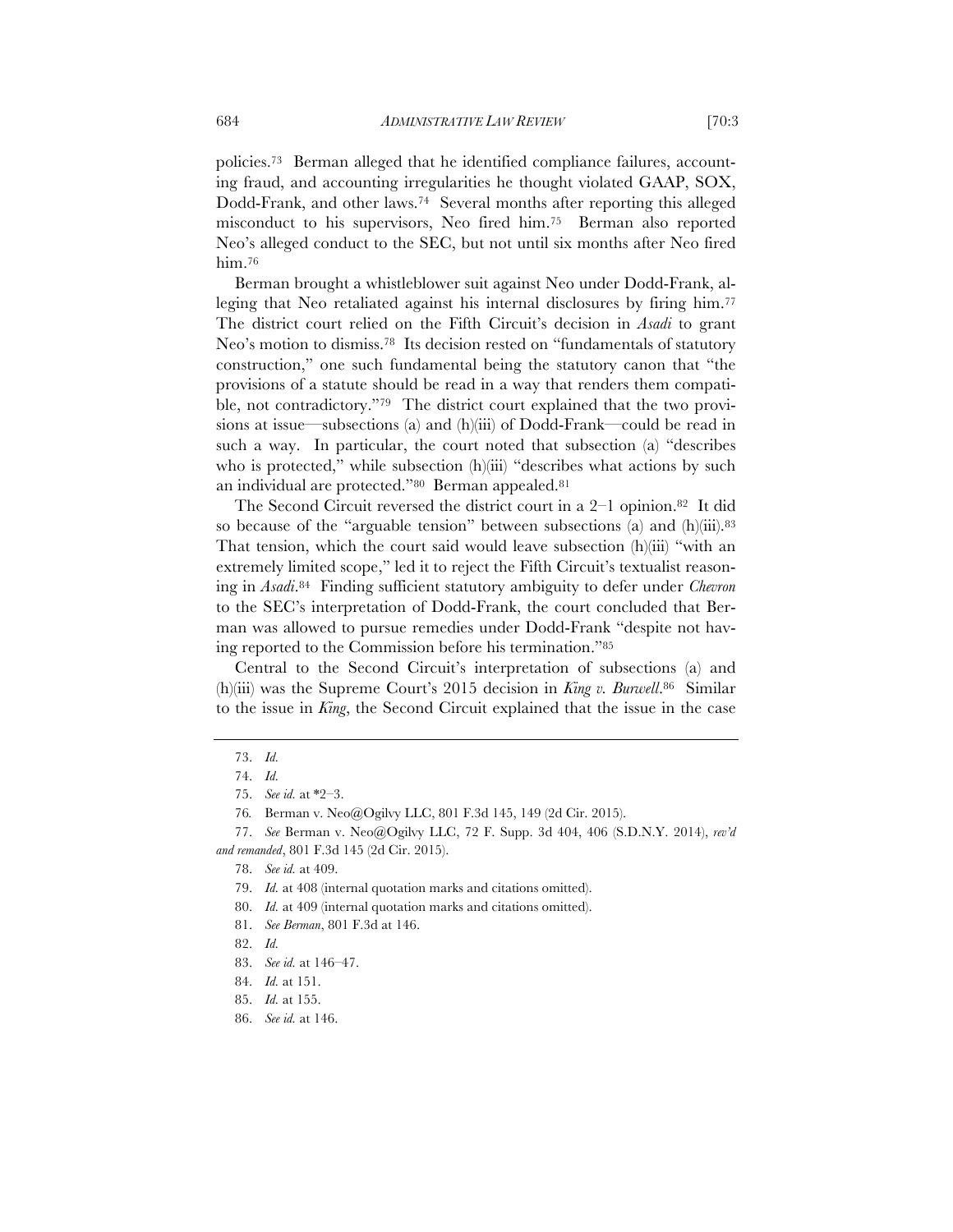before it was "whether the statutory provision applies to another provision of the statute" when tension exists between the two.87 The Second Circuit reasoned that reading subsection (a)'s definition of "whistleblower" as applying to subsection (h)(iii) would give the latter subsection a limited scope, a reading it found problematic for two reasons.

First, the court found troubling a reading of Dodd-Frank that would require an aggrieved employee to report to both the SEC and their employer because "reporting to a government agency creates a substantial risk of retaliation."88 Second, SOX prohibits certain categories of employees attorneys and auditors, for example—from reporting employer securities violations to the SEC until after they report such violations to their employer.89 Thus, reading subsection (a) as applying to subsection (h)(iii) would strip such employees of any relief under Dodd-Frank, leaving the latter subsection "with[out] any scope."<sup>90</sup>

The court next sought to determine whether Congress intended to leave subsection  $(h)(iii)$  with such a limited scope by looking to the legislative history of that provision. The court found that the legislative history "inquiry yield[ed] nothing."91 Unable to determine whether subsection (a)'s definition of "whistleblower" applies to subsection (h)(iii), the court deferred to the SEC's interpretation of those provisions.92

Judge Dennis Jacobs dissented, arguing that the majority and the SEC's interpretation "altered a federal statute by deleting three words ('to the Commission') from the definition of 'whistleblower . . . .'"93 Judge Jacobs reasoned that subsection (a)'s definition of "whistleblower" was unambiguous and explained that such a definition "is one of the 'prominent manner[s]' for limiting the meaning of statutory text."94 Given the statute's unambiguity, he would have "enforce[d] it according to its terms."95 The majority's refusal to do otherwise represented a "palpable" and "lurking" danger "that bureaucrats and federal judges assume and exercise power to redraft a statute to give it a more respectable reach."96

94. *Id.* at 156 (quoting King v. Burwell, 135 S. Ct. 2480, 2495 (2015)).

95. *Id.* at 160 (quoting *King*, 135 S. Ct. at 2480) (internal quotation marks and citation omitted).

96. *Id.* at 159.

<sup>87.</sup> *Id.* at 150.

<sup>88.</sup> *Id.* at 151.

<sup>89.</sup> *Id.* at 151–52.

<sup>90.</sup> *Id.* at 152.

<sup>91.</sup> *Id.* The court, for example, noted that "there is no mention of the addition of [subsection (h)(iii)], much less its meaning or intended purpose, in any legislative materials." *Id.* at 153.

<sup>92.</sup> *Id.* at 155.

<sup>93.</sup> *Id.* at 155 (Jacobs, J., dissenting).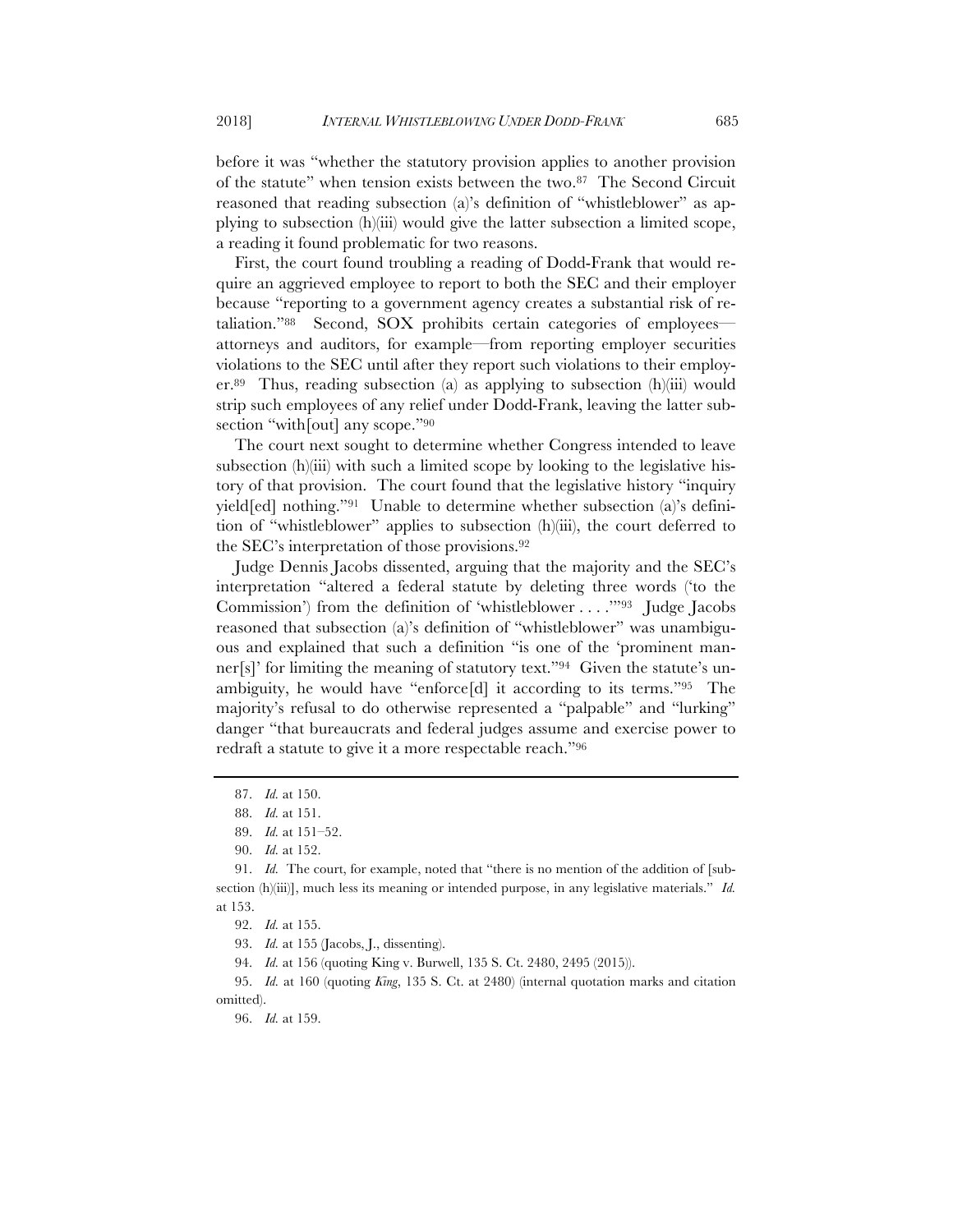#### *C.* Somers v. Digital Realty Trust, Inc*. (9th Cir. 2017)*

Paul Somers worked for Digital Realty Trust, a real estate investment company,97 from 2010 to 2014.98 During his time as Digital Realty's Vice President of Portfolio Management, Somers alleged that he reported to Digital Realty's senior management that one of his supervisors had eliminated certain internal controls that violated SOX.99 Somers did not, however, report Digital Realty's alleged misconduct to the SEC. Shortly after Somers reported such misconduct to Digital Realty, it fired him.100

Somers then brought a suit against Digital Realty claiming that it violated Dodd-Frank by firing him in retaliation for reporting his supervisor's alleged misconduct.101 The district court denied Digital Realty's motion to dismiss, holding that Somers was entitled to Dodd-Frank protection.102 In doing so, it concluded that because subsections (a) and (h)(iii) are ambiguous, the SEC's interpretation was entitled to deference.103 In determining that subsections (a) and (h)(iii) were ambiguous, the district court found "two interpretive cannons [sic] . . . particularly germane" to its inquiry: (1) "the surplusage cannon, which holds that a court should give effect, if possible, to every word and every provision Congress used," and (2) "the harmonious-reading cannon, which provides that a court should interpret a statute as a symmetrical and coherent regulatory scheme."104 Digital Realty appealed.105

The Ninth Circuit affirmed the district court in a  $2-1$  decision.<sup>106</sup> While the court agreed with the Second Circuit's conclusion, it did not expressly state that subsection (h)(iii) was ambiguous. Indeed, the Ninth Circuit stated that the language of that provision unambiguously reflects "Congress's overall purpose to protect those who report violations internally as well as those who report to the government."107 Yet even finding subsection (h)(iii) unambiguous, the court also stated that the SEC's interpretation of that

<sup>97.</sup> *See Meet Digital Realty*, DIGITAL REALTY, https://www.digitalrealty.com/meetdigital-realty/ (last visited July 28, 2018).

<sup>98.</sup> Somers v. Dig. Realty Tr., Inc., 119 F. Supp. 3d 1088, 1092 (N.D. Cal. 2015), *aff'd*, 850 F.3d 1045 (9th Cir. 2017), *rev'd and remanded*, 138 S. Ct. 767 (2018).

<sup>99.</sup> *Id.* at 1091–92.

<sup>100.</sup> *Id.*

<sup>101.</sup> *Id.*

<sup>102.</sup> *Id.* at 1092.

<sup>103.</sup> *See id.*

<sup>104.</sup> *Id.* at 1097.

<sup>105.</sup> *See* Somers v. Dig. Realty Tr., Inc., 850 F.3d 1045, 1046 (9th Cir. 2017), *rev'd and remanded*, 138 S. Ct. 767 (2018).

<sup>106.</sup> *See id.*

<sup>107.</sup> *Id.* at 1047.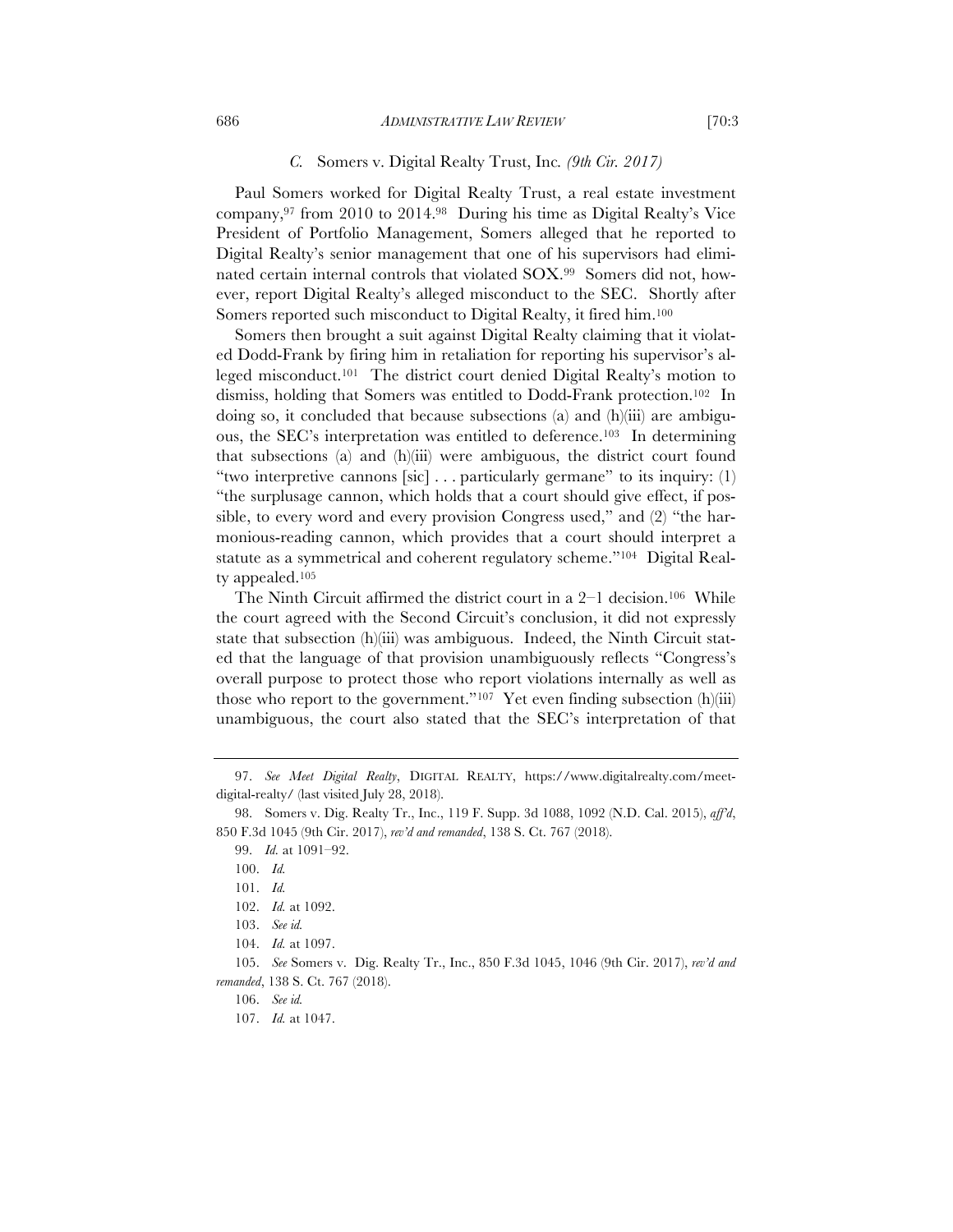provision was entitled to deference.108

The Ninth Circuit began its analysis by examining the historical background of SOX and Dodd-Frank.109 Starting with that background, rather than the text, the court highlighted that Congress enacted SOX "following a major financial scandal."110 Similarly, the court noted that Congress enacted Dodd-Frank "in the wake of a financial scandal—the subprime mortgage bubble and subsequent market collapse of 2008."111 This background established Congress's intent: "to provide protection for those who make internal disclosures as well as to those who make disclosures to the SEC."112 The court next explained that while "[t]here is no legislative history explaining" subsection (h)(iii)'s purpose, "its language illuminates congressional intent."113 That language, the court reasoned, "necessarily bars retaliation against an employee of a public company who reports violations to the boss."114

The Ninth Circuit then rejected the Fifth Circuit's contrary interpretation on two grounds. First, the court explained that the Fifth Circuit's interpretation "would make little practical sense" because it would narrow subsection (h)(iii) "to the point of absurdity."<sup>115</sup> As the Second Circuit noted in *Berman*, the Ninth Circuit also explained that reading subsection (a) as applying to subsection (h)(iii) would leave certain employees such as attorneys and auditors without a remedy under Dodd-Frank. Second, the court reasoned that such a reading would "undercut congressional intent," though it did not expressly state how that reading would do so.116

The court also disagreed with the Fifth Circuit that reading Dodd-Frank as protecting employees who fail to report to the SEC would render SOX's enforcement scheme superfluous.117 This reading is compatible with SOX, the court reasoned, because SOX "offers a different process from" Dodd-Frank for two reasons.118 First, unlike Dodd-Frank, SOX permits whistle-

112. *Id.* at 1047.

116. *See id.* at 1049–50. The court appeared to suggest that reading subsection (h)(iii) as "do[ing] nothing to protect [auditors and attorneys] from immediate retaliation" would undermine congressional intent, but it explained that such a reading "would, in effect," all but read [subsection (h)(iii)] out of the statute," an argument couched in a statutory canon, rather than congressional intent. *See id.* at 1050.

117. *Id.*

118. *Id.*

<sup>108.</sup> *Id.* at 1050.

<sup>109.</sup> *Id.* at 1048.

<sup>110.</sup> *Id.*

<sup>111.</sup> *Id.*

<sup>113.</sup> *Id.* at 1049.

<sup>114.</sup> *Id.*

<sup>115.</sup> *Id.*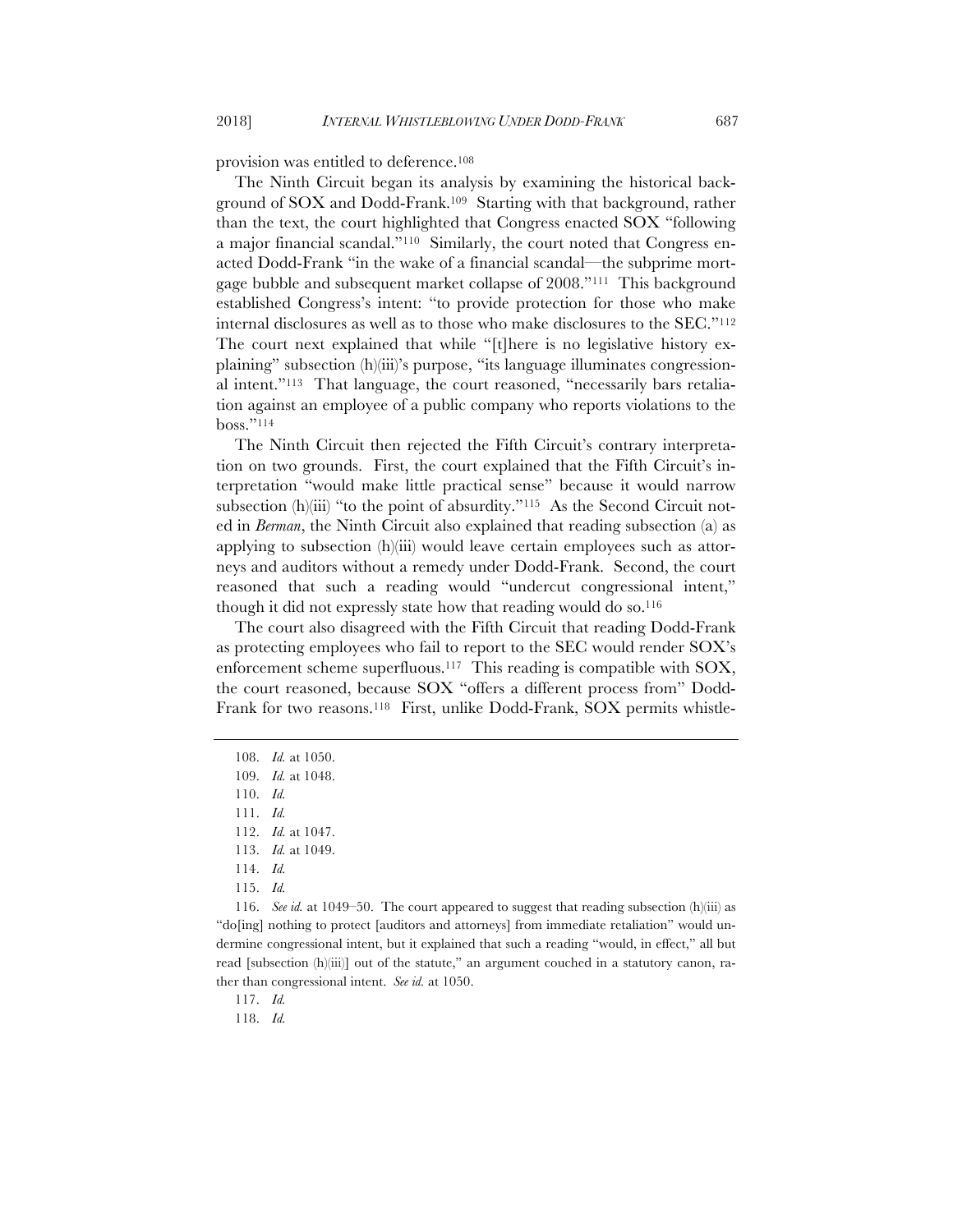blowers to adjudicate their claims through administrative review, a procedure likely to "be significantly less costly and stressful for whistleblowers" than Dodd-Frank's enforcement scheme.119 Second, SOX differs from Dodd-Frank in allowing whistleblowers to recover compensation for special damages.120 To the court, this meant that whistleblowers who suffer "more substantial emotional injury than financial harm would likely be better off" filing a claim under SOX.121

Judge John Owens authored a brief dissent explaining that he agreed with the Fifth Circuit's decision in *Asadi* and the dissent of Judge Jacobs in *Berman*.122 To him, the majority's reliance on *King* portended a "jurisprudential disruption on a cellular level."123

The Supreme Court granted Somers' petition for a writ of certiorari on June 26, 2017124 and heard oral arguments five months later.125

#### *D.* Digital Realty Trust, Inc. v. Somers *(2018)*

In *Digital Realty*, the Supreme Court unanimously reversed the Ninth Circuit by holding that Dodd-Frank's whistleblower protections extend only to employees who report their employer's securities violations directly to the SEC.126 Unlike the Ninth Circuit, the Supreme Court began its analysis with the text of Dodd-Frank, rather than the law's legislative history.127 Indeed, to the Court, its only "charge" in the case was "to determine the meaning of 'whistleblower'" in subsection (h).<sup>128</sup> Looking to subsection (a), the Court concluded that "the statute supplies an unequivocal answer: A 'whistleblower' is any individual who provides . . . information relating to a violation of the securities laws to the Commission."129

In so holding, the Court placed particular emphasis on the interpretive principle that "[w]hen a statute includes an explicit definition, [courts] must follow that definition."130 Because Dodd-Frank explicitly defines the term "whistleblower," the Court noted that "[t]his principle resolves the

- 125. *See* Transcript of Oral Argument, *Digital Realty*, 137 S. Ct. 2300 (No. 16-1276).
- 126. Digital Realty, 138 S. Ct. 767, 772–73 (2018).
- 127. *See id.* at 774–75.
- 128. *Id.* at 777.
- 129. *Id.* (internal quotation marks and citation omitted).
- 130. *Id.* at 776 (internal quotation marks and citation omitted).

<sup>119.</sup> *Id.*

<sup>120.</sup> *Id.*

<sup>121.</sup> *Id.*

<sup>122.</sup> *Id.* at 1051 (Owens, J., dissenting).

<sup>123.</sup> *Id.*

<sup>124.</sup> *See* Dig. Realty Tr., Inc. v. Somers, 137 S. Ct. 2300 (2017).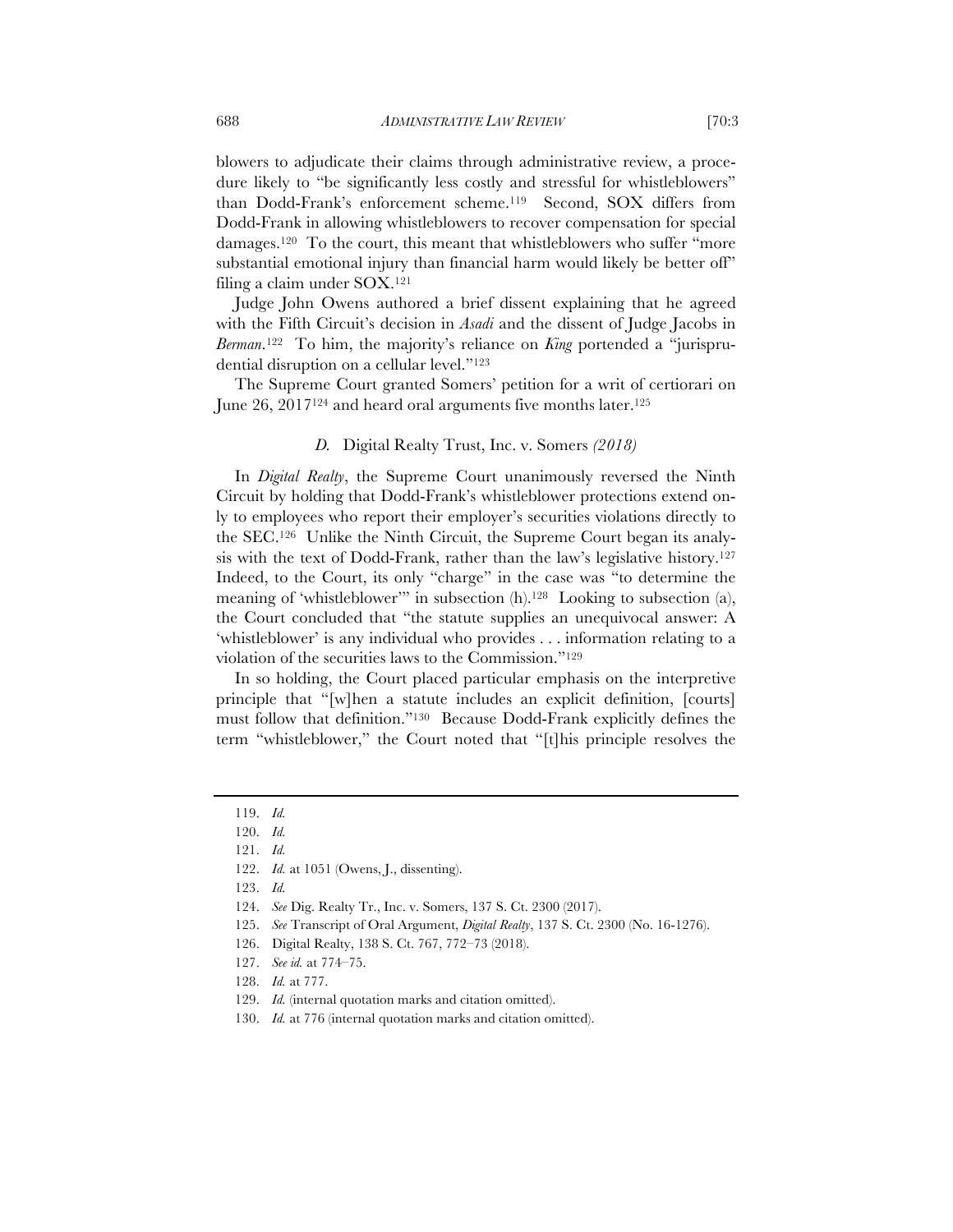question before us."131 And the Court bolstered its interpretation by looking to the "core objective" of Dodd-Frank's whistleblower program, which, said the court, is "to motivate people who know of securities law violations to tell the SEC."132 To read Dodd-Frank whistleblower protections as extending to internal whistleblowers would undermine this objective.133

The Supreme Court disagreed with the Ninth Circuit's reasoning that interpreting subsection (a) as applying to subsection (h)(iii) would narrow the latter subsection to the point of absurdity. According to the Court, subsection (h)(iii) still serves a purpose because it would "protect<sup>[]</sup> a whistleblower who reports misconduct *both* to the SEC and to another entity, but suffers retaliation because of the latter, non-SEC, disclosure."134 The Court also disagreed that its own interpretation "would jettison protection for auditors, attorneys, and other employees subject to internal-reporting requirements."135 Protection under Dodd-Frank would exist for such employees "as soon as they also provide relevant information to the Commission."136

"In sum," noted the Supreme Court, "Dodd-Frank's text and purpose leave no doubt that the term 'whistleblower'" in subsection (h) has the same meaning as that set forth in subsection  $(a)$ .<sup>137</sup> Because Somers, the whistleblower, did not report his employer's securities violations to the SEC, he could not claim Dodd-Frank's whistleblower protections under subsection  $(h)(iii).<sup>138</sup>$ 

## III. THE SUPREME COURT'S HOLDING IN *DIGITAL REALTY* IS CORRECT

The Supreme Court was correct in holding that Dodd-Frank's whistleblower protections do not apply to internal whistleblowers. This holding is consistent with the plain language of Dodd-Frank, which protects only those who report directly to the SEC. And even if Dodd-Frank initially appears ambiguous, its legislative history resolves this ambiguity by confirming that internal whistleblowers are not protected under it. Policy arguments to the contrary, while compelling, cannot defeat this interpretation.

- 137. *Id.* at 778.
- 138. *Id.*

<sup>131.</sup> *Id.* at 777.

<sup>132.</sup> *Id.*

<sup>133.</sup> *See id.* at 780.

<sup>134.</sup> *Id.* at 779.

<sup>135.</sup> *Id.* at 780.

<sup>136.</sup> *Id.* (emphasis omitted).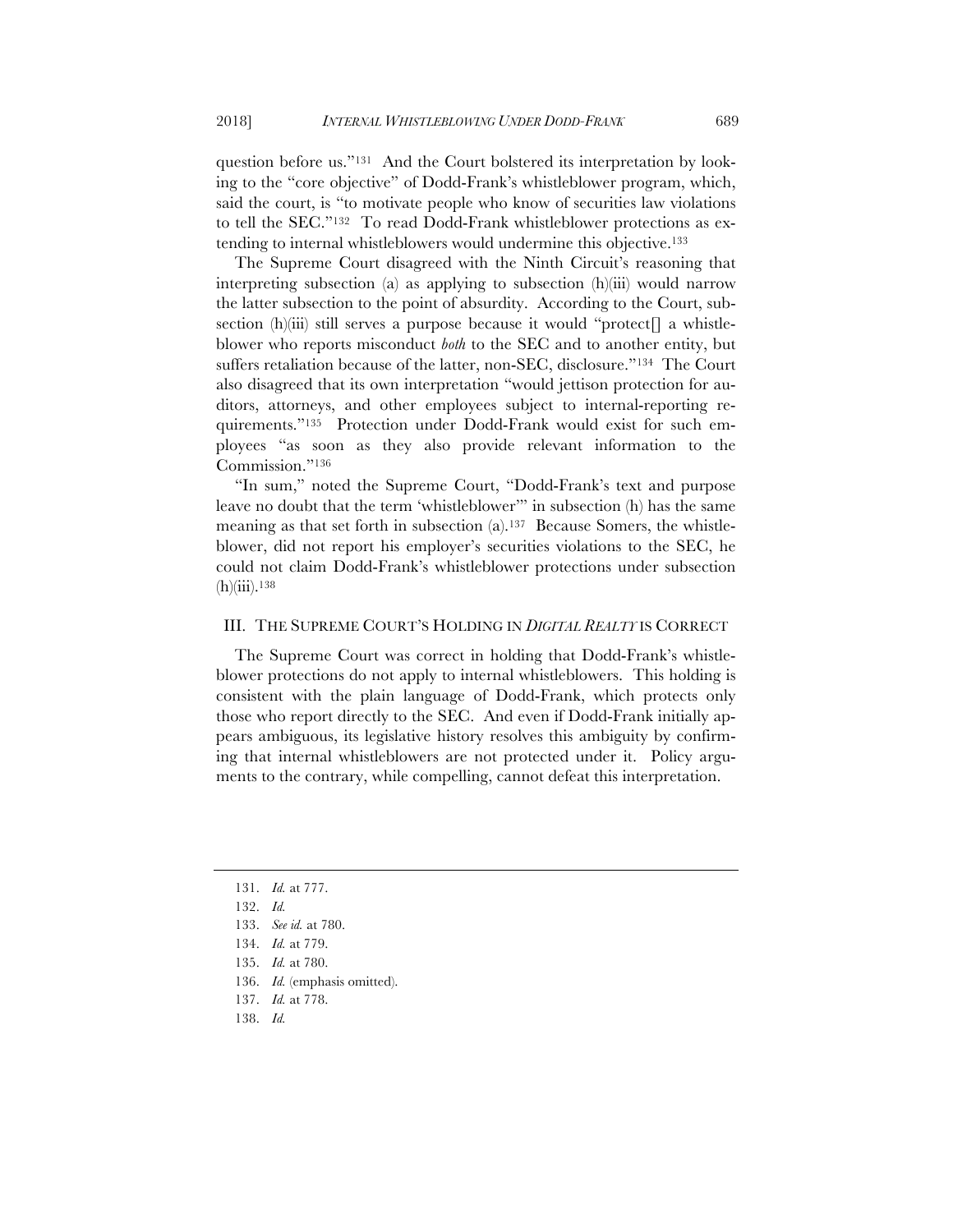The plain language of Dodd-Frank's definition of "whistleblower" in subsection (a) supports the Supreme Court's decision in *Digital Realty*. That language clearly indicates that subsection (a) applies to subsection (h)(iii). It is axiomatic that when Congress provides a definition of a term in a statute, it intends for that definition to apply consistently throughout the statute. As the Court has repeatedly instructed, when "a statute includes an explicit definition," courts "must follow that definition, even if it varies from th[e] term's ordinary meaning."139 That is because "[w]hen . . . a definitional section says that a word 'means' something, the clear import is that this is its only meaning."140 Indeed, because a statute's definition section is Congress's "own glossary," there "would be little use in such a glossary if [courts] were free in despite of it to choose a meaning for [themselves]."141

As the petitioner in *Digital Realty* noted, "[t]he resulting syllogism is straightforward."142 Subsection (h) provides that employers may not retaliate against one category of persons: "whistleblower[s]."143 And subsection (a) defines a whistleblower as "any individual who provides . . . information relating to a violation of the securities laws *to the Commission*."144 Therefore, an individual who does not provide information relating to securities violations to the SEC is not a whistleblower and is not protected under subsection (h)(iii).

Importantly, this interpretation squares with subsection (h)(iii)'s "place in the statutory scheme and, in particular, its relationship to the other protections that the Act affords . . . ."145 One such protection that Dodd-Frank affords is its bounty program. For a whistleblower to qualify for an award under that program, she must "voluntarily provide . . . information to the Commission" that results in a "successful enforcement" action the "Commission [brings] under the securities laws."146 By explicitly requiring a whistleblower to report to the SEC in order to obtain an award, Dodd-Frank clearly contemplates that a "whistleblower" is an individual who reports to the SEC, and not one who reports internally. A contrary interpretation of subsection (h)(iii) would permit an individual to claim whistleblow-

<sup>139.</sup> Stenberg v. Carhart, 530 U.S. 914, 942 (2000).

<sup>140.</sup> ANTONIN SCALIA & BRYAN A. GARNER, READING LAW: THE INTERPRETATION OF LEGAL TEXTS 226 (2012).

<sup>141.</sup> Fox v. Standard Oil Co. of New Jersey, 294 U.S. 87, 95–96 (1935).

<sup>142.</sup> Brief for Petitioner at 18, *Digital Realty*, 138 S. Ct. 767 (No. 16-1276), 2017 WL 3701187 at \*18.

<sup>143.</sup> 15 U.S.C. § 78u-6(h)(1)(A) (2012).

<sup>144.</sup> *Id.* § 78u-6(a)(6) (emphasis added).

<sup>145.</sup> Jones v. Harris Assocs. L.P., 559 U.S. 335, 348 (2010).

<sup>146.</sup> 15 U.S.C. § 78u-6(a)(5), (b)(1).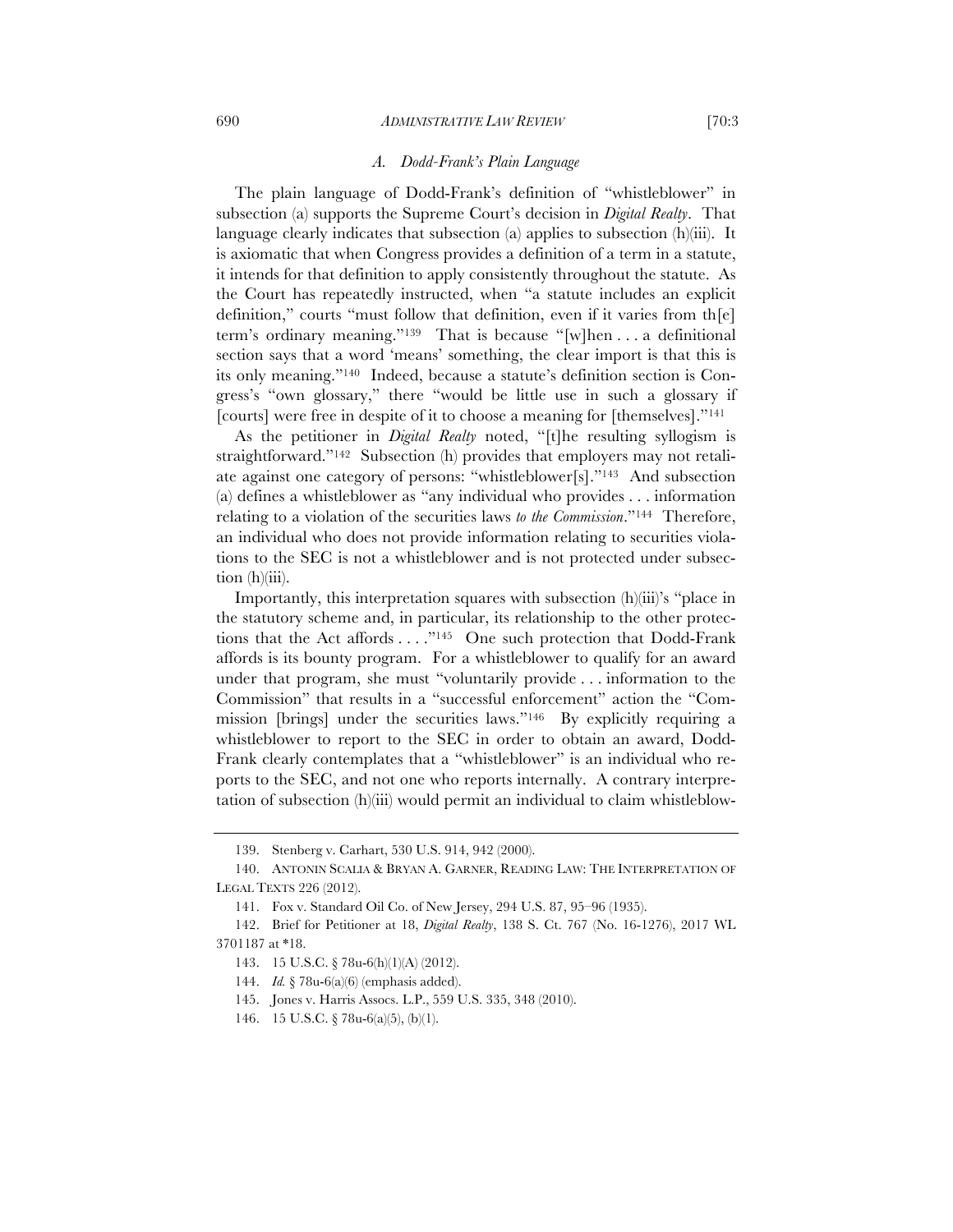er protection under that subsection yet fail to qualify for an award under Dodd-Frank's bounty program. Such an interpretation could disrupt the interlocking nature of Dodd-Frank's incentives and protections provisions.<sup>147</sup>

Finally, the presumption in favor of consistent meaning confirms this interpretation. Under that presumption, courts "seeking to interpret" a statutory term "adopt the premise that the term should be construed, if possible, to give it a consistent meaning throughout the Act."148 The presumption thus describes the "intuitive and familiar technique[] that we all use, sometimes unconsciously, in understanding language in context."149 There is thus a strong presumption that Congress intended for "whistleblower" to have the same meaning in subsections (a) and (h).

The presumption may be overcome if one can show "that Congress clearly intended to use a term differently in different sections of a statute."150 This was the *Digital Realty* respondent's and the SEC's argument: Congress clearly intended to use the term "whistleblower" differently in subsection (a) and  $(h)$ .<sup>151</sup> But this reading, as one commentator has put it, is "entirely unreasonable."152 That is because Dodd-Frank expressly defines what the term "whistleblower" means, and further provides that this definition "shall apply" to subsection (h).153 It is thus of no moment that, as the Second Circuit in *Berman* noted, subsection (h)(iii) was a "last-minute addition" by Congress.154

#### *B. Dodd-Frank's Legislative History*

Courts must reject legislative history "at the very outset" when the statutory text is unambiguous.155 Indeed, Justice Thomas's concurrence in *Digi-*

153. 15 U.S.C. § 78(a)(6)u–6(h)(1)(A) (2012).

154. Somers v. Dig. Realty Tr., Inc., 850 F.3d 1045, 1046–47 (9th Cir. 2017), *rev'd and remanded*, 138 S. Ct. 767 (2018).

155. Exxon Mobil Corp. v. Allapattah Servs., Inc., 545 U.S. 546, 567 (2005). And many textualists, of course, go further in their belief that courts must "forgo reliance on leg-

<sup>147.</sup> A broad definition of "whistleblower," however, would nevertheless fit within Dodd-Frank's overall incentives and protections regime. *See infra* notes 278–282 and accompanying text.

<sup>148.</sup> Gustafson v. Alloyd Co., 513 U.S. 561, 568 (1995).

<sup>149.</sup> JOHN F. MANNING & MATTHEW C. STEPHENSON, LEGISLATION AND REGULATION: CASES AND MATERIALS 216 (2d ed. 2013).

<sup>150.</sup> Murphy, *supra* note 6, at 2271.

<sup>151.</sup> *See id.* ("Under the SEC's reading, Congress intended for the whistleblower definition provided in [subsection (a)] to apply to subsections (i) and (ii) in [subsection (h)] but meant for the whistleblowers under subsection (iii) to be a broader category of individuals.").

<sup>152.</sup> *Id.*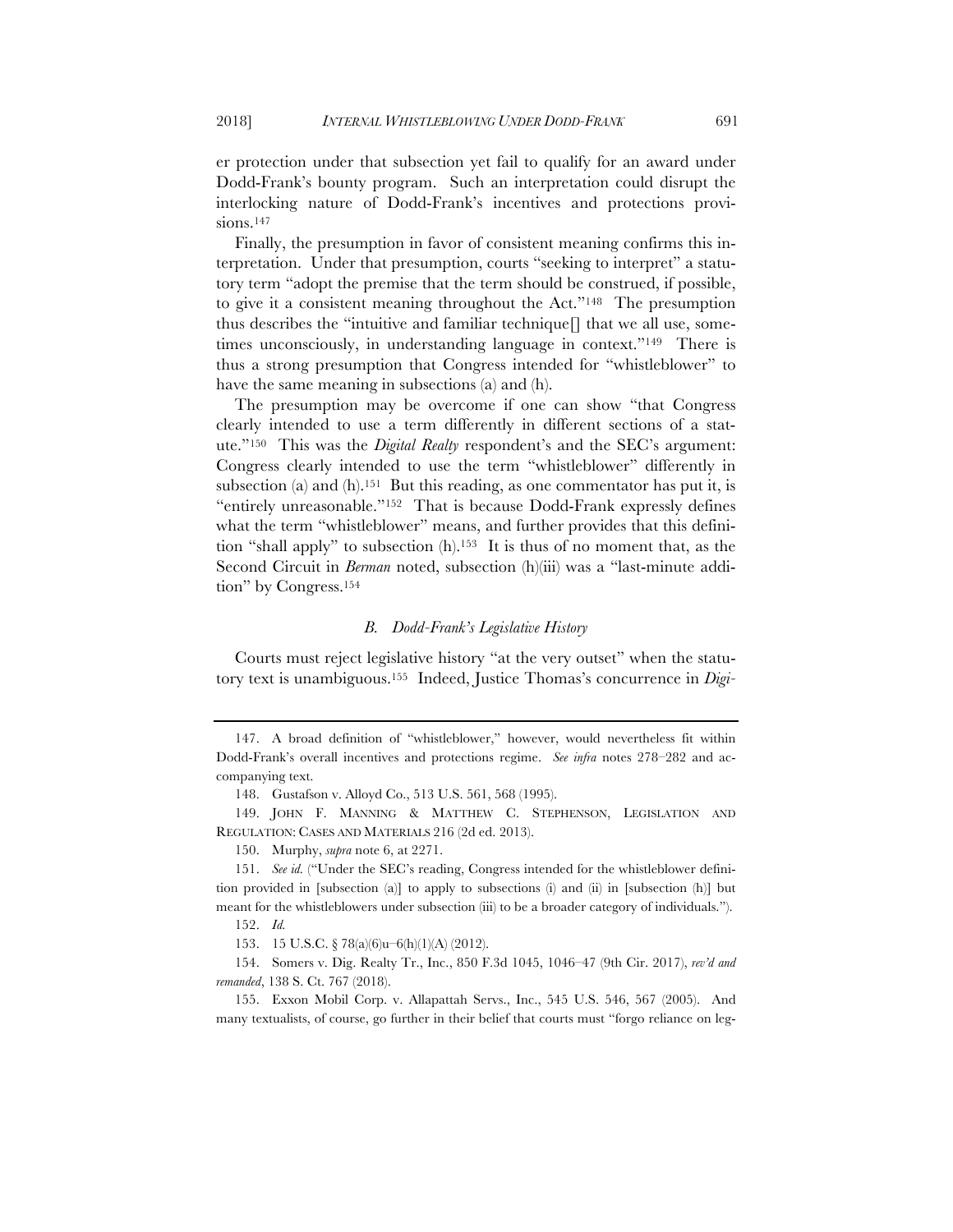*tal Realty* reflected this very point and left him "unable to join the portions of the Court's opinion that venture beyond the statutory text."156 As Justice Thomas, quoting Justice Scalia, put it, "we are a government of laws, not of men, and are governed by what Congress enacted rather than by what it intended."157

Putting aside this debate, and assuming that subsection (h)(iii) appears ambiguous,158 its legislative history resolves that ambiguity, further bolstering the Supreme Court's decision in *Digital Realty* as a purposivist matter. In passing Dodd-Frank's whistleblower provisions, Congress sought to create a "new, robust whistleblower program designed to motivate people who know of securities law violations to tell the SEC."159 Dodd-Frank's Senate Report indicates that Congress wanted whistleblowers to "assist the

156. Digital Realty Tr., Inc. v. Somers, 138 S. Ct. 767, 784 (2018) (Thomas, J., concurring).

157. *Id.* at 783 (quoting Lawson v. FMR LLC, 571 U.S. 429, 459-60 (2014) (Scalia, J., concurring)).

158. This discussion assumes that subsection (h)(iii) is ambiguous for two reasons. First, "the 'letter' (text) of a statute" should not "yield to its 'spirit' (purpose) when the two conflict[]." *Cf.* Manning, *What Divides Textualists*, *supra* note 155, at 71. Second, the spirit of a statute should not confirm its clear letter. That is, when an interpreter determines that the meaning of statutory text is plain, she should not consult the statute's legislative history to confirm that plain meaning. Otherwise, legislative history would be relevant even if it contradicts the statutory text's plain meaning, which would permit the interpreter to "render[] what is plain ambiguous." *See* Zedner v. United States, 547 U.S. 489, 511 (2006) (Scalia, J., concurring). For a prominent, and widely criticized, example of such an approach, see Pub. Citizen v. U.S. Dep't of Justice, 491 U.S. 440, 453–55 (1989) (relying on a statute's legislative history to determine the meaning of the statute's text that was otherwise "straightforward" and "clear").

This Article also assumes, without deciding, that Congress is an "it," and not a "they." *Cf.* Kenneth A. Shepsle, *Congress Is a "They," Not an "It": Legislative Intent as Oxymoron*, 12 INT'L REV. L. & ECON. 239 (1992). For persuasive reasons catalogued at length elsewhere, this assumption may be unfounded. *See, e.g.*, Gutierrez-Brizuela v. Lynch, 834 F.3d 1142, 1153 (10th Cir. 2016) (Gorsuch, J., concurring) ("Trying to infer the intentions of an institution composed of 535 members is a notoriously doubtful business under the best of circumstances."). *See generally* Max Radin, *Statutory Interpretation*, 43 HARV. L. REV. 863 (1930). Nevertheless, a thorough defense of this assumption, if one indeed exists, is outside the scope of this Article.

159. S. REP. NO. 111-176, at 38 (2010).

islative history" even when the statutory text is ambiguous. *See* John F. Manning, *What Divides Textualists from Purposivists?*, 106 COLUM. L. REV. 70, 71 (2006) [hereinafter Manning, *What Divides Textualists*]; *see also* John F. Manning, *Textualism as a Nondelegation Doctrine*, 97 COLUM. L. REV. 673, 684 (1997) (identifying several noteworthy textualist scholars and judges and describing their objections "to the premise that legislative history supplies evidence of 'genuine' legislative intent").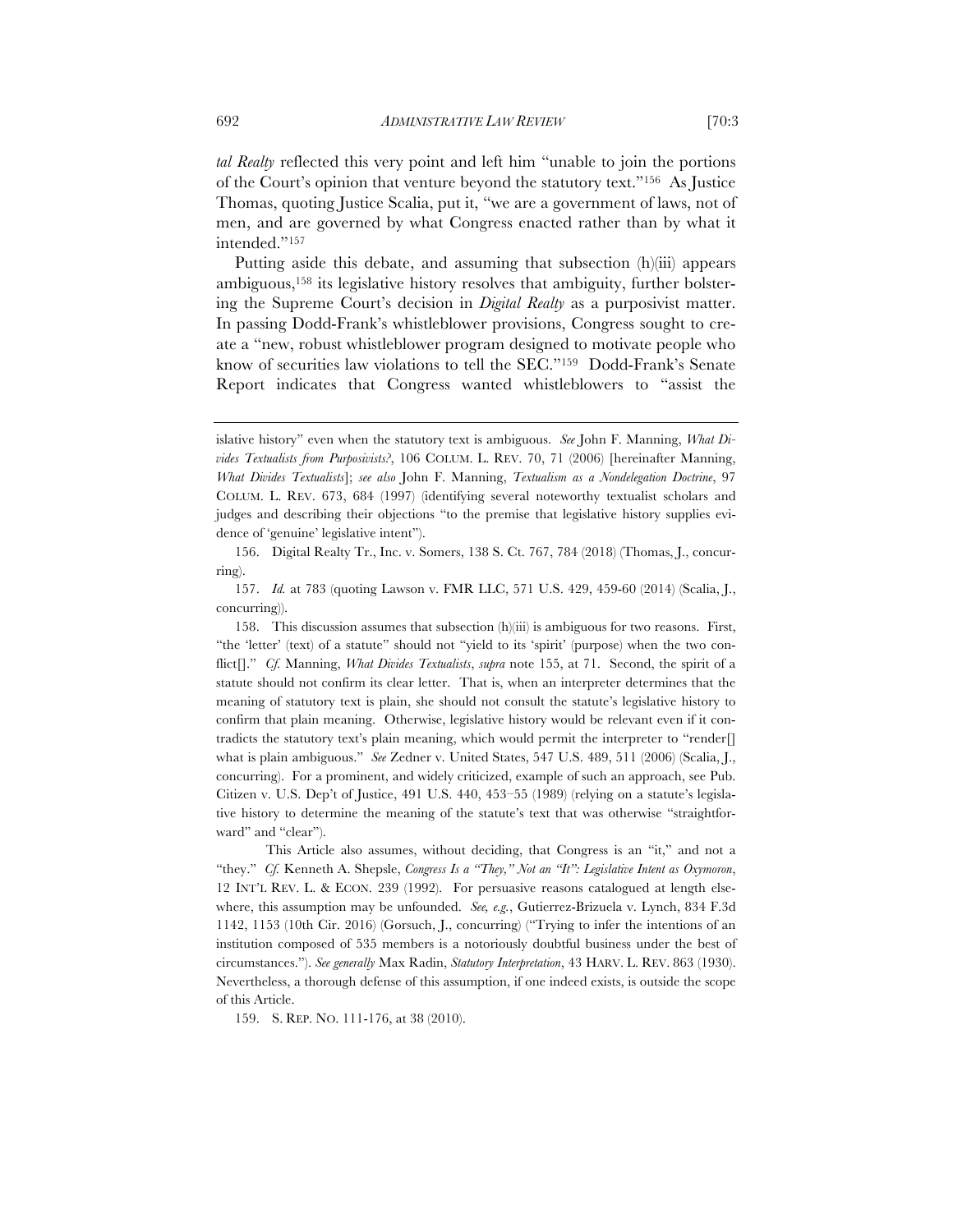[g]overnment to identify and prosecute persons who have violated securities laws," thereby "recover[ing] money for victims of financial fraud."160

While Senate Reports are not, on the whole, as reliable as Conference Committee Reports,161 Dodd-Frank's Senate Report is the most reliable indicator of the core purpose of subsection (h)(iii). That is because, as Professor Victoria Nourse has noted, the most reliable "legislative history is the last, most specific decision related to the interpretive question prior to the textual decision."162 A review of Dodd-Frank's voluminous legislative history indicates that the Senate Report is the legislative decision most specific to the interpretive question and most proximate to subsection (h)(iii)'s inclusion in Dodd-Frank. To interpret subsection (h)(iii) as applying to individuals who do not report securities violations to the SEC would thus run counter to the most reliable evidence of Congress's purpose in inserting that subsection in Dodd-Frank's anti-retaliation provision.

Legislative history also indicates that Congress specifically declined to define "whistleblower" to include individuals who do not report securities violations to the SEC. An earlier version of subsection (h) did not, as it now does, use subsection (a)'s definition of "whistleblower." Instead, that earlier version applied to "an employee, contractor, or agent."163 Congress, however, ultimately rejected this earlier version by "replac[ing] the phrase 'employee, contractor, or agent' with the defined term 'whistleblower.'"164 As the Supreme Court has explained, "[f]ew principles of statutory construction are more compelling than the proposition that Congress does not intend *sub silentio* to enact statutory language that it has earlier discarded in favor of other language."<sup>165</sup> For these reasons, reliable legislative history resolves any initial ambiguity and supports a purposivist conclusion that subsection (h)(iii) only applies to individuals who report securities violations to the SEC, and not internally.

#### *C. Countervailing Policy Arguments*

To be sure, strong policy arguments exist that Dodd-Frank's whistleblower protections should apply to internal whistleblowers, and thus that the *Digital Realty* Court erred in holding otherwise. While these arguments

<sup>160.</sup> *Id.* at 110.

<sup>161.</sup> *See* Victoria F. Nourse, *A Decision Theory of Statutory Interpretation: Legislative History by the Rules*, 122 YALE L.J. 70, 98 (2012).

<sup>162.</sup> *Id.* at 110.

<sup>163.</sup> Wall Street Reform and Consumer Protection Act of 2009, H.R. 4173, 111th Cong.  $\S 7203(g)(1)(A) (2009)$ .

<sup>164.</sup> Brief for Petitioner at 25, Dig. Realty Tr., Inc. v. Somers, 138 S. Ct. 767 (2018) (No. 16-1276), 2017 WL 3701187, at \*25.

<sup>165.</sup> INS v. Cardoza-Fonseca, 480 U.S. 421, 442–43 (1987).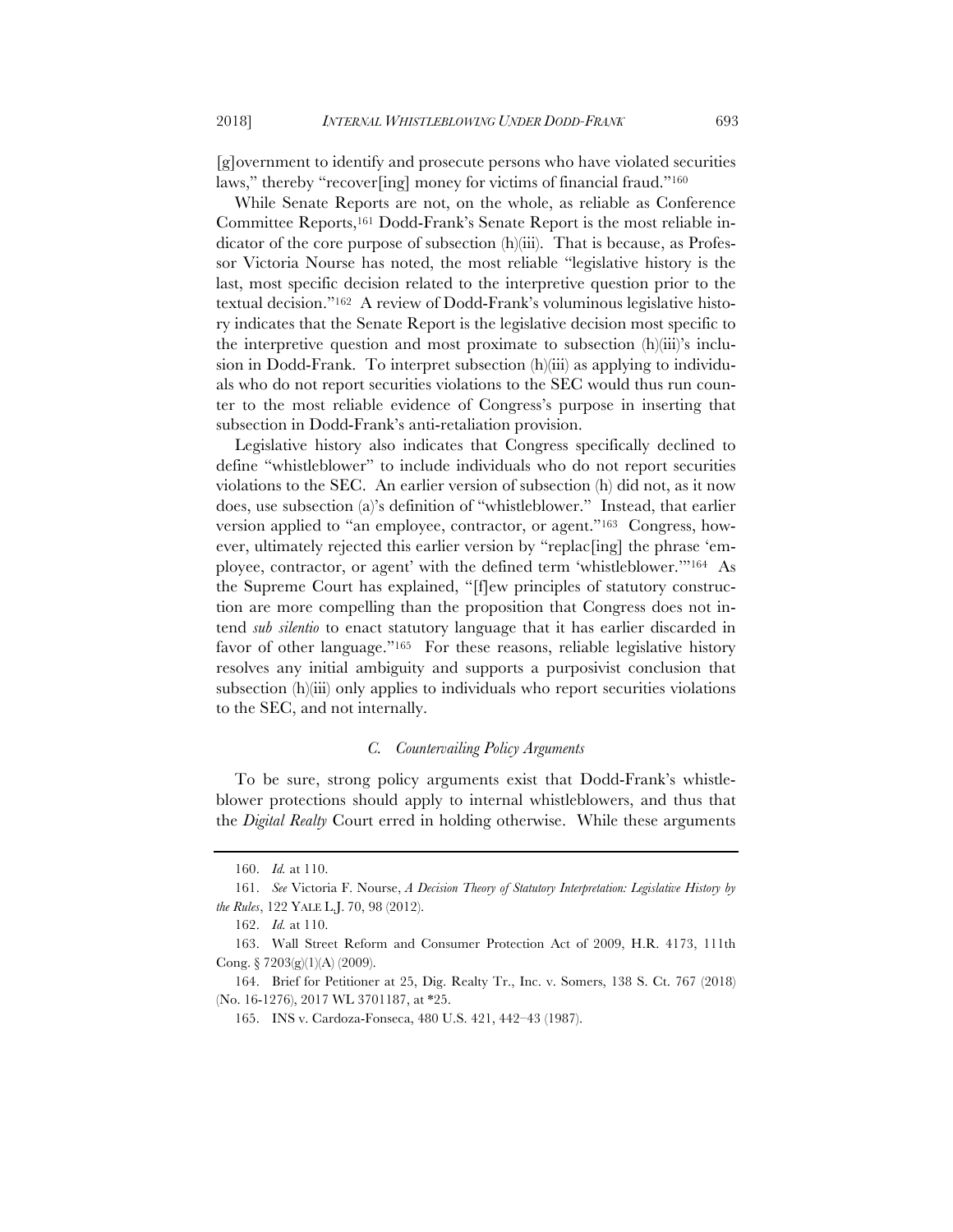are persuasive, none can overcome the basic principle of statutory interpretation that when Congress has plainly spoken, courts must apply that clear language.166 In short, "[r]esolution of the pros and cons of whether a statute should sweep broadly or narrowly is for Congress."167

Three policy arguments in favor of a broad interpretation of subsection (h)(iii) stand out. First, some argue that interpreting Dodd-Frank to only apply to employees who report securities violations to the SEC will leave them "unacceptably vulnerable."168 The idea is that such an interpretation is unjust because it "fails to protect those who are most vulnerable to retaliation."169 Second, others argue that a textualist interpretation reduces "the amount of information about wrongdoing internally" by "de-incentivizing particular paths for whistleblowers to take."170 A broader interpretation would increase the quality of information related to securities violations. Third, some have criticized a narrow interpretation on the grounds that it is not only harmful to whistleblowers, but to companies themselves.171 Because "companies almost always prefer internal investigations to external investigations"—among other reasons, internal investigations are less costly and time consuming—a narrow interpretation harms companies.172

These policy arguments are persuasive. Yet, their persuasiveness cannot—and in *Digital Realty* did not—overcome the basic tenet of statutory interpretation that "the ultimate question is what . . . Congress commanded."173 When that command is clear, as it is in subsection (a)'s definition of

<sup>166.</sup> *See, e.g.*, Conn. Nat. Bank v. Germain, 503 U.S. 249, 254 (1992) ("When the words of a statute are unambiguous, then, this first canon is also the last: judicial inquiry is complete.") (internal quotation marks and citations omitted); United States v. Ron Pair Enters., Inc., 489 U.S. 235, 242, (1989) ("The plain meaning of legislation should be conclusive, except in the rare cases in which the literal application of a statute will produce a result demonstrably at odds with the intentions of its drafters.") (internal quotation marks and citations omitted); Rubin v. United States, 449 U.S. 424, 430 (1981) ("When we find the terms of a statute unambiguous, judicial inquiry is complete . . . ."); United States v. Goldenberg, 168 U.S. 95, 102–03 (1897) ("The primary and general rule of statutory construction is that the intent of the lawmaker is to be found in the language that he has used.").

<sup>167.</sup> United States v. Rodgers, 466 U.S. 475, 484 (1984).

<sup>168.</sup> *See, e.g.*, Andrew Walker, Note, *Why Shouldn't We Protect Internal Whistleblowers? Exploring Justifications for the* Asadi *Decision*, 90 N.Y.U. L. REV. 1761, 1772 (2015).

<sup>169.</sup> Bussing v. COR Clearing, LLC, 20 F. Supp. 3d 719, 733 (D. Neb. 2014).

<sup>170.</sup> *See* Walker, *supra* note 168, at 1772.

<sup>171.</sup> *See, e.g.*, Jeff Vogt, Note, *Don't Tell Your Boss? Blowing the Whistle on the Fifth Circuit's Elimination of Anti-Retaliation Protection for Internal Whistleblowers Under Dodd-Frank*, 67 OKLA. L. REV. 353, 378–79 (2015) ("[T]he Fifth Circuit's decision [in *Asadi*] threatens to undermine all internal corporate compliance programs.").

<sup>172.</sup> *See* Walker, *supra* note 168, at 1773–74.

<sup>173.</sup> Addison v. Holly Hill Fruit Prods., 322 U.S. 607, 617–18 (1944).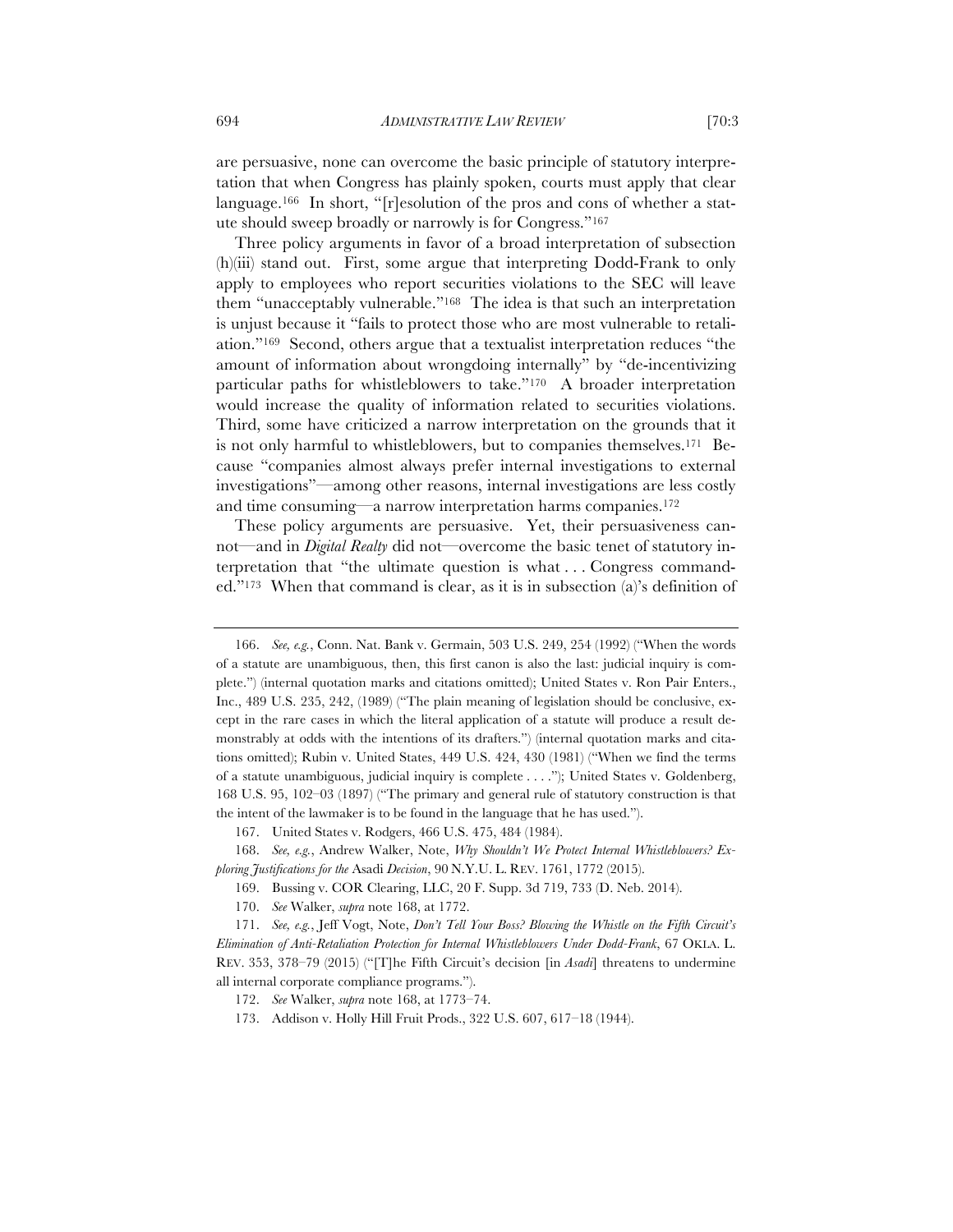"whistleblower," courts must not ignore it by incorporating policy arguments. As the Supreme Court has noted, "the federal lawmaking power is vested in the legislative, not the judicial, branch of government."174 Basing an interpretation of Dodd-Frank on policy arguments would run counter to the Court's centuries-old mandate that it is "the exclusive province of the Congress . . . to formulate legislative policies."175 While "judges [who] disagree with Congress's choice" are "perfectly entitled to say so," they "are not entitled to replace the statute Congress enacted with an alternative of [their] own design."<sup>176</sup> The Court's holding in *Digital Realty* respects this basic, though significantly important, understanding of the separation of powers.

# IV. CONGRESS SHOULD AMEND DODD-FRANK TO PROTECT INTERNAL **WHISTLEBLOWERS**

The *Digital Realty* Court was correct in refusing to consider policy arguments in interpreting Dodd-Frank's whistleblower protections. Nevertheless, these policy arguments are sufficiently compelling to warrant Congressional intervention to amend Dodd-Frank's definition of "whistleblower" to include employees who report their employer's securities violations internally, but not to the SEC. Moreover, insights drawn from the history and evolution of whistleblower programs in the United States—in particular, that regulatory compliance requires robust internal whistleblower protections—strongly support such Congressional intervention. This Part first explains the benefits of an amendment to Dodd-Frank that would protect internal whistleblowers, and then proposes such an amendment.

# *A. Policy Arguments Support an Amendment*

While "[t]he remedy for any dissatisfaction with the results in particular cases" lies not with the courts, such a remedy undoubtedly "lies with Congress."<sup>177</sup> The three policy arguments briefly identified above, and more fully developed below, strongly support Congressional action to amend Dodd-Frank's definition of "whistleblower" to include employees who only report their employer's securities violations internally.

First, a narrow definition of "whistleblower" leaves employees subject to SOX's internal-reporting requirements unacceptably vulnerable to retaliation. Recall that under SOX, certain classes of employees must report their employer's securities violations internally before reporting such violations to

<sup>174.</sup> Nw. Airlines, Inc. v. Transp. Workers Union, 451 U.S. 77, 95 (1981).

<sup>175.</sup> Tenn. Valley Auth. v. Hill, 437 U.S. 153, 194 (1978).

<sup>176.</sup> Yates v. United States, 135 S. Ct. 1074, 1101 (2015) (Kagan, J., dissenting).

<sup>177.</sup> Griffin v. Oceanic Contractors, Inc., 458 U.S. 564, 576 (1982).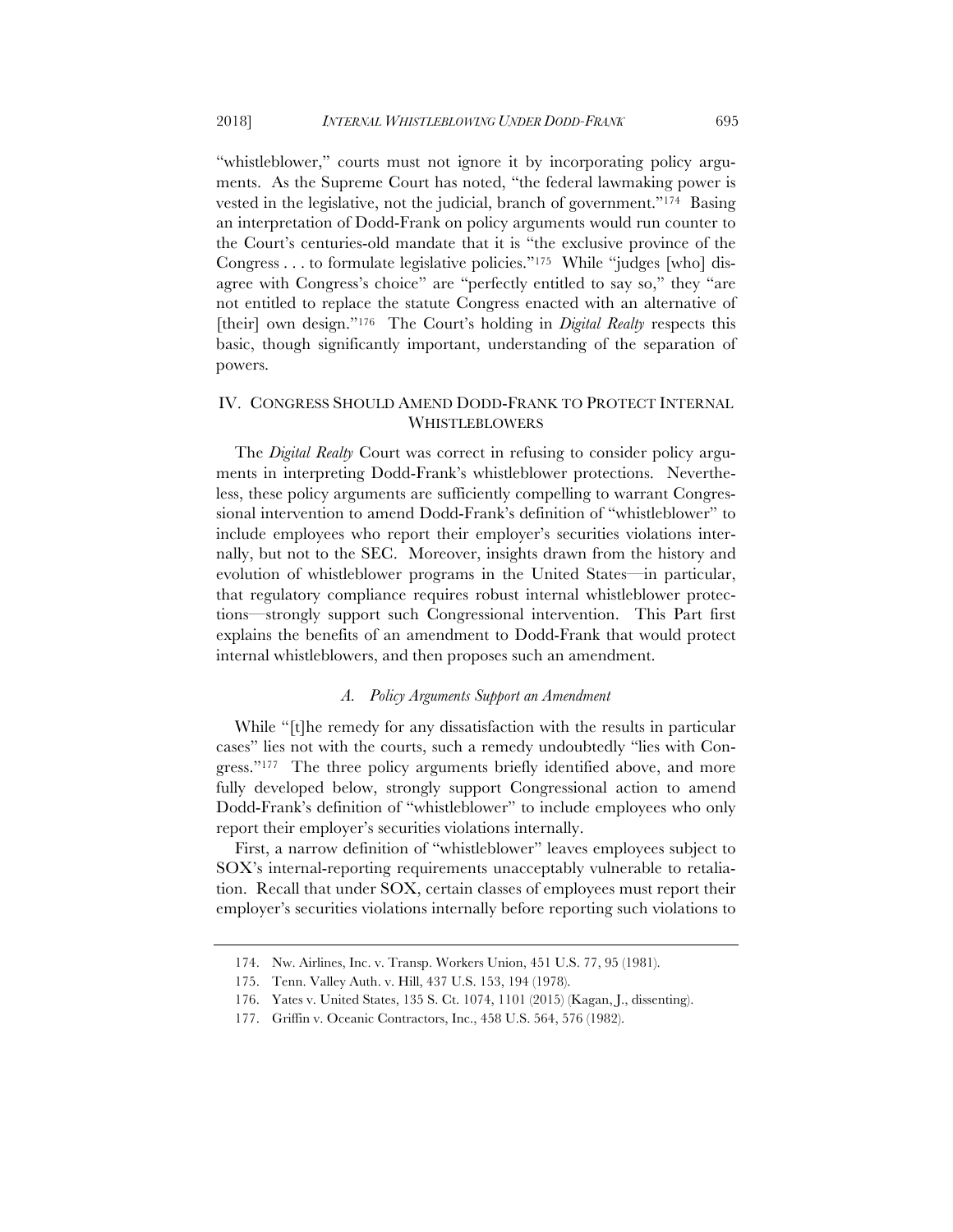the SEC.178 But under Dodd-Frank's current definition of "whistleblower," an employer may retaliate against such an employee before the employee has the opportunity to report the employer's misconduct to the SEC.<sup>179</sup> Such a definition is thus under-inclusive, because, as one district court has noted, it "fails to protect those who are most vulnerable to retaliation."180

Indeed, this under-inclusiveness is not limited to employees subject to SOX's internal-reporting requirements, because most employees first report their employer's securities violations internally, and not to the SEC.181 The narrow definition of "whistleblower," then, "do[es] nothing to protect . . . employees from immediate retaliation in response to their initial internal report."182 The SEC has directly addressed this problem, noting that such a definition means that employees "will be . . . less protected than an individual who comes immediately to the Commission."183

In *Digital Realty*, the Supreme Court rejected the idea that a narrow definition of "whistleblower" would "jettison" protection for employees subject to SOX's internal-reporting requirements.184 Instead, said the Court, protection would be available to these employees once they report their employer's securities violations to the SEC.185 This is, of course, true. But it is a non-starter. The fact remains that even after the Court's decision in *Digital Realty*, there are a number of reasons why employees may continue to only report their employer's securities violations internally and not to the SEC. As the SEC has recognized, a "sizable percentage" of employees are not incentivized by Dodd-Frank's bounty program.186 Also, and for better

<sup>178.</sup> *See supra* text accompanying note 89.

<sup>179.</sup> *See* Berman v. Neo@Ogilvy LLC, 801 F.3d 145, 151–52 (2d Cir. 2015).

<sup>180.</sup> Bussing v. COR Clearing, LLC, 20 F. Supp. 3d 719, 733 (D. Neb. 2014).

<sup>181.</sup> Somers v. Dig. Realty Tr., Inc., 850 F.3d 1045, 1050 (9th Cir. 2017), *rev'd,* 138 S. Ct. 767 (2018).

<sup>182.</sup> *Id.*

<sup>183.</sup> Interpretation of the SEC's Whistleblower Rules Under Section 21F of the Securities Exchange Act of 1934, 80 Fed. Reg. 47,829, 47,830 (Aug. 10, 2015) (to be codified at 17 C.F.R. pt. 241).

<sup>184.</sup> Dig. Realty Tr., Inc. v. Somers, 138 S. Ct. 767, 780 (2018)

<sup>185.</sup> *Id.*

<sup>186.</sup> *See* Securities Whistleblower Incentives and Protections, 76 Fed. Reg. 34,300, 34,300–01, 34,360 (June 13, 2011) (to be codified at 17 C.F.R. pts. 240, 249); *see also* Bussing v. COR Clearing, LLC, 20 F. Supp. 3d 719, 733 (D. Neb. 2014) (noting that "[m]any whistleblowers are not motivated by financial gain, and so [Dodd-Frank's] bounty program simply may not factor into their decision"); Anthony Heyes & Sandeep Kapur, *An Economic Model of Whistle-Blower Policy*, 25 J. L. ECON. & ORG. 157, 162–64 (2009) (outlining the three predominant theories about whistleblower behavior, none centering on financial incentives); Aaron S. Kesselheim et al., *Whistle-Blower's Experience in Fraud Litigation Against Pharmaceutical Companies*, 362 NEW ENG. J. MED. 1832, 1834 (2010) (noting that every individual "we inter-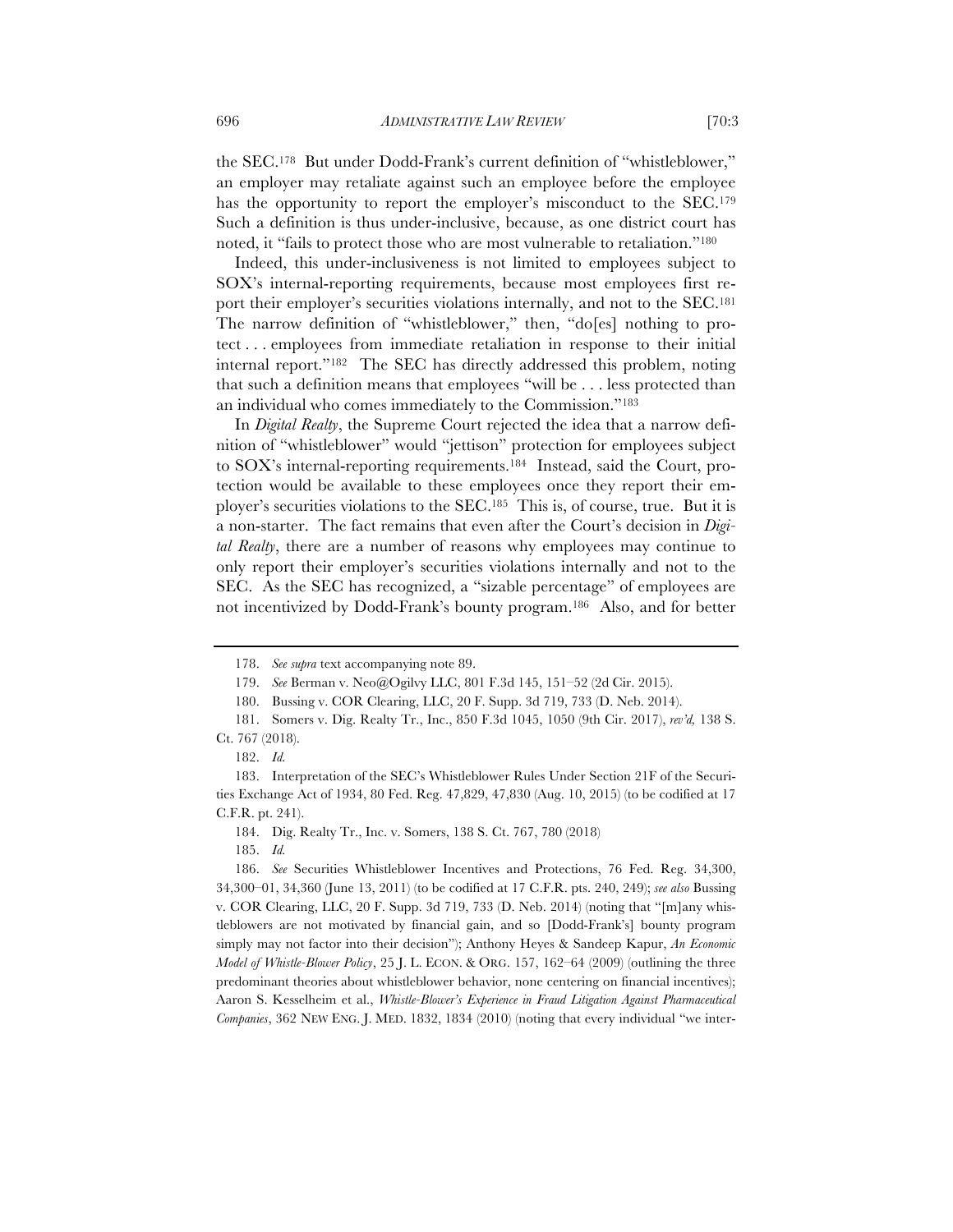or worse, some employees may view an external disclosure as conflicting with their sense of company loyalty.<sup>187</sup> And, quite simply, some employees may not be "savvy enough to know that they" must report their employer's securities violations to the SEC to gain protection.<sup>188</sup> In the face of these and other reasons, the Court's confidence that a narrow definition of "whistleblower" will not reduce whistleblower protection strains credulity.

That a narrow definition leaves certain employees "unacceptably" vulnerable naturally gives rise to the question of what an acceptable level of vulnerability looks like. After all, no legislative protection can eliminate an employee's vulnerability to retaliation. True enough. Yet while Dodd-Frank cannot eliminate retaliatory vulnerability, amending its narrow definition of "whistleblower" can certainly reduce that vulnerability. The issue is by what degree Dodd-Frank should do so. And the resolution of that issue is, at least to some, clear when the purpose of Dodd-Frank is considered. A key purpose of Dodd-Frank was to "promote the financial stability of the United States . . . through multiple measures designed to improve accountability, resiliency, and transparency in the financial system."189 A broad definition of "whistleblower" such as the one this Article proposes squares with this purpose.<sup>190</sup>

Second, a narrow definition of "whistleblower" reduces an employee's incentive to report their employer's securities violations internally. As one author has put it, "[t]he incentives" with such a definition "are clear reporting to the SEC is encouraged and internal reporting is discouraged."191 While employees should doubtless be encouraged to report their securities violations to the SEC, they should also be encouraged to report such violations internally. Dodd-Frank's current narrow definition of "whistleblower," however, threatens the viability of corporate compliance mechanisms altogether.192 Without having reported their employer's secu-

187. *Bussing*, 20 F. Supp. 3d at 732.

189. S. REP. NO. 111-176, at 2 (2010).

190. It must be noted, however, that a broad definition of "whistleblower" does not fit harmoniously with some of the goals Congress apparently had in mind when it enacted Dodd-Frank. *See supra* text accompanying notes 163–164.

191. Walker, *supra* note 168, at 1771.

192. *See Bussing*, 20 F. Supp. 3d at 733 ("Requiring employees to report first to the SEC would . . . risk frustrating companies' internal compliance programs . . . ."); *see also* Caroline E. Keen, *Clarifying What Is "Clear": Reconsidering Whistleblower Protections Under Dodd-Frank*, 19 N.C. BANKING INST. 215, 234 (2015) ("If internal reports and disclosures are not protected, employees may skip internal reports and go directly to the SEC for a potential monetary award and for the protection of the Dodd-Frank anti-retaliation provisions.").

viewed stated that the financial bounty offered under the [False Claims Act] had not motivated" them to blow the whistle).

<sup>188.</sup> *Id.* at 732–33.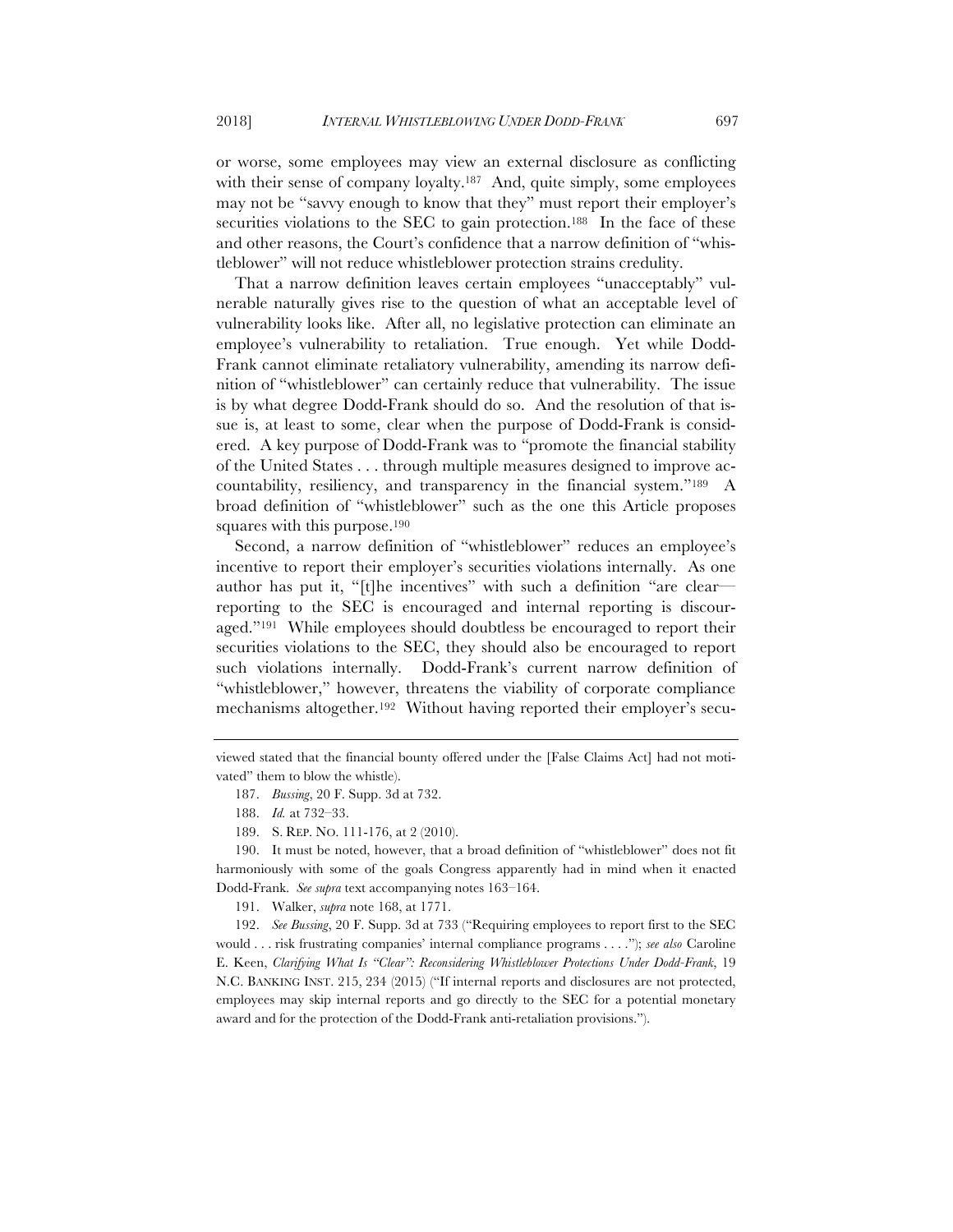rities violations to the SEC, one must wonder what incentive, if any, an employee has to report such misconduct internally.193

Incentivizing employees to make internal disclosures has many benefits. Consider two. First, it allows employees who are either fearful of, or unaware of the specific details regarding the SEC's disclosure system, to communicate valuable information. Currently, employees with the "specialized knowledge and expertise to find potential violations" must report any violations to the SEC to receive protection.194 But if such employees are uncomfortable approaching the SEC, the valuable information in their possession is likely to remain undisclosed.195 Second, internal disclosures can serve as an informational vetting process. If an employee internally reports what he or she views as a potential securities violation, the employer can determine whether such a violation has occurred before the alleged violation reaches the SEC. This vetting process can ensure that "that the SEC receives fewer and higher quality reports from whistleblowers."196 In doing so, it has the potential to preserve the SEC's scarce resources and promote working relationships between companies and the SEC.197 While skeptical readers may think that companies would intentionally withhold legitimate securities violations under such a process, the SEC itself has endorsed this reasoning.198

The third policy argument supporting an amendment to Dodd-Frank's narrow definition of "whistleblower" is that such a definition is particularly harmful to companies. In short, "it is always in a company's best interests to discover wrongdoing on its own, and then, if necessary, report it to the regulators."199 Why? For at least three reasons.

First, internal investigations are less costly and time consuming than SEC investigations.200 Unlike SEC investigations, for example, internal in-

196. *Bussing*, 20 F. Supp. 3d at 733.

197. *See* Securities Whistleblower Incentives and Protections, 76 Fed. Reg. 34,300, 34,324 (June 13, 2011) (to be codified at 17 C.F.R. pts. 240, 249).

198. *See id.*

199. Gregory A. Brower & Brett W. Johnson, *When Enough Is Not Enough: Two Court Rulings Complicate Corporate Compliance Efforts*, 28 LEGAL BACKGROUNDER 1, 3 (2013).

200. *See Bussing*, 20 F. Supp. 3d at 733; *see also* Walker, *supra* note 168, at 1773–74.

<sup>193.</sup> *Cf.* Interpretation of the SEC's Whistleblower Rules Under Section 21F of the Securities Exchange Act of 1934, 80 Fed. Reg. 47,829, 47,830 (Aug. 10, 2015) (to be codified at 17 C.F.R. pt. 241) ("Providing equivalent employment retaliation protection for [internal and external whistleblowers] removes a potentially serious disincentive to internal reporting by employees in appropriate circumstances.").

<sup>194.</sup> Leifer, *supra* note 6, at 148.

<sup>195.</sup> *Cf.* Berman v. Neo@Ogilvy LLC, 801 F.3d 145, 151 (2d Cir. 2015) (noting that some employees "will surely feel that reporting only to their employer offers the prospect of having the wrongdoing ended, with little chance of retaliation, whereas reporting to a government agency creates a substantial risk of retaliation").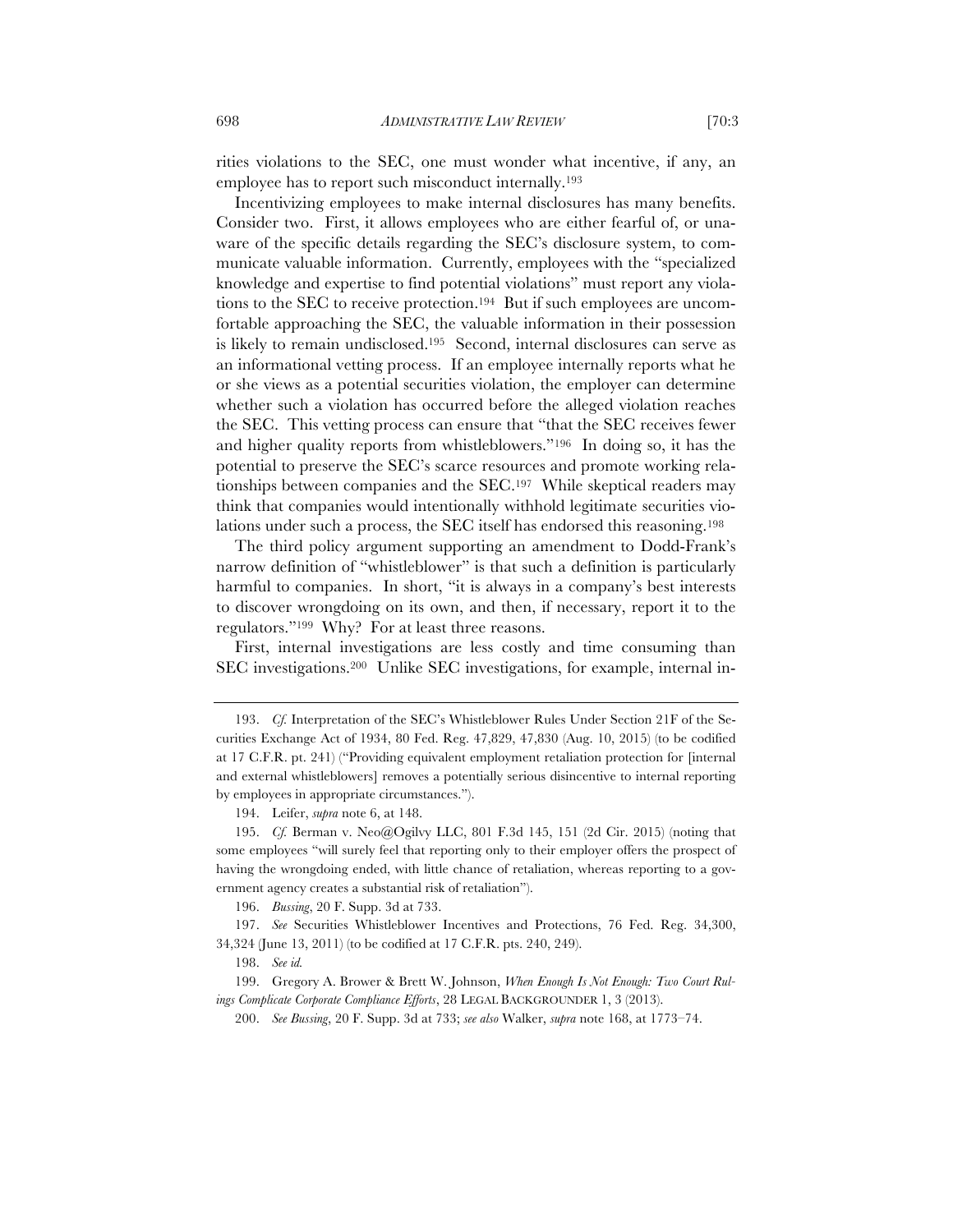vestigations allow companies to quickly determine whether a violation has actually occurred, or whether the employee is simply mistaken.201 If it is the latter, which it often is,202 companies can resolve the matter internally without disclosing it to overburdened regulators. Second, internal investigations reduce corporate embarrassment by allowing companies to position themselves "in the best light possible" before an investigation begins.203 By relying on its compliance department, a company facing an external investigation can gain a better sense of the underlying facts and any potential defenses to civil or criminal liability.204 Finally, internal investigations provide companies with the option of remedying any improper conduct before an external investigation begins.205 Without an option for internally investigating improper conduct, such conduct could continue until the SEC decides upon a course of action.206

### *B. The History and Evolution of Whistleblower Programs Support an Amendment*

The lessons that can be drawn from the history and evolution of the corpus of whistleblowing law in the United States provide an additional reason why Congress should extend Dodd-Frank's whistleblower protections to cover employees who report their employer's securities violations internally, but not to the SEC. While many employees in the United States had extremely limited legal protections for whistleblowing as late as the  $1970s^{207}$  and, indeed, still do—the country has a long history of both encouraging individuals to report wrongdoing and protecting them when they do. This history, which includes the enactment of the False Claims Act (FCA) in 1863, labor relations statutes in the early- to mid-1900s, and economic regulations of businesses in the 1960s and 1970s, has established a foundation that can guide Congress in the wake of the Supreme Court's decision in *Digital Realty*.

<sup>201.</sup> *See* Nicole H. Sprinzen, Asadi v. GE Energy (USA) L.L.C.*: A Case Study of the Limits of Dodd-Frank Anti-Retaliation Protections and the Impact on Corporate Compliance Objectives*, 51 AM. CRIM. L. REV. 151, 192 (2014).

<sup>202.</sup> *See id.*

<sup>203.</sup> *See id.*

<sup>204.</sup> *Id.* 

<sup>205.</sup> *See* Securities Whistleblower Incentives and Protections, 76 Fed. Reg. 34,300, 34,325 (June 13, 2011) (to be codified at 17 C.F.R. pts. 240, 249).

<sup>206.</sup> Brower & Johnson, *supra* note 199, at 3.

<sup>207.</sup> DANIEL P. WESTMAN ET AL., WHISTLEBLOWING: THE LAW OF RETALIATORY DISCHARGE 1-3 (3d. ed. 2015).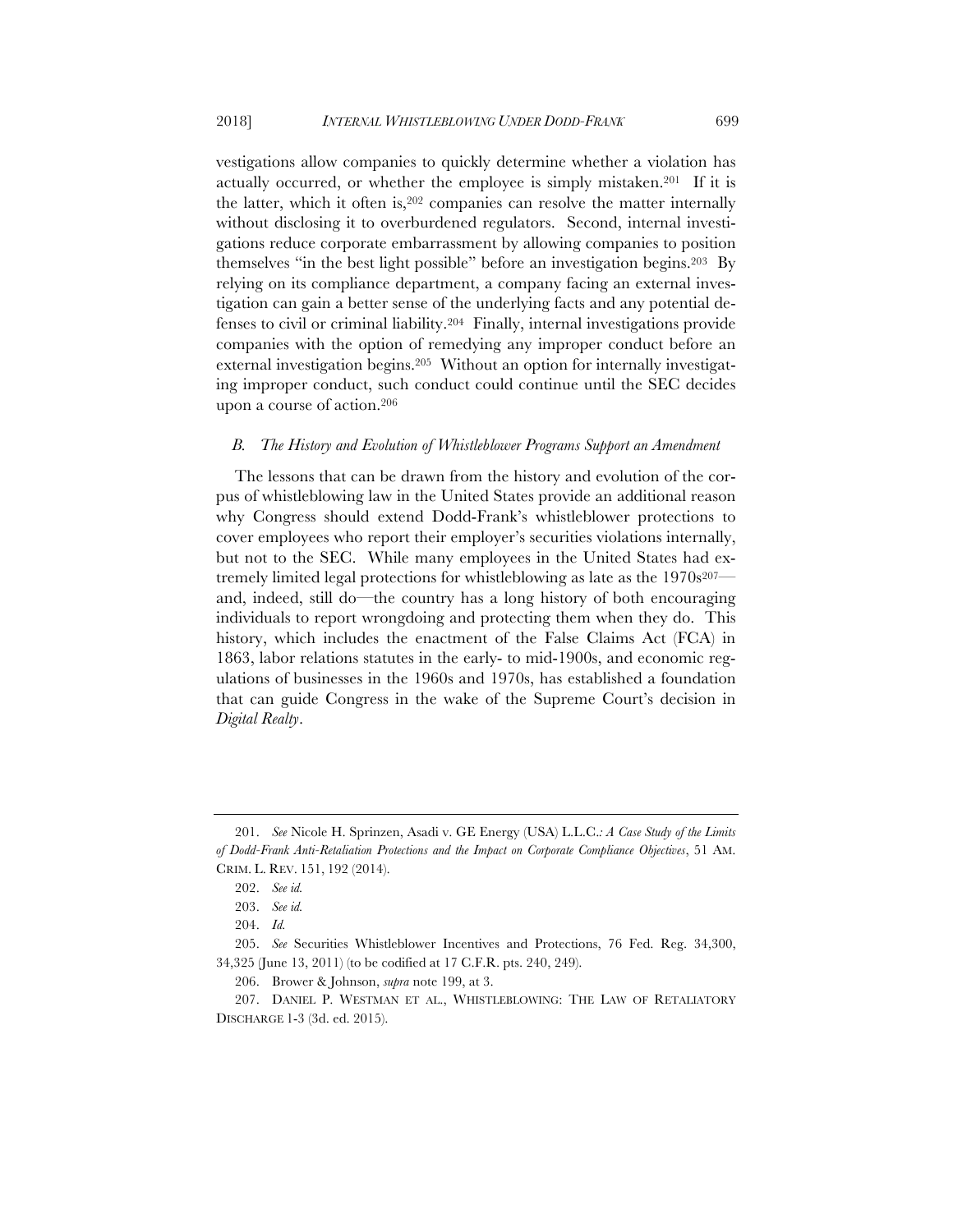#### *1. Modest Beginnings: The False Claims Act of 1863*

One of the earliest, and most comprehensive, statutes governing whistleblowing is the FCA, passed by Congress at the height of the Civil War.208 Prior to the FCA's passage, contractors took advantage of labor and production shortages in 1861 and 1862 to obtain disproportionate premiums from the federal government.209 To address this problem, Congress enacted the FCA to permit private citizens to sue contractors that engaged in fraud involving the federal government.210 The FCA's whistleblowing provisions were relatively sophisticated by nineteenth-century standards. For example, the FCA permitted a private citizen to obtain a portion of the monetary total that an individual obtained from the government by fraudulent means.211 The FCA also explicitly permitted employees to sue their own employers for similar reasons.212 Importantly, these two features rendered the FCA "one of the first laws to encourage employees to challenge procurement fraud committed by their employers."213 While the FCA as originally enacted therefore resembled modern whistleblowing statutes, it nevertheless did not prohibit employers from retaliating against their whistleblowing employees.214

The FCA thus failed to disturb the "at-will" employment rule—that an employee "could be discharged at any time, for any reason, at the will of

209. *See* James B. Helmer, Jr., *False Claims Act: Incentivizing Integrity for 150 Years for Rogues, Privateers, Parasites and Patriots*, 81 U. CIN. L. REV. 1261, 1264–65 (2013).

<sup>208.</sup> President Abraham Lincoln signed the False Claims Act (FCA) on March 2, 1863, just three days prior to the Battles of Fort McAllister and Thompson's Station, and seven weeks before General Robert E. Lee's decisive victory at the Battle of Chancellorsville. *See* Act of Mar. 2, 1863, ch. 67, 12 Stat. 696; THE CIVIL WAR BATTLEFIELD GUIDE xiii (Frances H. Kennedy ed., 2d ed. 1998).

<sup>210.</sup> WESTMAN ET. AL., *supra* note 207, at 1-4. Massachusetts Senator Henry Wilson introduced the FCA "to prevent and punish frauds upon the Government of the United States" after finding that "the War Department says there is now no law adequate to meet these cases of fraud upon the Government." CONG. GLOBE, 37th Cong., 3d Sess. 348, 956 (1863).

<sup>211.</sup> *Cf.* WESTMAN ET. AL., *supra* note 207, at 1-5. Senator Jacob Howard, the FCA's principal sponsor, described this key feature as offering "a reward to the informer who comes into court and betrays his co-conspirator, if he be such." CONG. GLOBE, 37th Cong., 3d Sess. 348, 955 (1863). Senator Howard based this feature on "the old-fashioned idea of holding out a temptation, and 'setting a rogue to catch a rogue,' which is the safest and most expeditious way I have ever discovered of bringing rogues to justice." *Id.* at 956.

<sup>212.</sup> *Id.*

<sup>213.</sup> *Id.*

<sup>214.</sup> *Id*. Congress amended the FCA in 1986 "to prohibit retaliation against employees who sue under" it. *Id.*; *see* False Claims Amendments Act of 1986, Pub. L. No. 99-562, 100 Stat. 3153; *see also* 31 U.S.C. § 3730(h) (2012).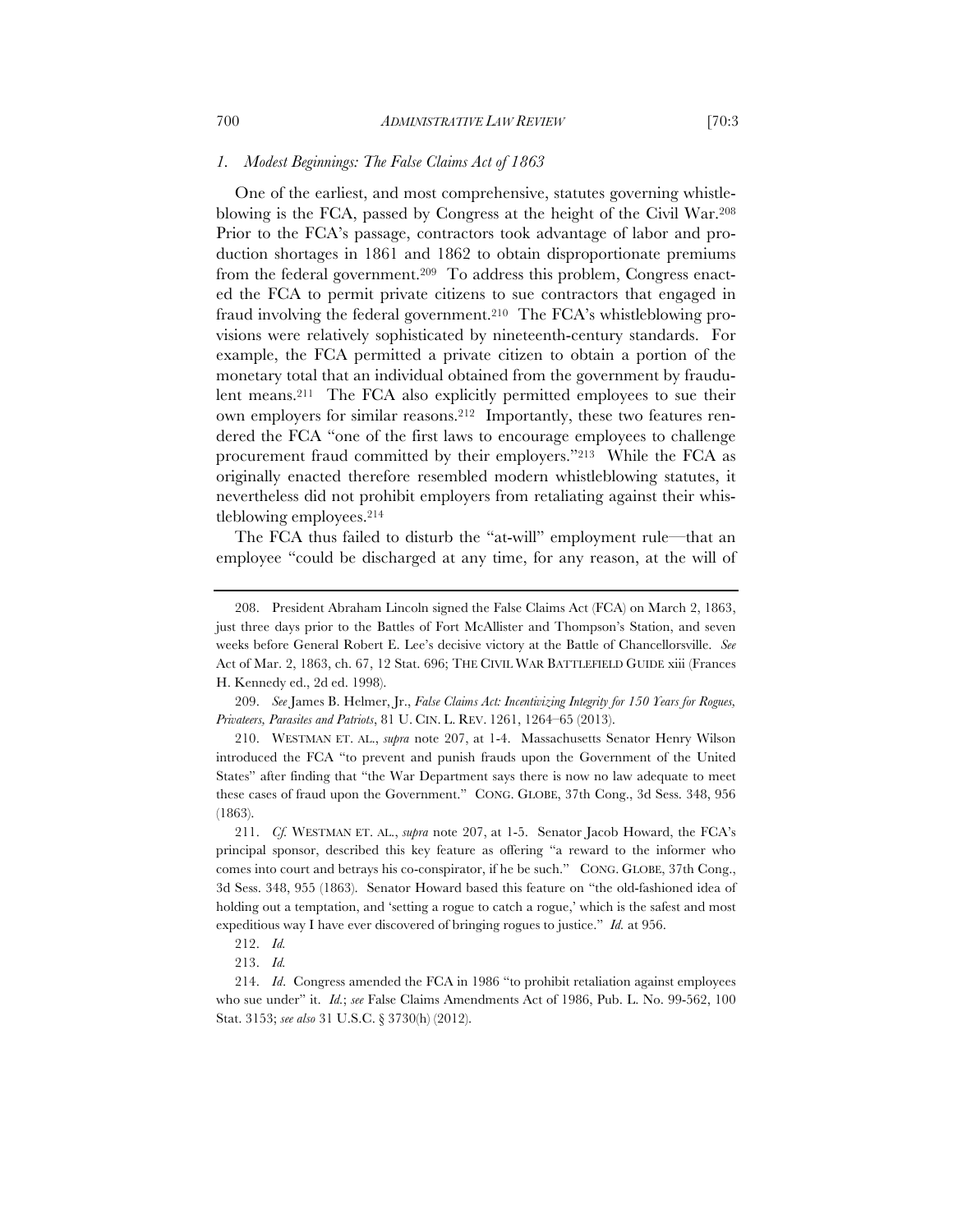the employer."<sup>215</sup> Indeed, in the 1914 case of *Coppage v. Kansas*,<sup>216</sup> the Supreme Court appeared to enshrine the at-will employment rule as a constitutional right.217 Yet subsequent labor legislation that sought to place employees on the same footing as their employers eventually eroded the rule, which in turn led to the modern concept of anti-retaliation protection.<sup>218</sup>

# *2. A Doctrinal Shift: The Labor Relations Statutes of the Early- to Mid-Twentieth Century*

The first legislative move toward "plac[ing] unions on an equal footing with employers" was Congress's passage of the Clayton Act in 1914.<sup>219</sup> Importantly, the Act exempted labor unions from federal antitrust laws, and prevented employers from obtaining injunctions to restrain labor union picketing "or from 'peacefully persuading any person to work or to abstain from working . . . .'"220 The Act did not, however, prevent employers from retaliating against their employees for participating in labor unions.<sup>221</sup> Congress responded by enacting the Railway Labor Act (RLA) in 1926, the first legislation to prevent such retaliation.<sup>222</sup> While the RLA only applied to the common-carrier industry and did not create a private cause of action under which aggrieved employees could sue their employers,<sup>223</sup> its anti-

218. *See* WESTMAN ET AL., *supra* note 207, at 1-8.

219. *Id.* at 1–6.

220. *Id.* (internal quotations marks and citation omitted).

222. WESTMAN ET AL., *supra* note 207, at 1-6*.*

223. *Id.*; *see also* Lindsay v. Ass'n of Prof'l Flight Attendants, 581 F.3d 47, 51 (2d Cir. 2009) (noting that "the [Railway Labor Act (RLA)] does not explicitly provide a private civil cause of action"). Several courts of appeals, however, have held that certain provisions of the RLA contain implied private causes of action that permit employees to sue their employers. *See, e.g.*, Bensel v. Allied Pilots Ass'n, 387 F.3d 298, 318 (3d Cir. 2004) ("Implying a

<sup>215.</sup> *See* WESTMAN ET AL., *supra* note 207, at 1-5*.* A well-known nineteenth-century employment law treatise explained that, under the rule, "the hiring at so much a day, week, month, or year, no time being specified, is an indefinite hiring, and no presumption attaches that it was for a day even, but only after a rate fixed for whatever time the party may serve." H.G. WOOD, A TREATISE ON THE LAW OF MASTER AND SERVANT § 134 (1877).

<sup>216.</sup> 236 U.S. 1 (1914).

<sup>217.</sup> *See id.* at 14 ("Included in the right of personal liberty and the right of private property . . . is the right to make contracts for the acquisition of property. Chief among such contracts is that of personal employment . . . . If this right be struck down or arbitrarily interfered with, there is a substantial impairment of liberty in the long-established constitutional sense.").

<sup>221.</sup> *See id.*; s*ee also* Note, *Employee Bargaining Power Under the Norris-Laguardia Act: The Independent Contractor Problem*, 67 YALE L.J. 98, 98 n.2 (1957) ("[T]he Clayton Act did not materially improve labor's position in the courts.").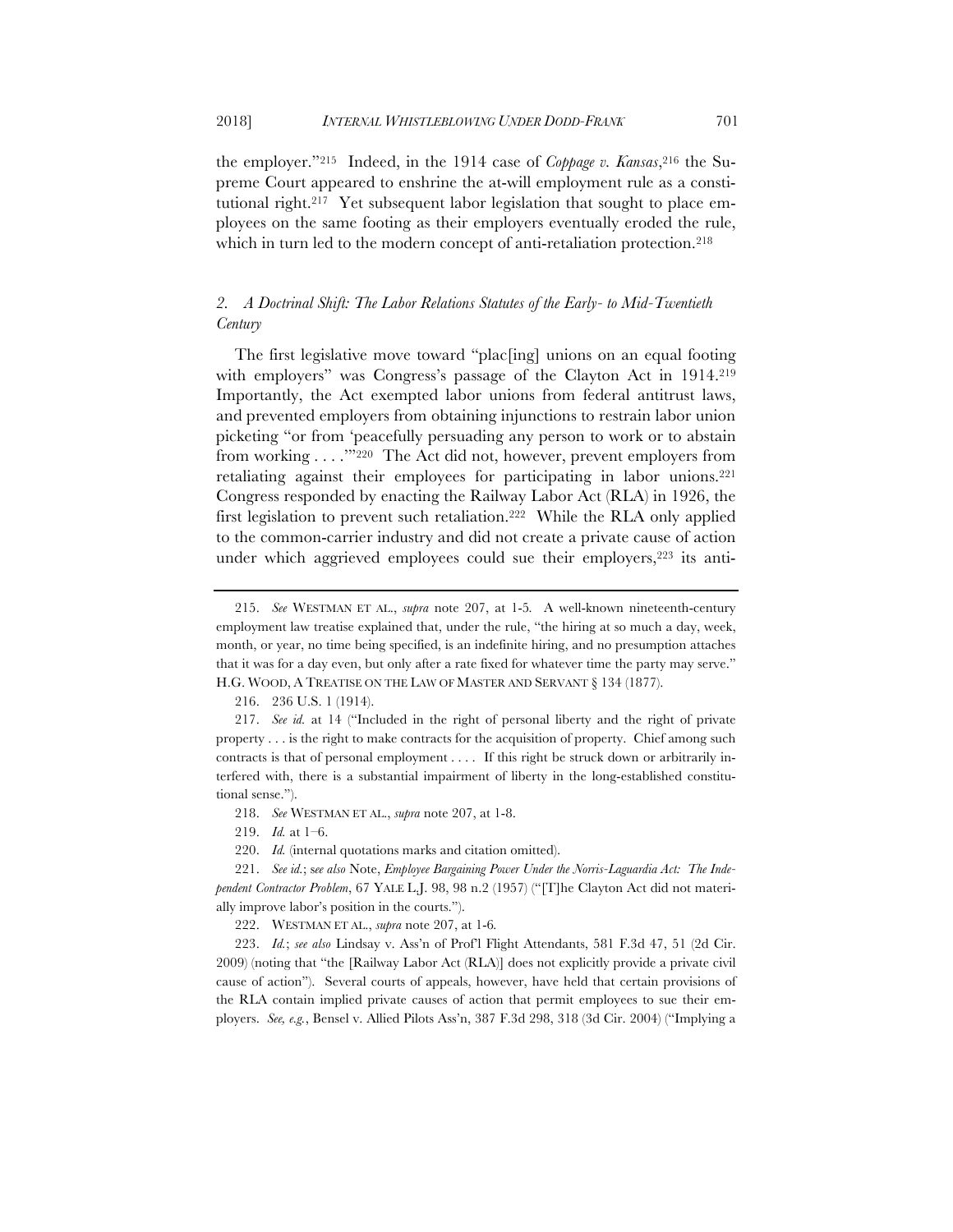retaliation provision was a watershed moment: Until 1926, Congress had yet to prohibit employer retaliation in the context of employee union activity.224

The 1930s brought with it a wave of additional labor legislation that "laid the doctrinal foundation for later anti-retaliation statutes."225 The Norris-LaGuardia Act of 1932, for example, prohibited courts from enjoining employees "giving publicity to the existence of, or the facts involved in, any labor dispute."226 And the National Labor Relations Act of 1935 declared it U.S. policy to encourage "the practice and procedure of collective bargaining" and to protect "the exercise by workers of full freedom of association."227 Significantly, this policy favoring collective bargaining limited "an employer's right to discharge employees."<sup>228</sup>

# *3. Anti-Retaliatory Provisions Emerge: The Economic Regulations of the 1960s and Early 1970s*

Wide-ranging, though piecemeal, whistleblower protections finally emerged in the 1960s and 1970s as a result of a regulatory deluge.<sup>229</sup> These regulations touched many spheres of business, including the environment,230 safety,231 consumers,232 and civil rights.233 The key shift in this era

- 224. WESTMAN ET AL., *supra* note 207, at 1-7.
- 225. *Id.* at 1–8.
- 226. 29 U.S.C. § 104(e) (2012).
- 227. *Id.* § 151.

228. WESTMAN ET AL., *supra* note 207, at 1-7. The National Labor Relation Act's (NLRA's) anti-retaliation provisions were limited, however, because they only authorized employers to file "complaints within the administrative framework" of the National Labor Relations Board (NLRB). *Id.* at 1–8.

229. *See* Mary Kreiner Ramirez, *Blowing the Whistle on Whistleblower Protection: A Tale of Reform Versus Power*, 76 U. CIN. L. REV. 183, 193 (2007) (discussing the "proliferation of whistleblower protections" that emerged in the 1960s and 1970s as a result of a shift in national attention "from economic concerns to concern for civil rights, and public health and safety"); *see also* ALAN F. WESTIN, WHISTLE BLOWING! LOYALTY AND DISSENT IN THE CORPORATION 4 (1981) ("From the development of large corporate enterprise in the late 19th century until the middle 1960s, American law and public attitudes supported very broad powers of management in matters of both personnel administration and business policy.").

230. *See, e.g.*, National Environmental Policy Act of 1969, Pub. L. No. 91-190, 83 Stat.

private cause of action for individual employees under 45 U.S.C. § 152, Third & Fourth is appropriate . . . ."). Moreover, only four years after the RLA's passage, the Supreme Court recognized an implied cause of action in the statute that permits unions to sue employers. *See* Texas & New Orleans R.R. Co. v. Bhd. of Ry. & S.S. Clerks, 281 U.S. 548, 567 (1930) (concluding that "Congress, in the legislation of 1926 . . . thought it necessary to impose, and did impose, certain definite obligations enforceable by judicial proceedings").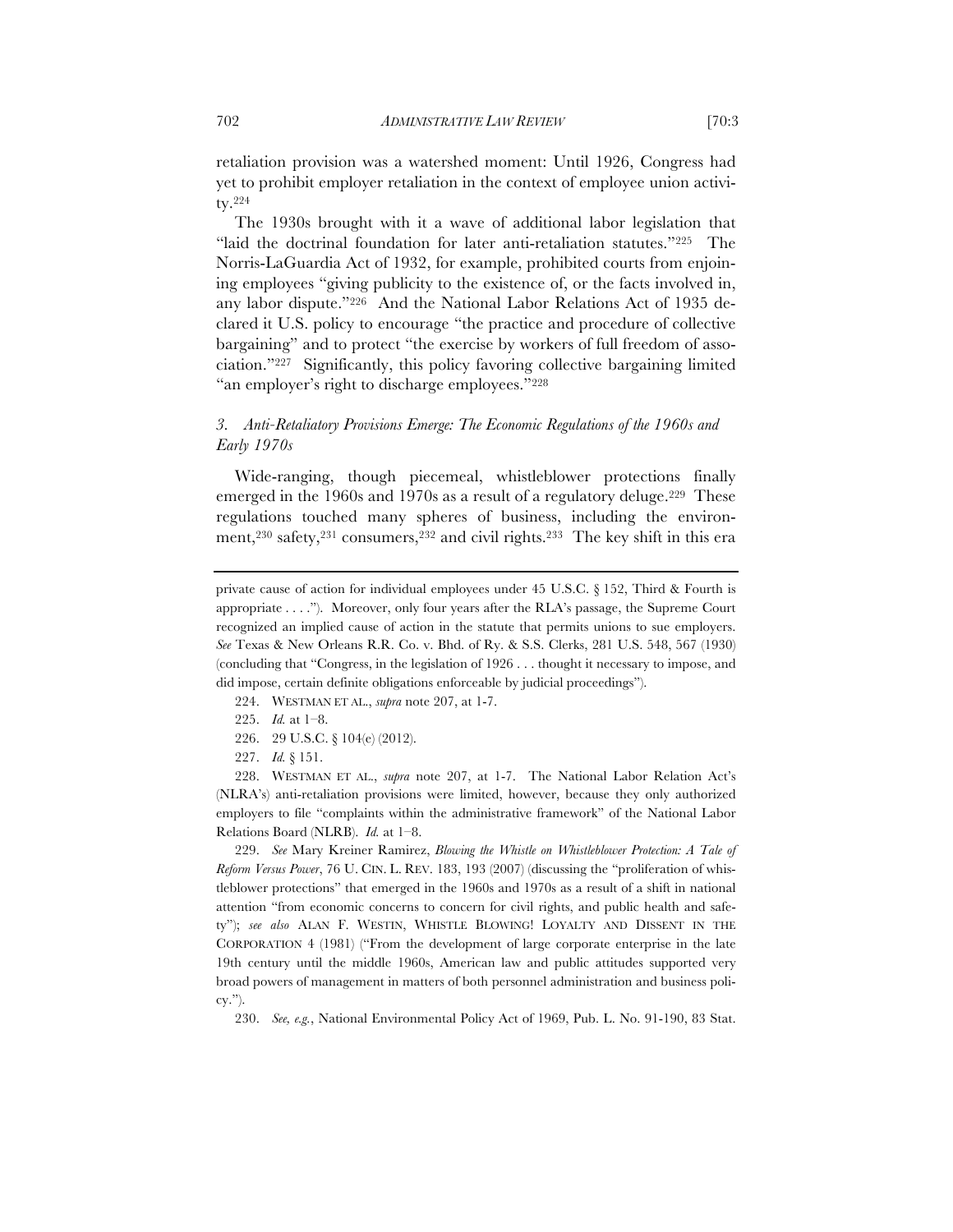was Congress's apparent recognition that business compliance necessitated anti-retaliation protections.234 As one commentator put it, "to encourage employees to assist in enforcing these statutes, it was necessary to prohibit businesses from discriminating against employees who aided in enforcement proceedings."235 In short, compliance with comprehensive regulations required an equally comprehensive enforcement mechanism. Antiretaliatory provisions were intended to serve as that mechanism.

Take the Occupational Safety and Health Act of 1970, for example.236 In this Act, designed to promote workplace safety,237 Congress included a provision to protect employees who provide testimony regarding employer safety violations.238 Congress also added a similar, though broader, enforcement mechanism six years earlier when it enacted Title VII of the Civil Rights Act of 1964,239 which prevents employers from retaliating against employees who participate in enforcement proceedings or who oppose their employer's unlawful conduct.240

Importantly, however, the regulatory statutes that Congress enacted during this period lacked uniformity.241 While these statutes covered large

234. *See* Shawn Marie Boyne, *Whistleblowing*, 62 AM. J. COMP. L. 425, 428 (2014) (noting that "[o]ver the past three decades," Congress has increasingly "attempt[ed] to fight corporate fraud and government waste by gradually introducing more comprehensive whistleblower protections"); Eli Rosenberg, *Silence Is Golden: Excluding Internal Complaints from ERISA Section 510*, 59 U. KAN. L. REV. 1155, 1158 (2011) (arguing that the "ultimate ineffectiveness of statutes designed to curb illegal business practices helped further expand whistleblower protection" in the 1970s and 1980s).

235. WESTMAN ET AL., *supra* note 207, at 1-9.

236. Occupational Safety and Health Act of 1970, 29 U.S.C. §§ 651–78 (2012).

237. *Id.* § 651(b) (declaring that the purpose of the Occupational Safety and Health (OSH) Act of 1970 is "to assure so far as possible every working man and woman in the Nation safe and healthful working conditions and to preserve our human resources").

238. *See id.* § 660(c)(1).

239. *See* Title VII of the Civil Rights Act of 1964, Pub. L. No. 88-352, 78 Stat. 241 (codified as amended at 42 U.S.C. §§ 2000e–2000e-17 (2012)).

240. *See* 42 U.S.C. § 2000e-3(a) (2012).

241. *See* ACUS Recommendation 87-2, Federal Protection of Private Sector Health and Safety Whistleblowers, 52 Fed. Reg. 23,629, 23,631 (June 24, 1987) (describing the "statutory incongruities" between federal whistleblowing laws and noting that "this lack of uniformity does not appeal to be reasoned"); *see also* Christopher Wiener, *Blowing the Whistle* 

<sup>852 (</sup>codified as amended at 42 U.S.C. §§ 4331–70 (2012)).

<sup>231.</sup> *See, e.g.*, Occupational Safety and Health Act of 1970, Pub. L. No. 91-596, 84 Stat. 1590 (codified as amended at 29 U.S.C. §§ 651–78 (2012)).

<sup>232.</sup> *See, e.g.*, Consumer Credit Protection Act, Pub. L. No. 90-321, 82 Stat. 146 (codified as amended at 15 U.S.C. §§ 1671–77 (2012)).

<sup>233.</sup> *See, e.g.*, Title VII Civil Rights Act of 1964, Pub. L. No. 88-352, 78 Stat. 241 (codified as amended at 42 U.S.C. §§ 2000e–2000e17 (2012)).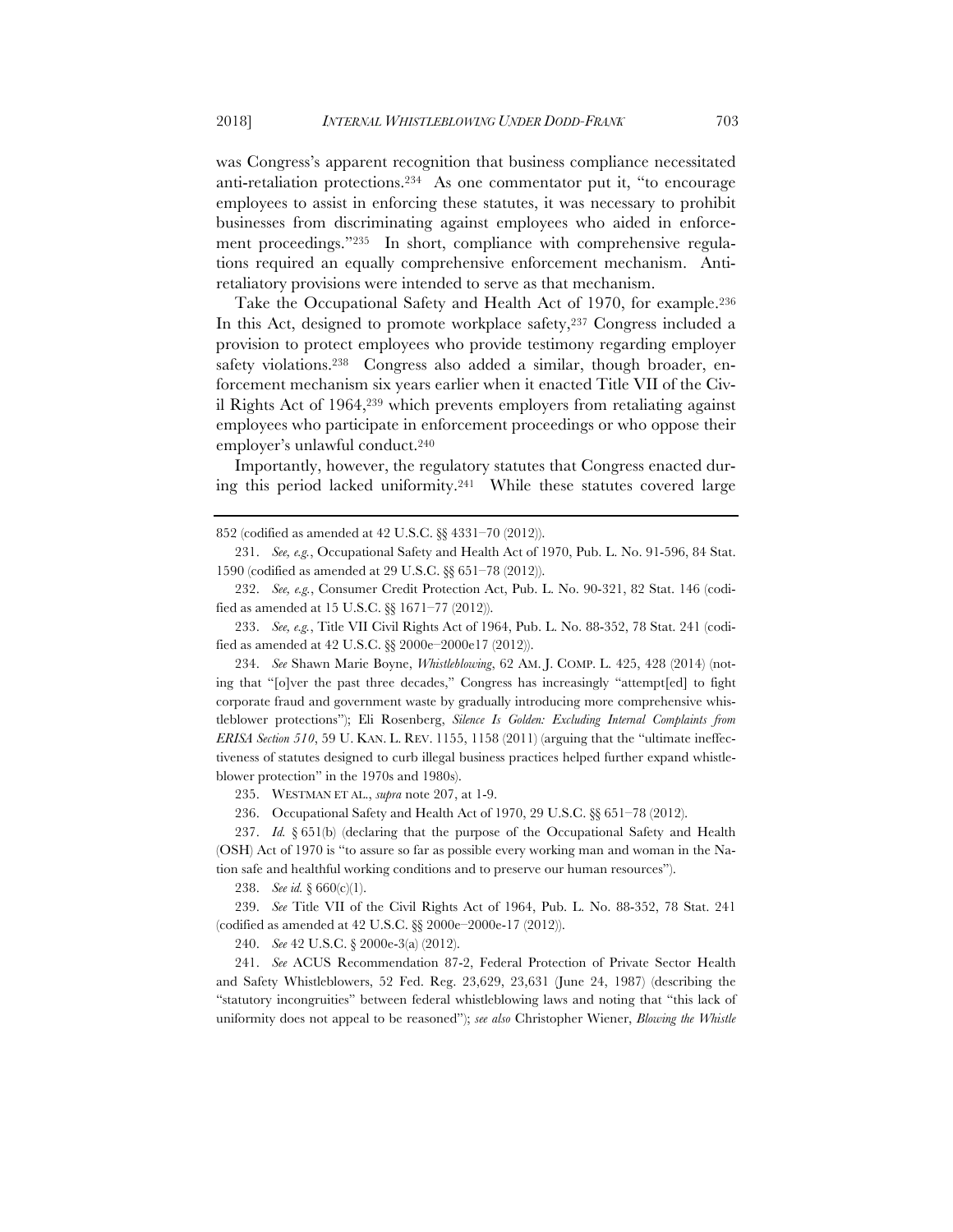swaths of employer conduct, their whistleblower protections "existed only for employees who protested conduct regulated by statutes that happened to include anti-retaliation provisions."242 The real value of these and other statutes, then, was their production of a climate—one that the labor legislation of the 1930s presaged—that favored whistleblowing. Against the backdrop of this new climate, Congress would dramatically expand whistleblower protections in the late-1970s and 1980s and thereby establish a uniform body of such protections. These protections included the Civil Service Reform Act of 1978243 and the Whistleblower Protection Act of 1989.244

# *4. Comprehensive Whistleblower Protection: The Civil Service Reform Act of 1978 and the Whistleblower Protection Act of 1989*

One of the first uniform whistleblower protection laws to prohibit employer retaliation was the Civil Service Reform Act (CSRA).245 The CSRA, described by one commentator as "a significant step in the development of whistleblower protection law," applies to all federal employees.246 Indeed, the CSRA's anti-retaliatory measures are what render the statute significant in the modern whistleblower landscape, particularly because these measures broadly apply to nearly all federal employees who disclose virtually any illegal government conduct.247 The CSRA also created the Office of Special Counsel, which has the authority to petition the Merit Systems Protection Board "to stay retaliatory actions against whistleblowers, and to commence disciplinary proceedings against individuals who im-

*on* Van Asdale*: Analysis and Recommendations*, 62 HASTINGS L.J. 531, 537 (2010) (explaining how "Congress has enacted whistleblower protections on a somewhat ad hoc basis as it has considered various regulatory schemes").

<sup>242.</sup> WESTMAN ET AL., *supra* note 207, at 1-11.

<sup>243.</sup> Civil Service Reform (CSRA) Act of 1978, Pub. L. No. 95-454, 92 Stat. 1111 (codified as amended in scattered sections of 5 U.S.C.).

<sup>244.</sup> Whistleblower Protection Act of 1989, Pub. L. No. 101-12, 103 Stat. 16 (codified as amended at 5 U.S.C. §§ 1201–22 (2012)).

<sup>245.</sup> *Cf.* United States v. Fausto, 484 U.S. 439, 443 (1988) (noting that "the CSRA comprehensively overhauled the civil service system" and "creat[ed] an elaborate new framework for evaluating adverse personnel actions against federal employees") (internal quotation marks and citations omitted); Stephen L. Wood, *Federal Employees, Federal Unions, and Federal Courts: The Duty of Fair Representation in the Federal Sector*, 64 CHI. KENT L. REV. 271, 331 (1988) ("Uniform federal labor/management regulations was one of the primary purposes of the Civil Service Reform Act.").

<sup>246.</sup> WESTMAN ET AL., *supra* note 207, at 8-3.

<sup>247.</sup> *See* Patricia L. Bellia, *Wikileaks and the Institutional Framework for National Security Disclosures*, 121 YALE L.J. 1448, 1524–25 (2012).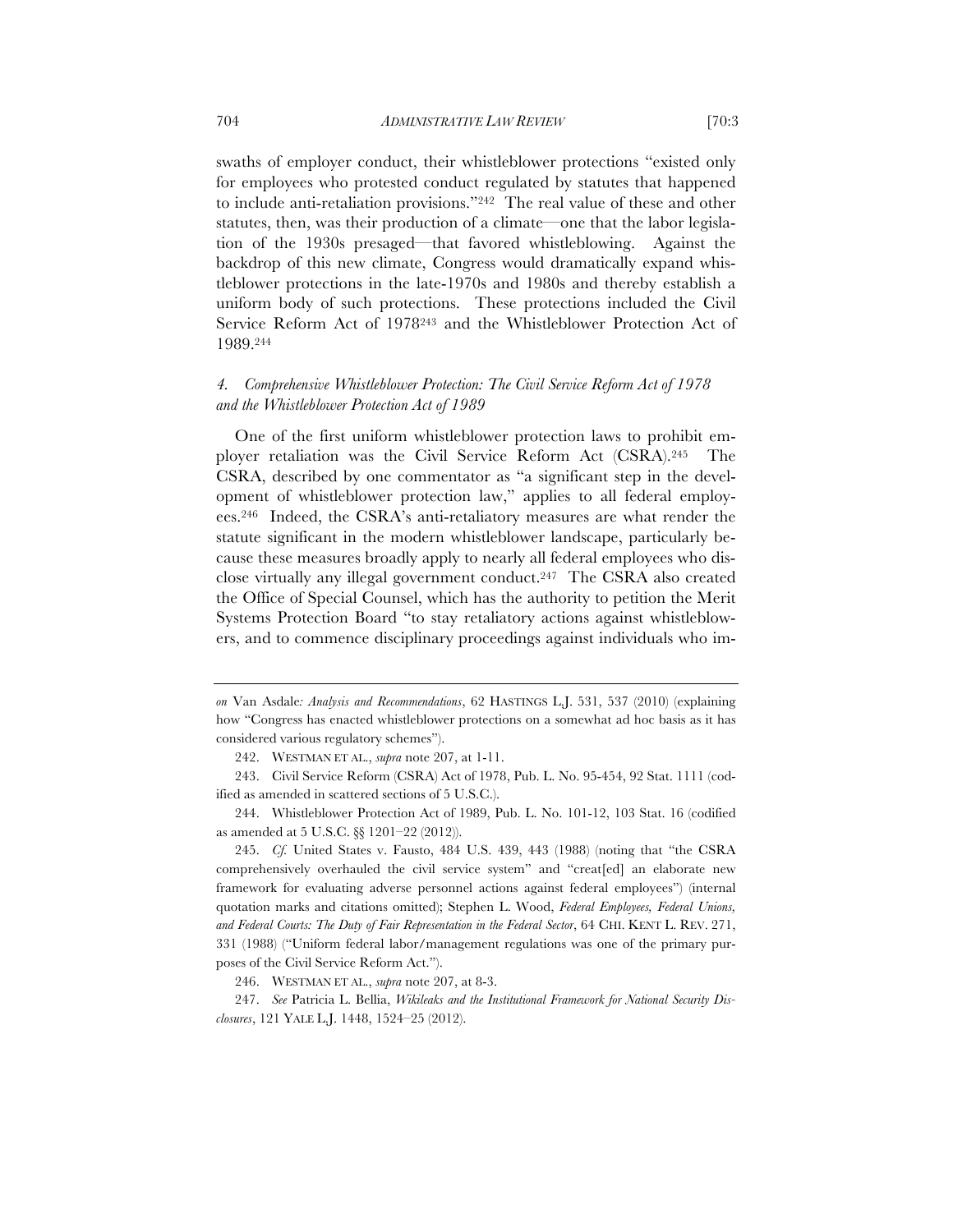properly discipline whistleblowers."248 While the remedies the CSRA afforded to whistleblowers are modest by modern standards, the disciplinary sanctions against retaliating officials are severe.<sup>249</sup>

The CSRA, while a clear step toward whistleblower reform, was criticized over the next decade for two primary reasons.250 First, federal employees complained that the CRSA-created Special Counsel repeatedly failed to both conduct timely investigations of their complaints<sup>251</sup> and prosecute meritorious cases.252 Second, a handful of federal employees asserted that the Special Counsel did not protect their identities, which resulted in their employers retaliating against them.253 These and other criticisms prompted Congress to pass the Whistleblower Protection Act (WPA) in 1989.254

The WPA addressed each of these criticisms.255 Regarding the Special Counsel's lack of investigatory timeliness, the WPA required the Special Counsel to adhere to prosecutorial deadlines and provide whistleblowers with updates.<sup>256</sup> In a similar vein, the WPA clearly articulated the Special Counsel's subpoena powers and required it to submit annual reports to Congress.257 The WPA also established several requirements to ensure the protection of the identities of whistleblowers, for example by prohibiting the Special Counsel from revealing those identities and allowing it to obtain

253. *See* Devine, *supra* note 252, at 537; *see also* WESTMAN ET AL., *supra* note 207, at 8-4.

<sup>248.</sup> WESTMAN ET AL., *supra* note 207, at 8-3.

<sup>249.</sup> *See id.* at 8-3–8-4 ("Disciplinary actions range from reprimands to the severe sanction of dismissal and disbarment from the federal civil service for up to five years."); *see also* 5 U.S.C. § 7701(g) (2012).

<sup>250.</sup> *See* Sarah Wood Borak, *The Legacy of "Deep Throat": The Disclosure Process of the Whistleblower Protection Act Amendments of 1994 and the No Fear Act of 2002*, 59 U. MIAMI L. REV. 617, 632 (2005).

<sup>251.</sup> *See generally* ROBERTA ANN JOHNSON, WHISTLEBLOWING: WHEN IT WORKS—AND WHY 101 (2003).

<sup>252.</sup> Thomas M. Devine, *The Whistleblower Protection Act of 1989: Foundation for the Modern Law of Employment Dissent*, 51 ADMIN. L. REV. 531, 534 (1999) (noting that "the Special Counsel conducted only one hearing to restore a whistleblower's job" between the passage of the CSRA and Whistleblower Protection Act (WPA)); *see also* WESTMAN ET AL., *supra* note 207, at 8-4.

<sup>254.</sup> The WPA's Senate Report, for example, noted that "Congress' well-intentioned efforts to protect whistleblowers have thus far had little effect." S. REP. NO. 100-413, at 5 (1988).

<sup>255.</sup> For a thorough analysis of changes the WPA enacted, *see generally* Devine, *supra* note 252.

<sup>256.</sup> WESTMAN ET AL., *supra* note 207, at 8-4.

<sup>257.</sup> *Id.*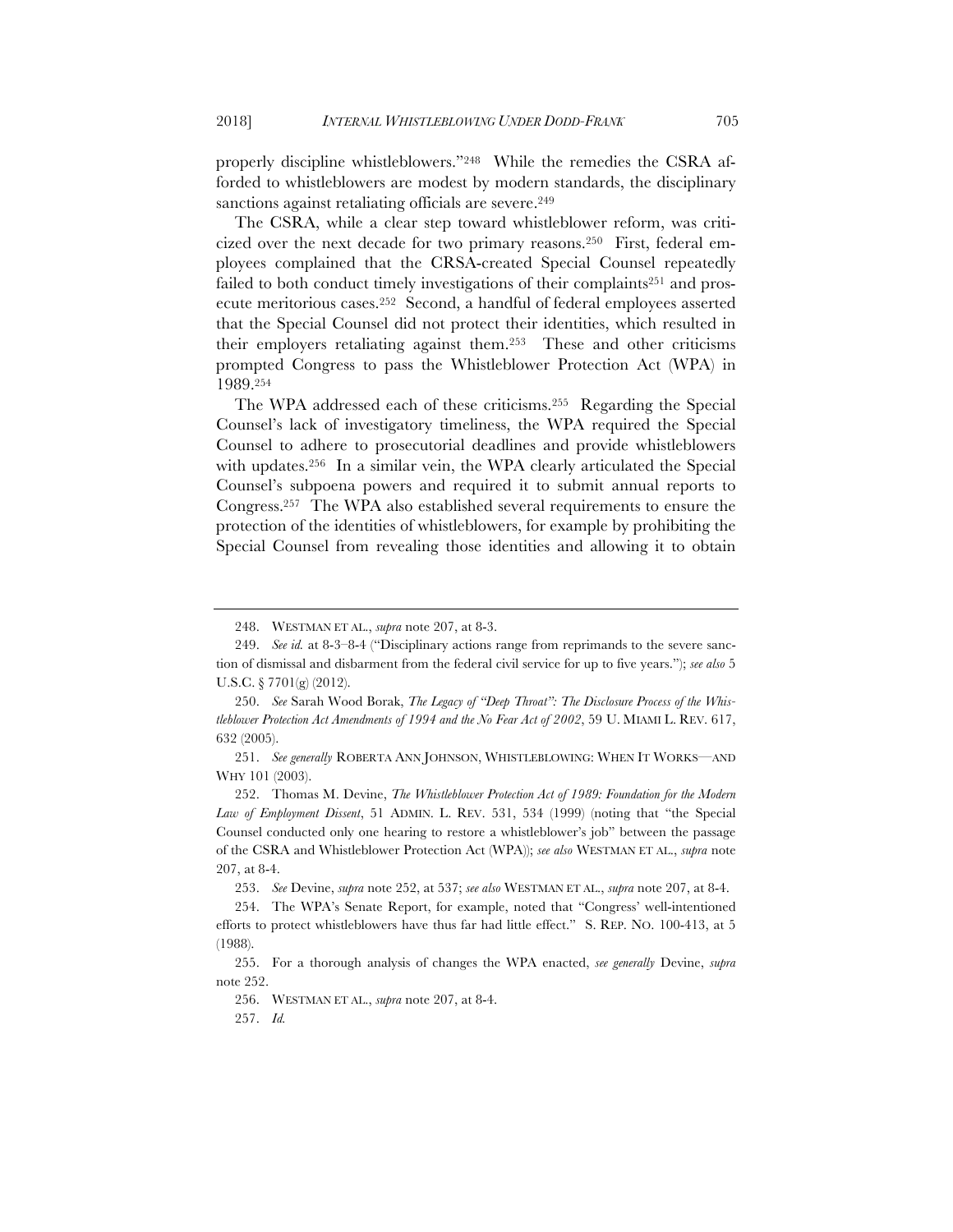protective orders.258 Congress would amend the WPA in 1994 and again in 2012 to further strengthen whistleblower protections.259

#### \*\*\*\*\*

Five distinct periods thus represent the history of whistleblowing protections in the United States. In the Civil War Era, Congress encouraged employees to report their employer's fraud by allowing employees to recover a portion of the value that resulted from that fraud. The second period, lasting from approximately 1914 to 1940, saw the passage of increasingly labor-friendly statutes that further encouraged employees to report employer misconduct. This period brought with it a doctrinal, though not statutory, shift regarding the concept of anti-retaliation. During the third period, characterized by increasing business regulations in the 1960s and early 1970s, anti-retaliation provisions covering employees in specific fields appeared. The fourth period is represented by the passage of the CSRA and the WPA in 1978 and 1989, respectively, when Congress broadened whistleblower protections to cover nearly all federal employees. Finally, as described in Part I, Congress responded to the failures of previous whistleblower laws in preventing massive corporate fraud and economic meltdown by passing SOX in 2002, and eventually Dodd-Frank in 2010.

# *5. How the History and Evolution of Whistleblowing Programs Support an Amendment*

What insights, if any, can be drawn from this five-part history of whistleblowing programs, particularly regarding the state of Dodd-Frank whistleblower protections in the wake of the Supreme Court's decision in *Digital Realty*? At least four.

As an initial matter, the history demonstrates a lengthy and consistent statutory tradition of enlisting private citizens—"enterprising privateer[s]," as one court put it in 1885260—to combat regulatory violations. This statutory tradition formally began with Congress's passage of the FCA in 1863, which "deputiz[ed] an army of insiders" by authorizing qui tam actions.<sup>261</sup> But it has an even longer historical pedigree, given how the first Continental Congress itself recognized the value of private enforcement by enacting several statutes that authorized qui tam actions.<sup>262</sup> The First Congress similarly enacted statutes providing private citizens with a bounty and cause of

<sup>258.</sup> *Id.*

<sup>259.</sup> *See* Samantha Arrington Sliney, Department of Homeland Security v. Maclean*: The Supreme Court's Interpretation of the Application of Whistleblower Protection Laws to Disclosures Made Contrary to Transportation Security Administration Regulations*, 8 NE. U. L.J. 397, 400 (2016).

<sup>260.</sup> United States v. Griswold, 24 F. 361, 366 (D. Or. 1885).

<sup>261.</sup> Helmer, *supra* note 209, at 1262.

<sup>262.</sup> *Id.* at 1263.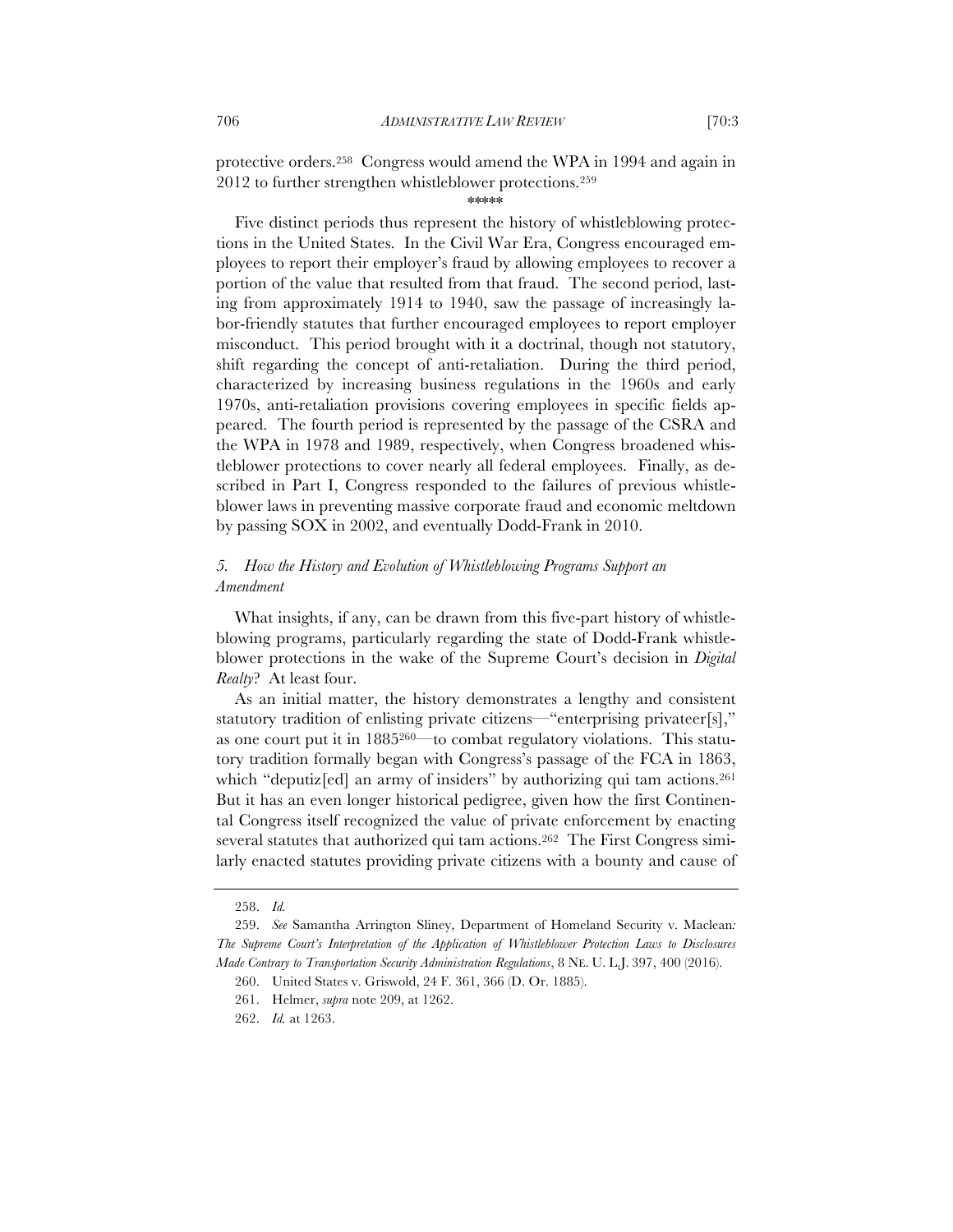action, and in 1790 alone enacted at least five such statutes.263 The statutory tradition thus runs from the first to the current Congress.264

Second, the history shows that Congress has consistently responded to legislative failures in adequately incentivizing and protecting whistleblowers. That such failures have consistently provoked Congress to create or amend various whistleblower programs highlights the remedial nature of these laws.265 In short, a problem begets a solution. That solution, in turn, is enhanced protection for whistleblowers, including those who report misconduct internally. In 1863, the problem was unscrupulous contractors.266 In 1935, the problem was an avaricious labor industry.267 In 1970, the problem was repeated violations of workplace safety.268 In 2002, the problem was corporate accounting fraud.269 In 2010, the problem was, among

265. *See, e.g.*, Thomas E. Egan, *Wrongful Discharge and Federal Preemption: Nuclear Whistleblower Protection Under State Law and Section 210 of the Energy Reorganization Act*, 17 B.C. ENVTL. AFFAIRS L. REV. 405, 428 (1990) ("The prevailing view . . . is that the purpose of whistleblower protection is primarily remedial, not regulatory."); Terry Morehead Dworkin & Elletta Sangrey Callahan, *Internal Whistleblowing: Protecting the Interests of the Employee, the Organization, and Society*, 29 AM. BUS. L.J. 267, 269 (1991) ("As the circuit courts have reasoned, Congress intended to protect internal disclosures because that form of whistleblowing 'share[s] a broad, remedial purpose of protecting workers from retaliation based on their concerns for safety and quality."') (quoting Kansas Gas & Elec. Co. v. Brock, 780 F.2d 1505, 1512 (10th Cir. 1985)); Kimberly A. McCoy, *Litigating Under the Florida Private Sector Whistle-Blower's Act: Plaintiff Protection and Good Faith*, 52 U. MIAMI L. REV. 855, 869–70 (1998) ("Generally, whistleblower laws are construed broadly in light of their remedial purpose.").

266. *See* Helmer, *supra* note 209, at 1264–65 (noting how the FCA's original whistleblowing provisions were a direct response to Congress "receiving alarming reports of misappropriation of money supposedly spent to aid the [Civil] war effort.").

267. *See* Cynthia L. Estlund, *Wrongful Discharge Protections in an at-Will World*, 74 TEX. L. REV. 1655, 1658–59 (1996) (describing "[t]he logic of the" NLRA's anti-retaliation provision as "obvious," given the NLRA's purpose of protecting union activity and peaceful protests).

268. *See* Whirlpool Corp. v. Marshall, 445 U.S. 1, 9–10 (1980) (noting that the OSH Act's anti-retaliation provision "expressly accords to every employee" the "right to aid a court in determining whether or not a risk of imminent danger [in the workplace] in fact exists").

269. *See* Petkova, *supra* note 7, at 588 (describing SOX, including its anti-retaliation provision, as "a major piece of remedial legislation" that Congress enacted following "a multitude of improper business practices including unparalleled accounting fraud"); *see also* Tello

<sup>263.</sup> *See* Vt. Agency of Nat. Res. v. United States *ex rel.* Stevens, 529 U.S. 765, 777 n.6 (2000).

<sup>264.</sup> The most recent addition to the statutory body of whistleblower law is the Whistleblower Protection Act of 2017, which Congress enacted on October 26, 2017. *See* Dr. Chris Kirkpatrick Whistleblower Protection Act of 2017, Pub. L. No. 115-73, 131 Stat. 1235 (to be codified at 5 U.S.C. §§ 2307, 7515)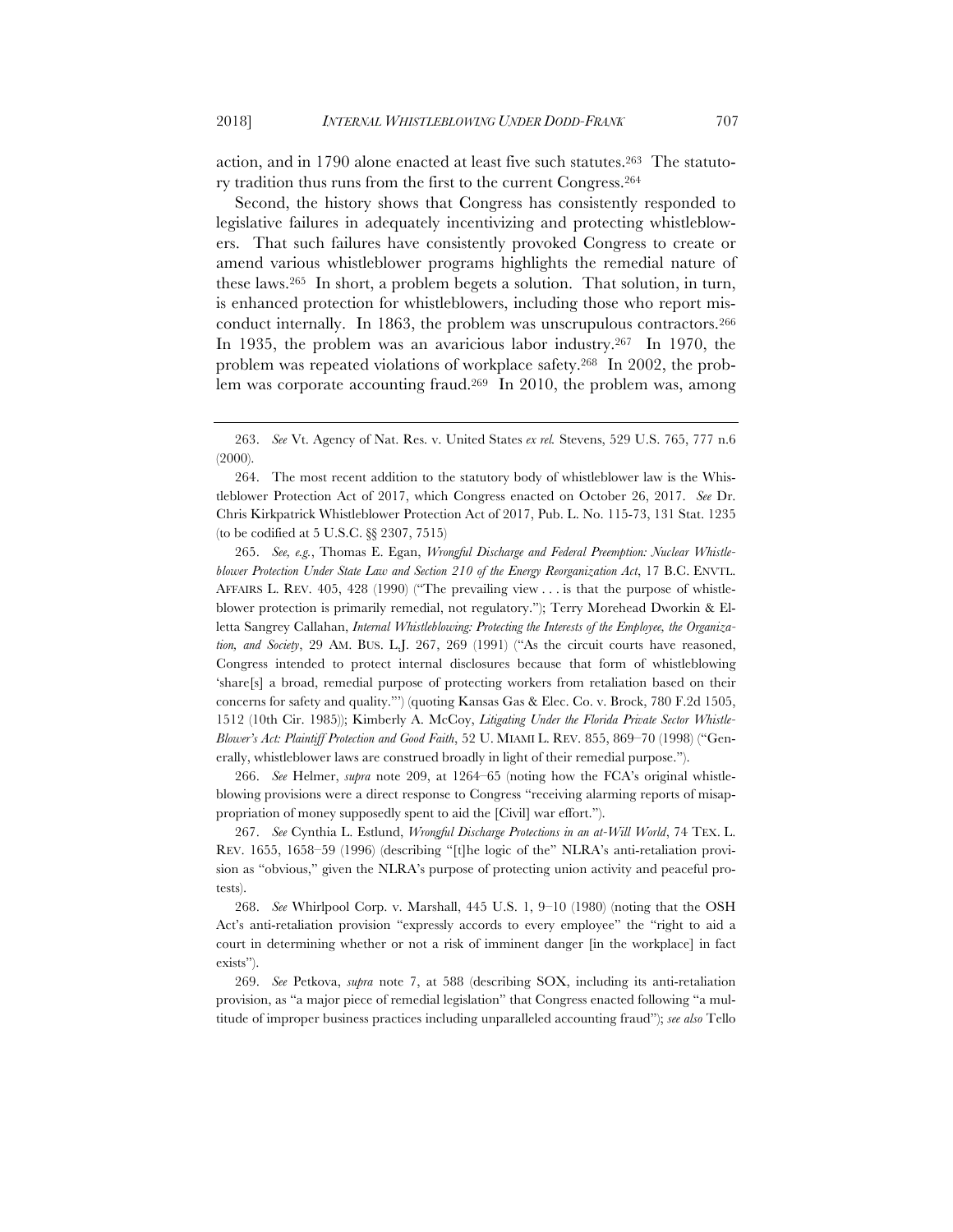other things, underregulated financial institutions.270 And so on. The takeaway is that much of the statutory whistleblowing legislation is appropriately viewed as remedial Congressional responses to failures in adequately incentivizing and protecting whistleblowers.

Third, the history demonstrates Congress's groping toward the enactment of a comprehensive body of whistleblower incentives and protections. As Congress has continually responded to legislative failures regarding whistleblower incentives and protections in the modern era, its reliance on a piecemeal approach has consistently declined.271 Recognizing the problems with such an approach, Congress enacted the CSRA in 1978 and the WPA in 1989.272 And while SOX and Dodd-Frank pertain to discrete industries, they stand in stark contrast to the piecemeal legislation Congress enacted during the regulatory wave of the 1960s and early 1970s.273

Taken together, these three insights reveal a fourth: the doctrinal foundation of federal whistleblower programs is the idea that regulatory compliance requires robust incentives and protections for external *and* internal whistleblowers. The repeated creation of, and amendments to, whistleblower programs demonstrates that Congress understands how best to make these programs effective: the protection of whistleblowers, both external and internal.

#### *C. A Proposed Amendment*

Both the aforementioned policy arguments and the insights drawn from the history and evolution of whistleblower programs cannot alter the statu-

v. Dean Witter Reynolds, Inc., 494 F.3d 956, 968 (11th Cir. 2007) (explaining how SOX is a "[r]emedial securities law[] for combating fraud").

<sup>270.</sup> *See* Murphy, *supra* note 6, at 2259 (explaining that "Dodd-Frank's whistleblower program followed in the footsteps of previous remedial legislation" and sought to "accountability in the financial system"); *see also* Pruett v. BlueLinx Holdings, Inc., No. 1:13-CV-02607-JOF, 2013 WL 6335887, at \*3 (N.D. Ga. Nov. 12, 2013) (describing how Congress, in enacting the "remedial scheme" of Dodd-Frank, "was considering and strengthening the entire whistleblower scheme for securities matters").

<sup>271.</sup> *See* Miriam A. Cherry, *Whistling in the Dark? Corporate Fraud, Whistleblowers, and the Implications of the Sarbanes-Oxley Act for Employment Law*, 79 WASH. L. REV. 1029, 1049 (2004) (describing "[t]he pre-Sarbanes-Oxley federal approach to whistleblower protection" as "piecemeal").

<sup>272.</sup> *See supra* text accompanying notes 245–259.

<sup>273.</sup> *Cf.* Alex B. Long, *Viva State Employment Law! State Law Retaliation Claims in A Post-*Crawford*/*Burlington Northern *World*, 77 TENN. L. REV. 253, 260 & n.30 (2010) (explaining that statutes such as the Clean Air Act, which provide "safeguards only in certain occupations or areas," demonstrate that "[w]here Congress has provided whistleblower protection, it has done so in something of a piecemeal fashion").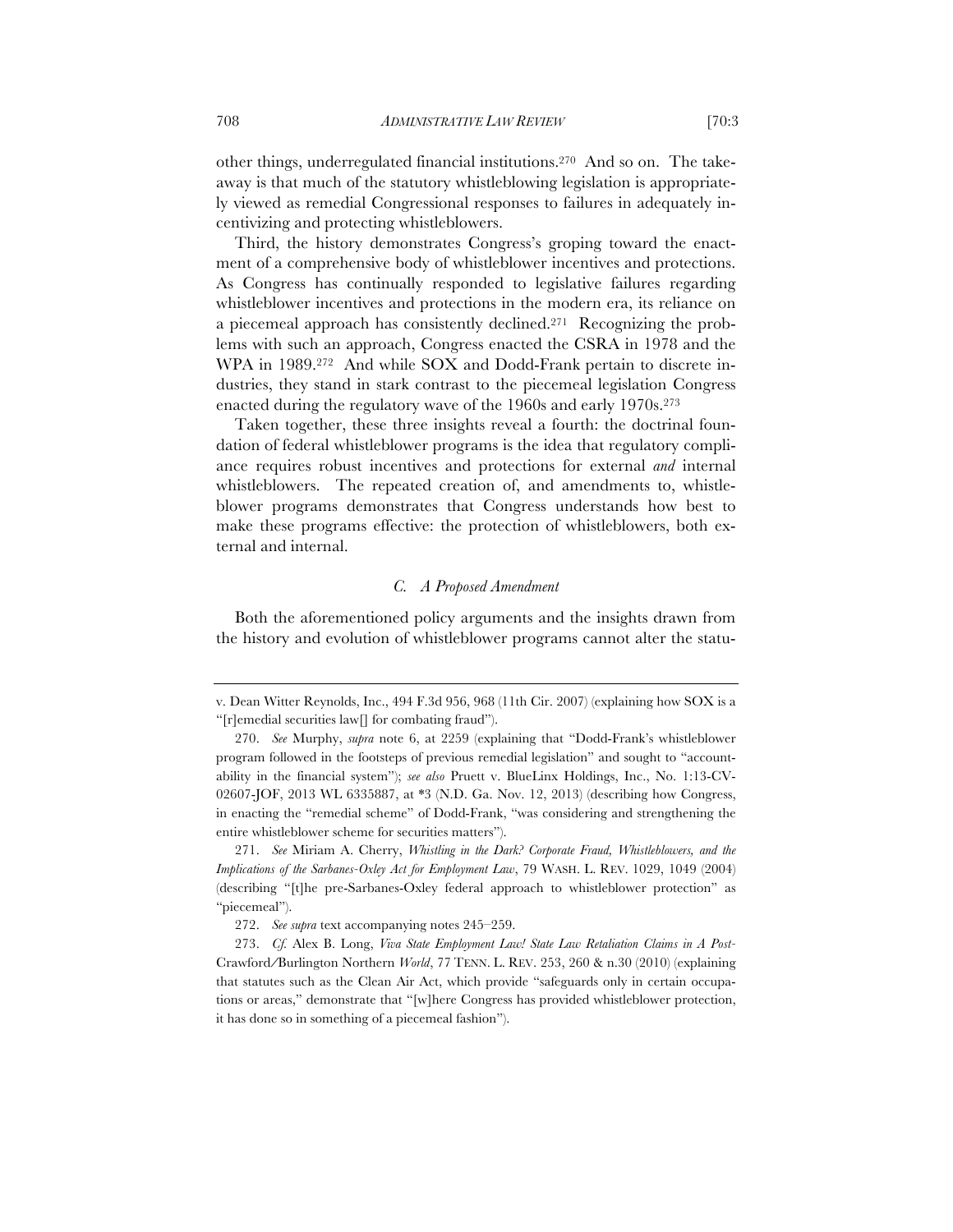tory text as enacted.274 But they do provide Congress with a sound basis for responding to the Supreme Court's decision in *Digital Realty*. Specifically, these arguments and insights strongly support amending Dodd-Frank's definition of "whistleblower" to include employees who only report their employer's securities violations internally, and not to the SEC. The following amendment to Dodd-Frank's definition of "whistleblower," with modifications in bold type, achieves this objective:

The term "whistleblower" means any individual who provides, or 2 or more individuals acting jointly who provide, information relating to a violation of the securities laws **in a manner described in Section 21F(h)(1)(A) of the Exchange Act (15 U.S.C. 78u-6(h)(1)(A)).**

To understand which employees this proposed amendment would protect from retaliation, recall that Section  $21F(h)(1)(A)$  of the Exchange Act,<sup>275</sup> which the proposed amendment cross-references, currently provides:

No employer may discharge, demote, suspend, threaten, harass, directly or indirectly, or in any other manner discriminate against, a whistleblower in the terms and conditions of employment because of any lawful act done by the whistleblower—

(i) in providing information to the Commission in accordance with this section;

(ii) in initiating, testifying in, or assisting in any investigation or judicial or administrative action of the Commission based upon or related to such information; or

(iii) in making disclosures that are required or protected under the Sarbanes-Oxley Act of 2002 (15 U.S.C. 7201 et seq.) . . . and any other law, rule, or regulation subject to the jurisdiction of the Commission.276

Applying the proposed amendment to  $\S 21F(h)(1)(A)$  of the Exchange Act—or, if you like, subsection (h) of Dodd-Frank277—thus protects from retaliation an employee who: (1) provides information to the SEC regarding their employer's securities violations; (2) initiates, testifies in, or assists in a SEC investigation or judicial or administrative action; and, most important-

<sup>274.</sup> *See* Todd W. Shaw, *Rationalizing Rational Basis Review*, 112 NW. U. L. REV. 487, 515–16 (2017) ("[T]he content, and thus the meaning, of the . . . [statutory] text is determined, or 'fixed,' at the time the portion of that text is framed and ratified."); *see also* Lawrence B. Solum, *Originalism and Constitutional Construction*, 82 FORDHAM L. REV. 453, 459 (2013) ("the communicative content of the text is determined at the time of its origin").

<sup>275.</sup> Note again that § 21F(h)(1)(A) of the Exchange Act is the same provision as what this Article refers to as "subsection (h)" of Dodd-Frank.

<sup>276.</sup> 15 U.S.C. § 78u-6(h)(1)(A)(2012).

<sup>277.</sup> *See supra* note 275.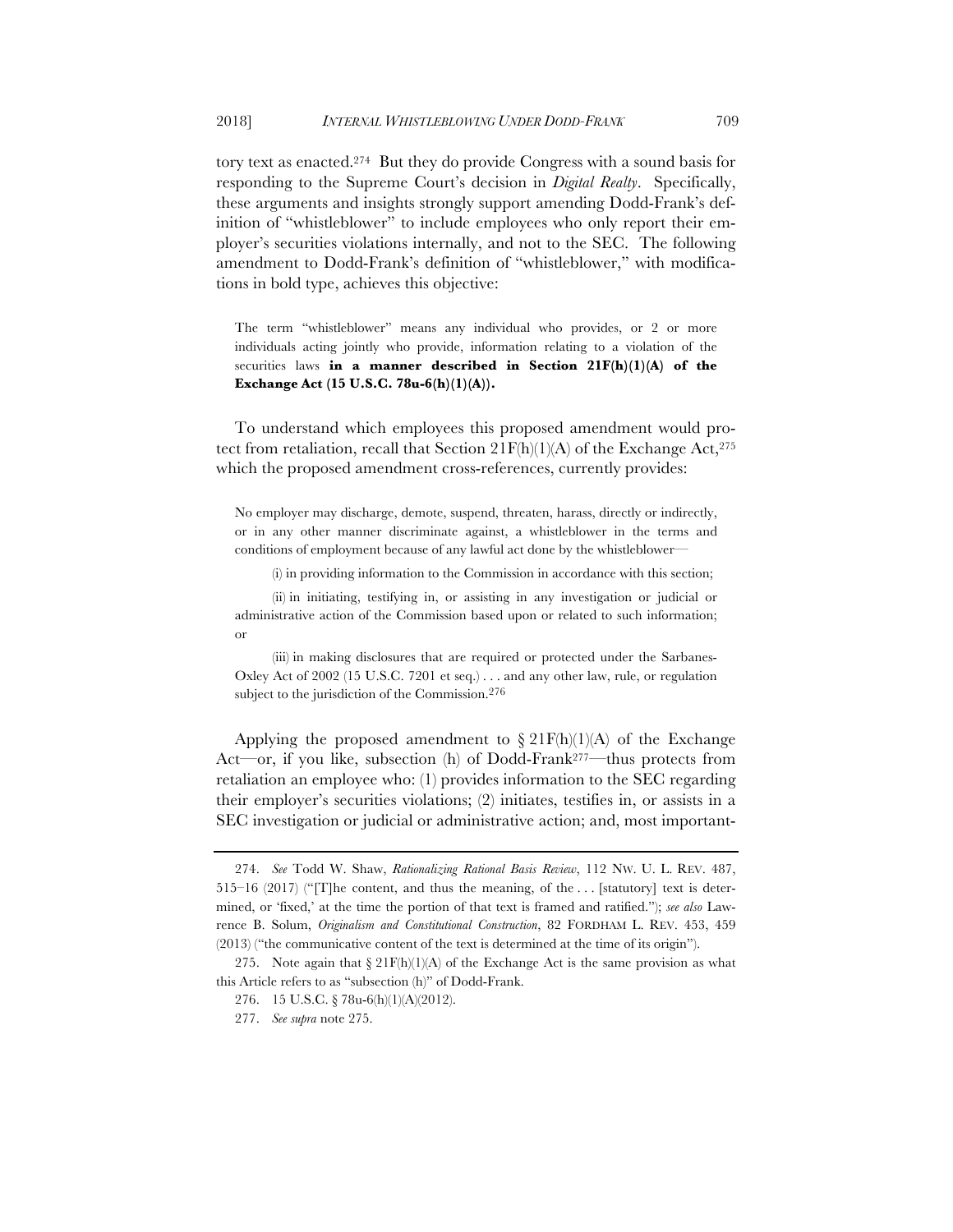ly, (3) makes disclosures of their employer's securities violations that are required under SOX (or any other law that is within the SEC's jurisdiction).

There are at least five benefits of the proposed amendment. As an initial matter, it directly originates from the SEC's rule interpreting Dodd-Frank's definition of "whistleblower" that the SEC promulgated in 2011.278 This is advantageous for two key reasons. First, the amendment comfortably fits into the overarching structure of Dodd-Frank's incentives and protections regime. Were Congress to adopt this amendment, then, it would not need to further amend other provisions of Dodd-Frank, because the SEC has already ensured that the amendment's language does not upset Dodd-Frank's other provisions.279 And while the amendment would broaden Dodd-Frank's anti-retaliation protections, it would not, as some might worry, broaden Dodd-Frank's bounty program.280 This program only applies to "covered judicial or administrative action[s], or related action[s]," which means that internal disclosures would not, on their own, trigger monetary awards.281 In short, the amendment leaves settled the distinction between Dodd-Frank's bounty program on the one hand, and its anti-retaliation protections on the other.

Second, the amendment would not lead to regulatory uncertainty or the violation of reliance interests. Employees and employers have been living under the language of the proposed amendment since 2011, when the SEC first interpreted Dodd-Frank's definition of "whistleblower" to include employees who report their employer's securities violations internally.282 Thus, employees and employers have presumably ordered their affairs around the language of the proposed amendment since then.

The second benefit of the proposed amendment is that it would reduce the vulnerability of certain classes of employees from employer retalia-

281. 15 U.S.C. § 78u-6(b)(1).

<sup>278.</sup> *See* Securities Whistleblower Incentives and Protections, 76 Fed. Reg. 34,300, 34,363 (June 13, 2011) (to be codified at 17 C.F.R. pts. 240, 249) ("For purposes of the antiretaliation protections afforded by [Dodd-Frank], you are a whistleblower if . . . [y]ou provide that information in a manner described in Section  $21F(h)(1)(A)$  of the Exchange Act (15 U.S.C. 78u-6(h)(1)(A)).").

<sup>279.</sup> In 2011, for example, the SEC concluded that the language of the proposed amendment fits within Dodd-Frank's regulatory scheme. *Id.* at 34,301 ("[T]he antiretaliation protections set forth in Section  $21F(h)(1)$  of the Exchange Act would apply irrespective of whether a whistleblower satisfied all the procedures and conditions to qualify for an award under the Commission's whistleblower program.").

<sup>280.</sup> Thanks to Tejinder Singh for pointing this out.

<sup>282.</sup> *See* Securities Whistleblower Incentives and Protections, 76 Fed. Reg. at 34,304 ("[T]he statutory anti-retaliation protections apply to three different categories of whistleblowers, and the third category includes individuals who report to persons or governmental authorities *other than the Commission*.") (emphasis in original).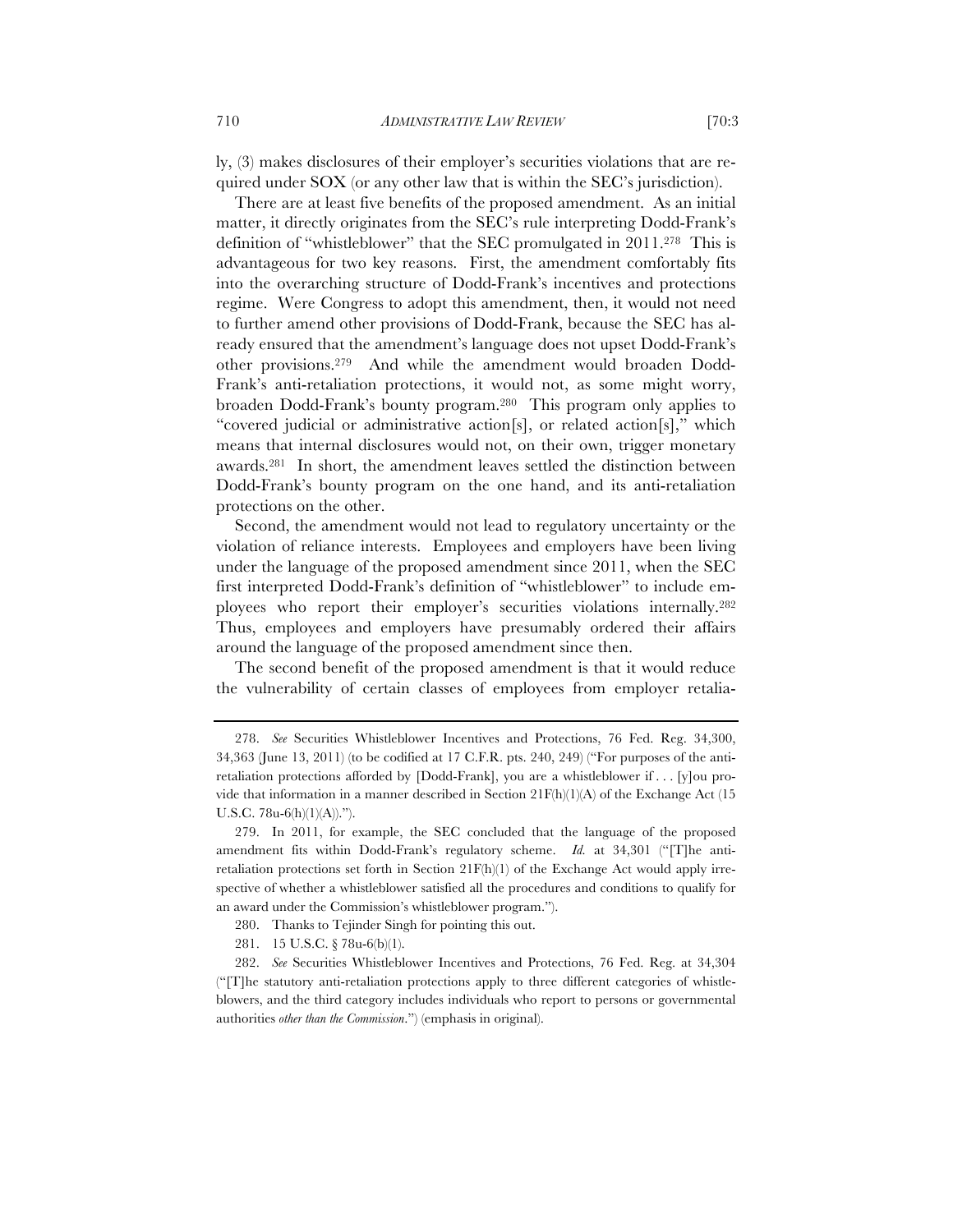tion.283 The amendment's definition of "whistleblower" includes employees—auditors and attorneys, for example—who are required to disclose their employer's securities violations internally before reporting such violations to the SEC.284 Thus, the amendment cures the under-inclusiveness of Dodd-Frank's current definition of "whistleblower" by providing the same amount of protection for employees who report securities violations internally and for those who do so externally. A correlated benefit is that the amendment would protect any employee who, for whatever reason, only reports their employer's securities violations internally.

Third, the proposed amendment is likely to increase an employee's incentive to report their employer's securities violations internally.285 In doing so, the amendment could encourage employees with specialized knowledge of securities violations, but who are uncomfortable approaching the SEC, to identify and disclose such violations. Furthermore, by reinforcing the informational vetting process that internal disclosures facilitate, the amendment has the real potential to both decrease the number of frivolous complaints that the SEC receives and increase the quality of information that it receives.

Fourth, the proposed amendment aligns with the fact that companies generally prefer internal investigations over external investigations.286 By channeling disclosures internally, the amendment is likely to decrease the cost and length of investigations, reduce corporate embarrassment, and allow companies to remedy any improper conduct before an external investigation begins. Moreover, the amendment would not undermine internal compliance programs because employees would have an incentive to report securities violations internally.

The final, and perhaps most important, benefit of the proposed amendment is that it would bring Dodd-Frank into alignment with the key insights drawn from the history and evolution of whistleblower programs in the United States.287 The amendment squares with this country's lengthy statutory tradition of enlisting private citizens to police regulatory violations. It

<sup>283.</sup> *See supra* notes 178–188 and accompanying text.

<sup>284.</sup> The proposed amendment includes such employees because it incorporates the anti-retaliation protections detailed in  $\S 806$  of SOX. Thus, assuming that Congress were to enact the proposed amendment, an individual could claim protection under subsection (h)(iii) of Dodd-Frank if she is an employee of a public company, a subsidiary "whose financial information is included in the consolidated financial statements of public companies," or a "nationally recognized statistical rating organization." *See* Securities Whistleblower Incentives and Protections, 76 Fed. Reg. at 34,304.

<sup>285.</sup> *See supra* notes 191–198 and accompanying text.

<sup>286.</sup> *See supra* notes 194–200 and accompanying text.

<sup>287.</sup> *See supra* Part I.